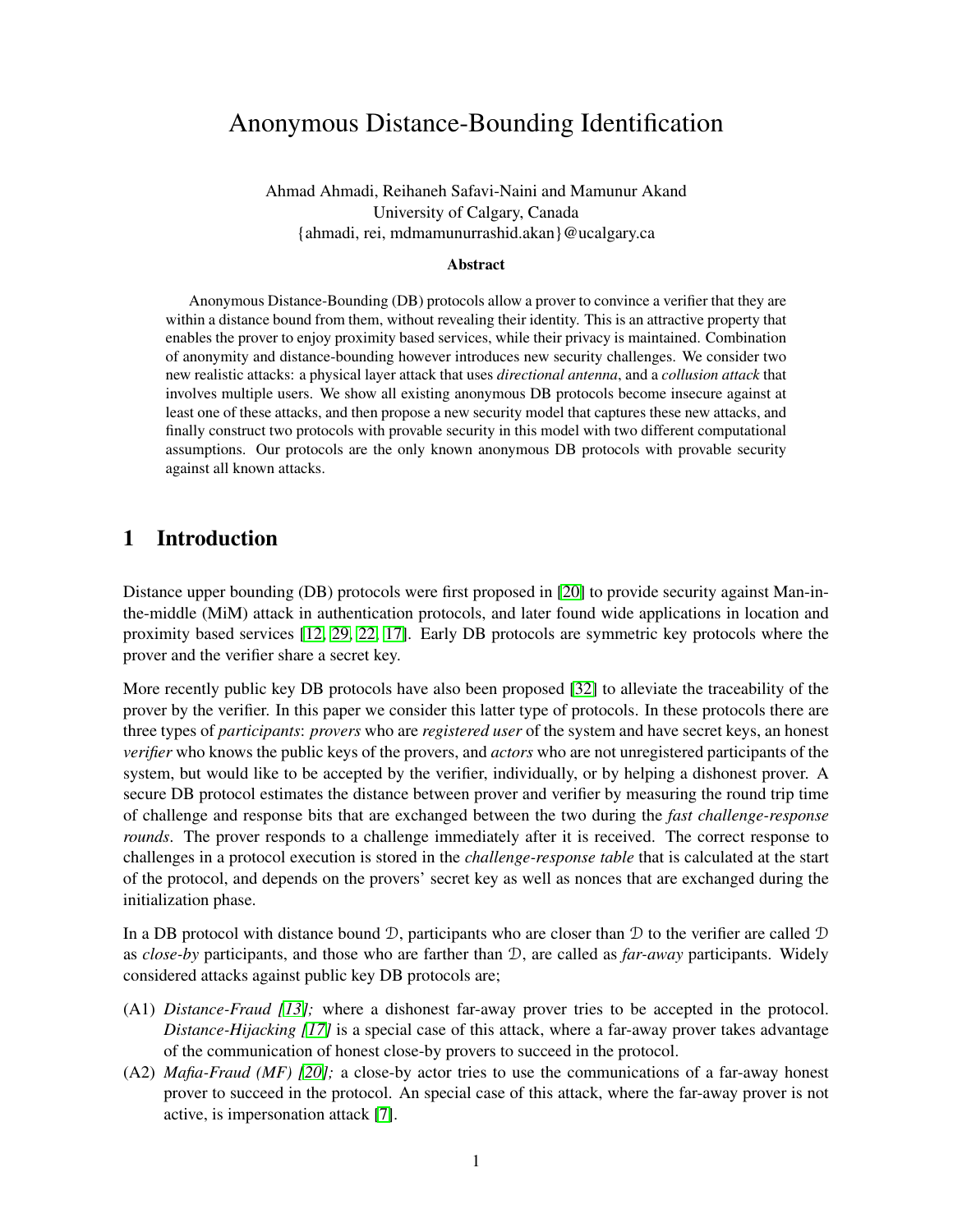<span id="page-1-1"></span>(A3) *Terrorist-Fraud (TF) [\[20\]](#page-39-0);* a dishonest far-away prover colludes with a close-by actor, in order to succeed in the protocol. In *original TF-resistance* definition, it's assumed that the prover does not leak their secret key to the actor. In *recent TF-resistance* [\[31\]](#page-40-2) however, the key leakage is allowed, but success of the TF attack requires negligible improvement in future impersonation attacks by the actor.

Security of public DB protocols has been formalized and protocols with provable properties [\[21,](#page-39-6) [11\]](#page-39-7) have been constructed.

Distance-bounding protocols leak the identity of prover to verifier: in symmetric key DB, prover and verifier share a secret key, and in public-key DB, prover's response is compared against the public-key of a specific user. Anonymous DB can be used to prove that the distance of a registered user is less than a prescribed bound, without revealing their exact identity. Security of anonymous DB protocols has also been formalized [\[4,](#page-39-8) [14,](#page-39-9) [8\]](#page-39-10) against DF, MF and TF. In these model that we refer to as *single-user* model, attack involves at most a single corrupted user, possibly helped by an actor.

Our contributions. We introduce two new type of attacks that although applicable to all DB protocols, become particularly effective against anonymous DB protocols.

*Directional antennas.* The use of directional antennas in consumer devices has grown tremendously in recent years [\[1\]](#page-39-11). We consider the effect of employing these antennas by a malicious prover, on the security of anonymous DB. Note that verifiers need to use omni-directional antennas because they want estimate the distance of the prover without knowing their location. However malicious provers (or actors) may use directional antennas with a narrow beam to target messages to the verifier. In Section [3.1](#page-6-0) we show that using directional antennas by malicious provers can break all existing anonymous DB protocols.

*Collusion attacks.* In a collusion attack multiple users, each with a secret key, participate in the attack that can be on DF, MF or TF form as shown in Figure [1,](#page-1-0) Figure [2](#page-2-0) and Figure [3.](#page-2-1) These attacks had not been considered before and need not to be considered as long as the secret keys of two users are independently generated, and so (without anonymity) a protocol transcript can be linked to a user through their key information and so cannot be combined with other transcripts to form a new forged transcript. In anonymous DB protocols however, the verifier should not be able to link the transcript of a protocol to a single user and so combining protocol transcripts can give advantage to colluders. In Section [3.2](#page-14-0) we show that collusion TF attack can be used to subvert traceability property of anonymous DB. This functionality is necessary in all anonymous DB protocols to ensure user accountability by allowing a third party that holds a master key, to "open" a transcript and identify the user, when required.



Figure 1: Collusion DF

<span id="page-1-0"></span>The above two classes of attacks are realistic. Directional antennas are widely used in modern communication systems [\[1\]](#page-39-11) and there are strong incentive to launch collusion attacks, hiding behind anonymity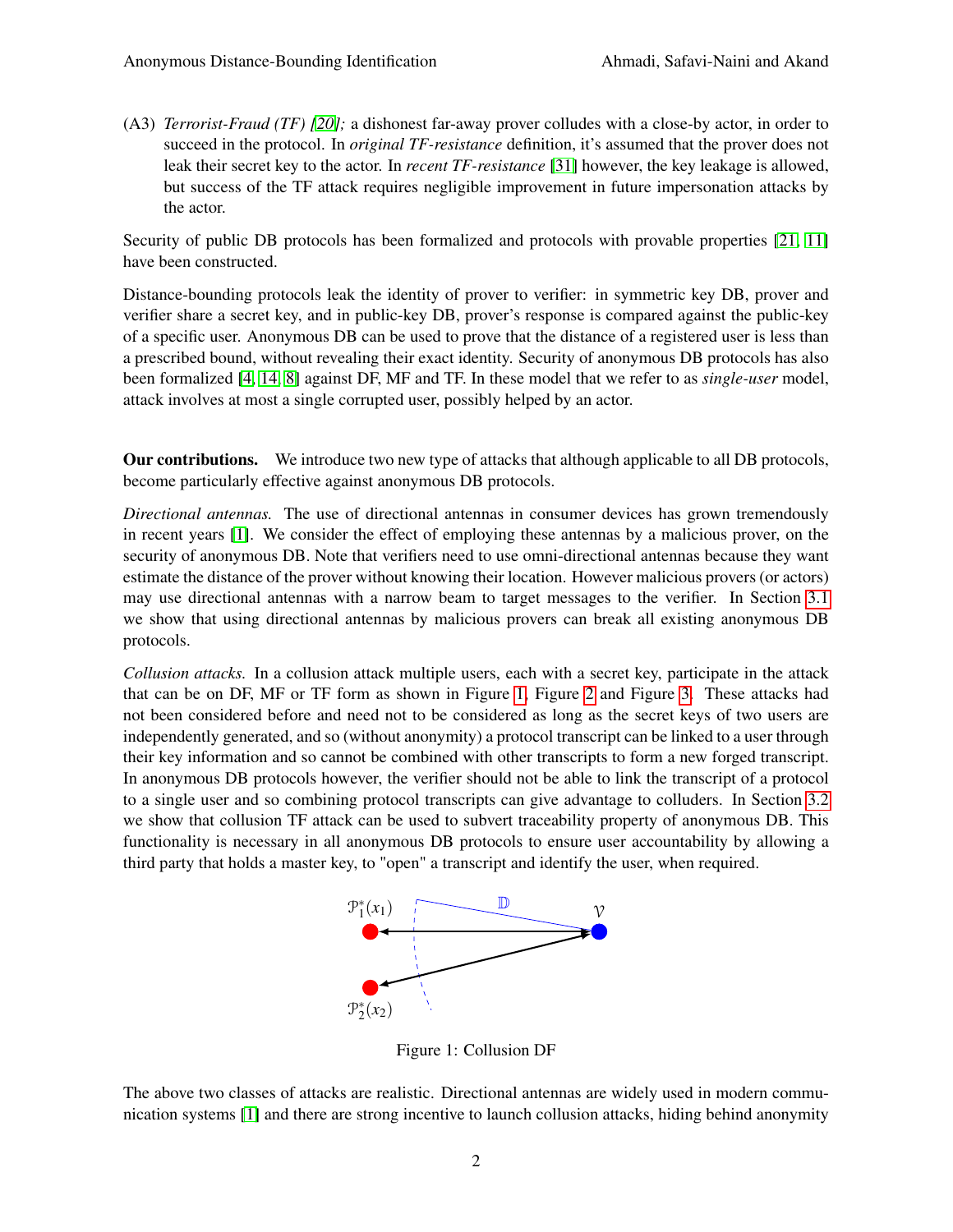<span id="page-2-0"></span>

Figure 3: Collusion TF

<span id="page-2-1"></span>that is offered by anonymous DB protocols. None of the existing anonymous DB protocols provide security against these attacks, and as shown later, there are concrete attacks against all existing protocols.

We will then show how collusion TF attack succeeds on a modified version of SPADE that is secure against a single-user non-directional TF attack. In this attack, a close-by user can interact with the verifier and get accepted, while credentials of a far-away user is used. Thus the close-by user can be authenticated, and later during the opening phase a far-away user be identified. The system fails to provide security because the far-away user can present alibi that they have not been the protocol participant.

*Model:* We propose a formal model that captures the above two new classes of attacks. Our formalization uses a cryptographic approach and models an anonymous DB protocol as a cryptographic identification protocol [\[19\]](#page-39-12) where the prover, in addition to proving their cryptographic credentials, prove that they are within a distance bound from the verifier. This builds on the model of public-key DB [\[2\]](#page-39-13), by including directional antennas and collusion DF, MF and TF.

We formalize anonymity in terms of indistinguishability of candidate provers, given the protocol transcript. The challenge is to include sufficient information about the user in the transcript to allow a third party that holds the master key be able to open the transcript and identify the user.

*Construction.* We construct two anonymous DB protocol and prove their security in our proposed model. Our constructions can be seen as modular construction that adds anonymity and security in the new model by introducing an additional layer of group identification to a public-key DB protocol with provable security in a single-user model. The proposed protocols consist of a phase in which the prover commits to a temporary public-key, followed by a public-key DB. These protocols are designed for two different cryptosystems; Goldwasser-Micali cryptosystem [\[24\]](#page-40-3) and Pedersen commitment [\[28\]](#page-40-4).

The underlying public key DB protocols in our construction are ProProx [\[32\]](#page-40-1), whose security in singleuser DBID model was proven in [\[2\]](#page-39-13), and POXY [\[3\]](#page-39-14). We reduce security of the new protocols in our proposed model (including directional antenna and collusion) to the security of the single-user model, and prove its anonymity and correctness of traceability.

This paper is the full version of conference paper [\[5\]](#page-39-15).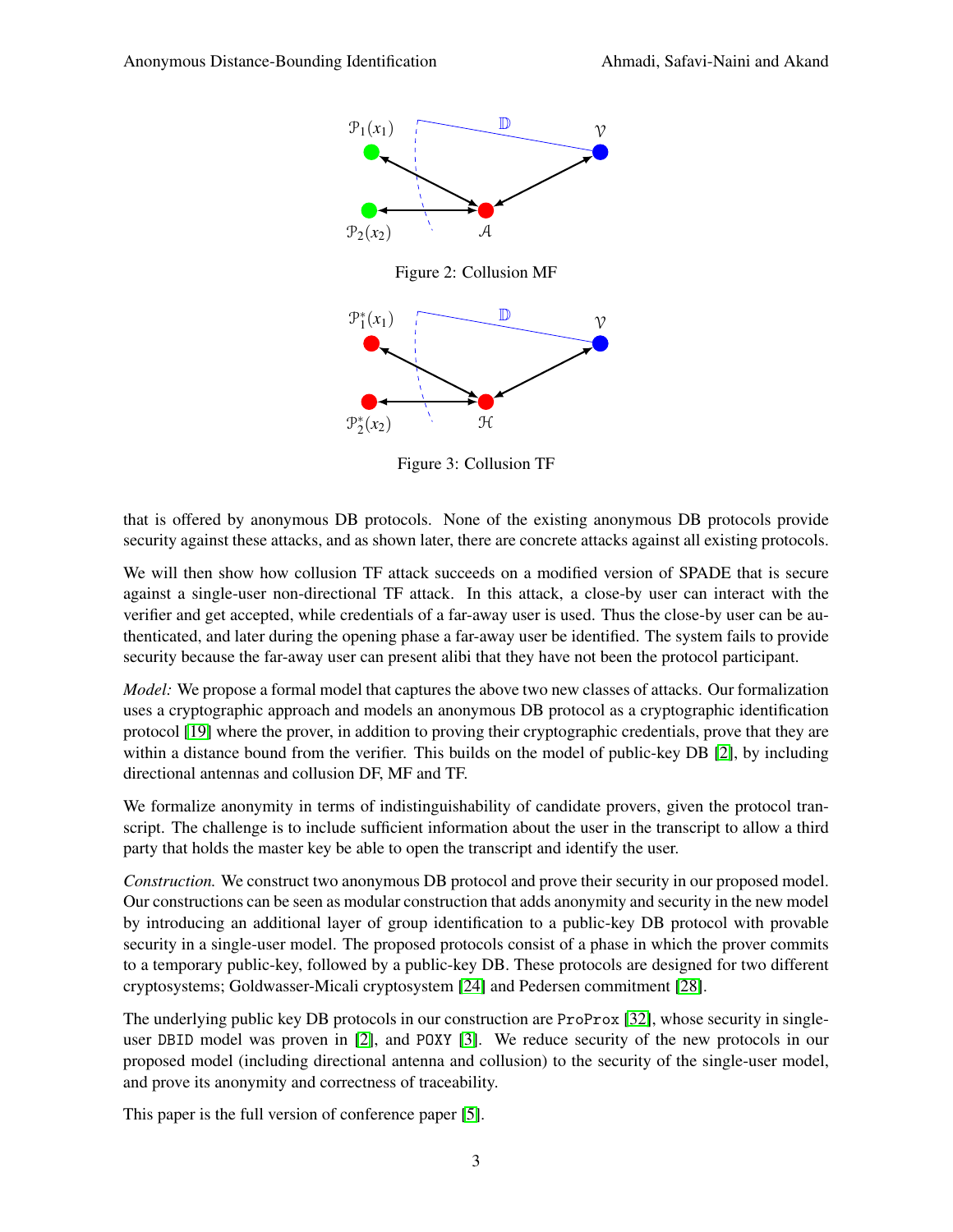**Paper organization** Section [2](#page-3-0) includes preliminaries. Section [3.1](#page-6-0) proposes new directional TF attack that breaks all anonymous DB protocols and Section [3.2](#page-14-0) proposes collusion DB attacks, generalizing traditional DB attacks. Section [4](#page-15-0) presents our model, Section [5](#page-24-0) Section [6](#page-32-0) give the constructions and security proofs. Section [7](#page-38-0) gives a summary of related works, and Section [8](#page-38-1) concludes the paper.

# <span id="page-3-0"></span>2 Preliminaries

In this section we introduce the primitives that we will later use in our model and constructions.

A Σ-protocol is a 3-message cryptographic protocol between a prover *P* and a verifier *V*, that allows *P* to prove validity of a statement to *V*. The two parties have a common input *y*, and *P* has a private input *x* for which the relation  $\mathcal{R}(x, y)$  holds. Σ-protocol is used in many important cryptographic systems [\[18,](#page-39-16) [23,](#page-40-5) [27,](#page-40-6) [26,](#page-40-7) [30\]](#page-40-8).

<span id="page-3-1"></span>Definition 1. (Σ-protocol). *Prover P and verifier V execute three algorithms* (Commit,Response, Check) *using inputs* (*x*, *y*) *and* (*y*)*, respectively. x is private and y is public.*

*Let*  $\mathbb{C}$ ,  $\mathbb{H}$  *and*  $\mathbb{R}$  *denote three sets:*  $\mathbb{C}$  *is the set of possible input that is chosen by the prover;*  $\mathbb{H}$  *is the set of possible challenges chosen by the verifier; and* R *is the set of possible responses of the prover. The steps of the protocol are as follows:*

- *1. P* randomly chooses  $a \in \mathbb{C}$  and computes the commitment  $A = \text{Commit}(a)$ . P sends A to V.
- *2. Challenge/Response is a pair of messages:*
	- *(a) V* randomly chooses a challenge  $c \in \mathbb{H}$  and sends it to P,
	- *(b) P* computes  $r = \text{Response}(x, a, c, \hat{c}) \in \mathbb{R}$ , where  $\hat{c}$  is the list of all challenges before c, and *sends it to V ,*

*Steps 2-(a) and 2-(b) may be repeated a number of times.*

*3. V* calculates ret = Check( $y$ ,[*c*],[*r*],*A*)*,* where ret  $\in$  {accept, reject} and [*c*] and [*r*] are lists of all *challenges and responses, respectively.*

*At the end of the protocol, V outputs*  $Out_V = 1$  *if ret* = *accept, and*  $Out_V = 0$  *if ret* = *re ject.* 

Here we define a more general form of  $\Sigma$ -protocols, called  $\Sigma^*$ -protocols, in which the verifier consecutively sends multiple challenges, each (except the first one) after receiving the response to the previous challenges.

<span id="page-3-2"></span>Definition 2. (Σ ∗ -protocol). *A prover P and verifier V run the following*

*Let*  $\mathbb C$ ,  $\mathbb H$  *and*  $\mathbb R$  *denote three sets defined as follows.*  $\mathbb C$  *is the set of possible input that is chosen by the prover;* H *is the set of possible challenges chosen by the verifier; and* R *is the set of possible responses of the prover. The steps of the protocol are as follows:*

- *1. P* randomly chooses  $a \in \mathbb{C}$ , computes the commitment  $A = \text{Commit}(a)$ , and sends A to V.
- *2. Challenge and Response messages that are defined as follows:*
	- *(a) V* randomly chooses a challenge  $c \in \mathbb{H}$  and sends it to P,
	- *(b) P* computes  $r =$  Response $(x, a, c, \bar{c}) \in \mathbb{R}$ , where  $\bar{c}$  *is the list of previous challenges before c, and sends it to V ,*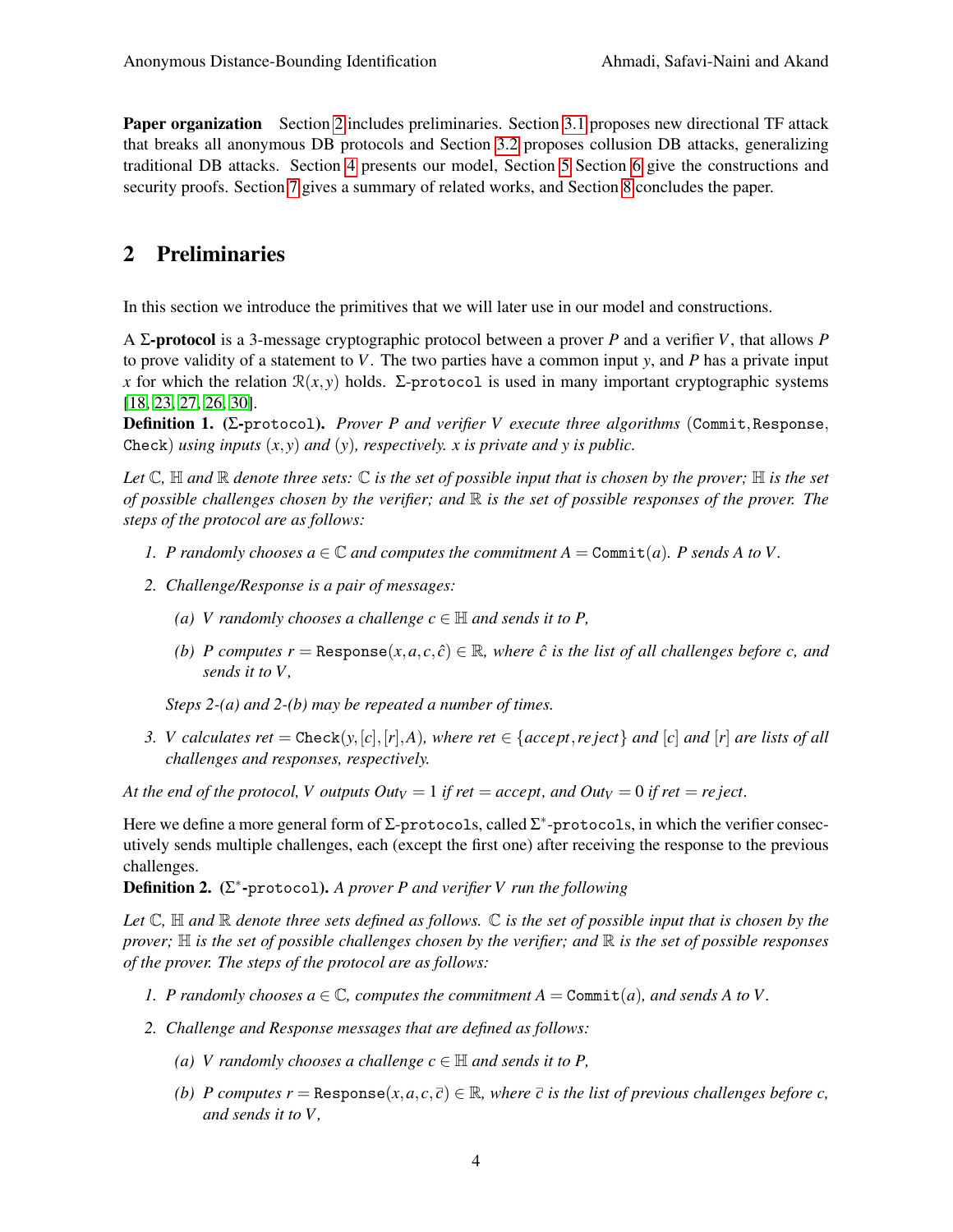*Steps 2-(a) and 2-(b) may be repeated a number of times.*

*3. V* calculates ret = Check( $y$ ,[*c*],[*r*],*A*)*, where ret*  $\in$  {accept,*re* ject} and [*c*] and [*r*] are lists of all *challenges and responses, respectively.*

*At the end of the protocol, V outputs*  $Out_V = 1$  *if ret = accept, and*  $Out_V = 0$  *otherwise.* 

In a cryptographic *identification scheme* (ID), a prover P convinces a verifier V that they know a witness *x* related to a public value *y*. Witness is a value that is in a certain relation with the public value, *i.e.*,  $\mathcal{R}(x, y)$  holds for a defined relation  $\mathcal{R}$ .

The scheme is specified by the tuple ID=(KeyGen,  $\Pi$ ). The key generation algorithm  $(x,y) \leftarrow$  KetGen $(1^\lambda)$ is a PPT algorithm that takes the security parameter  $\lambda$  and generates a key pair  $(x, y)$ .  $\Pi$  is a PPT protocol between the prover and the verifier. The prover  $P(x, y)$  and the verifier  $V(y)$  take the values of  $(x, y)$ and *y* respectively, as input. At the end of the protocol, the verifier returns either *accept* or *re ject*. The protocol  $\Pi = (Commit,Response,Check)$  consists of two PPT algorithms Commit and Response, and a function Check, as defined in Definition [1.](#page-3-1)

An ID scheme is correct if the Check function outputs *accept* if  $\mathcal{R}(x, y)$  holds, and *re ject* otherwise. An ID scheme is secure if an adversary with access to a set of valid transcripts  $\mathcal{T} = \{(A, [c], [r])\}$ , cannot generate a valid transcript  $(A', [c'], [r'])$  for a *c'* that has not appeared in T. Note that a transcript  $(A, [c], [r])$ is valid according to public-key *y*, if the function Check(*y*,[*c*],[*r*],*A*) returns *accept*.

## 2.1 DBID

DBID model [\[2\]](#page-39-13) is a security model for public-key DB protocols, that is based on cryptographic identification schemes.

<span id="page-4-0"></span>**Definition 3.** (DBID). Let  $\lambda \in \mathbb{N}$  denote the security parameter. A distance-bounding identification *(*DBID*) is a tuple* (X,Y,S,P,D, *pnoise*,Init,KeyGen,Π,Revoke)*, where;*

- *(I)* X *and* Y *are sets of possible master and public keys of the system, chosen based on the security parameter*  $\lambda$ . The system master key msk  $\in \mathbb{X}$ , and public key gpk  $\in \mathbb{Y}$  are generated using  $(msk, gpk) \leftarrow \text{Init}(1^{\lambda})$  *algorithm*;
- $(II)$  S and  $\mathbb P$  are sets of possible (private, public) key pairs of users, with their size chosen according to the security parameter  $\lambda$ . A (private, public) key pair is generated using  $(sk, pk)$   $\leftarrow$  K $\mathtt{eygen}(1^\lambda, msk, gpk)$ *algorithm;*
- *(III)* Π *is a* Σ ∗ *-protocol (Definition [2\)](#page-3-2) between a prover P*(*sk*, *pk*) *and the verifier V*(*pk*)*, that convinces the verifier that the prover is located within the distance bound*  $D \in \mathbb{R}$  *to the verifier. This happens by round trip time measurement of some messages by the verifier.*
- *(IV) The transmitted bits of a fast challenge-response round in* Π *protocol are affected by noise where*  $p_{noise} \in [0,1]$  *is the probability of a bit flip on each fast challenge-response message.*
- *(V)* Revoke(*msk*,*gpk*,*i*) *is an algorithm that removes the corresponding user u<sup>i</sup> from the system and updates the group public key accordingly.*

*At the end of the protocol*  $\Pi$ , *V outputs Out*<sub>*V*</sub> = 1 *if they accept, or* 0 *if they reject.* 

In this model, the initialization (Init) and key generation (KeyGen) are run by a trusted party. The *distance bounding protocol* of a DBID scheme is denoted by DBID.Π, and in each run involves a single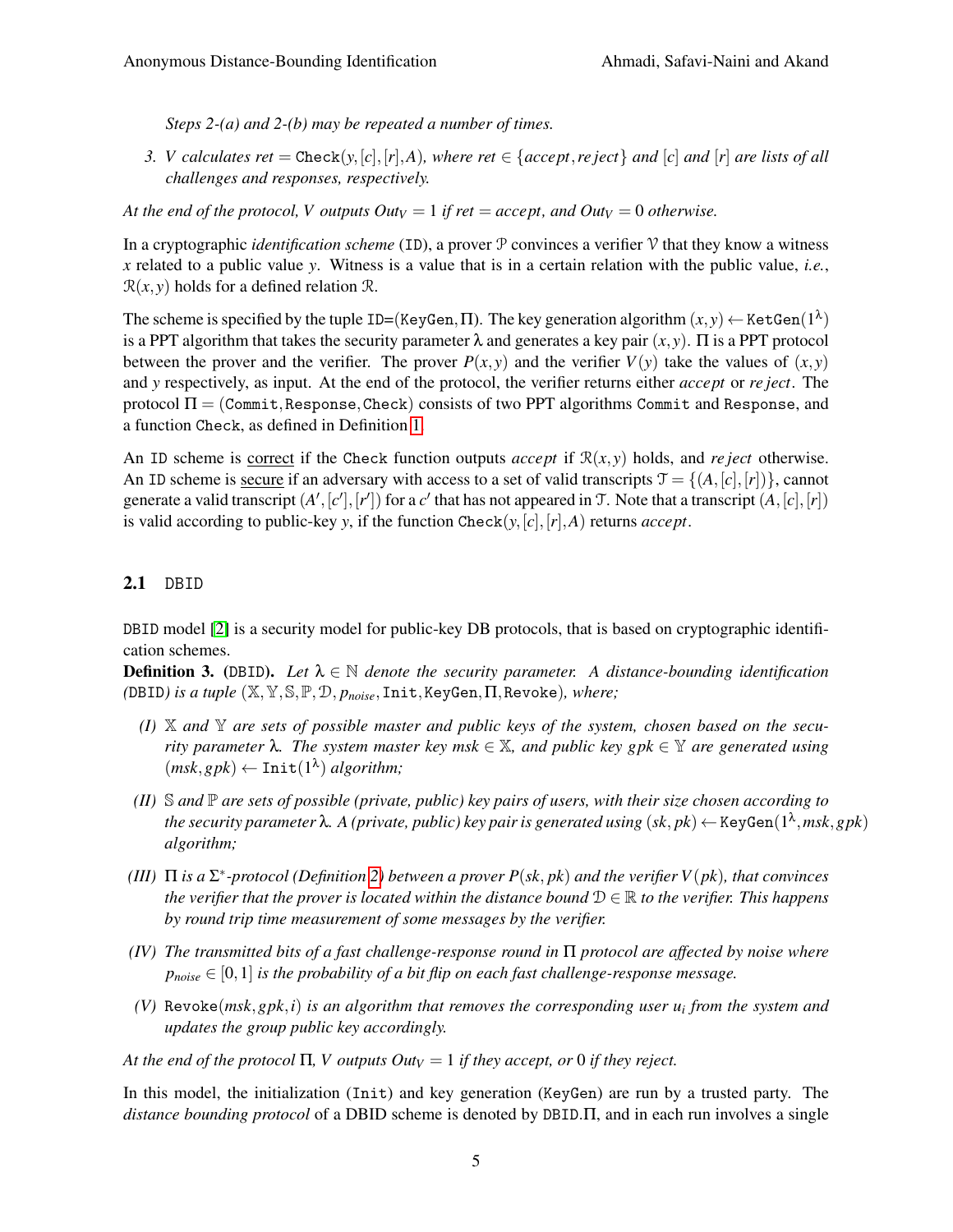active user that is represented by multiple provers, sharing the same secret key. For honest users, only a single prover is active in a run. For corrupted users, no restriction on the number of active provers exists.

In our construction we consider DBID schemes for which public and private key of users are generated using Goldwasser-Micali (probabilistic) [\[24\]](#page-40-3) encryption system and Pedersen [\[28\]](#page-40-4) commitment scheme. We refer to DBID schemes with the property as these classes of DBID schemes as  $DBID<sup>GM</sup>$  and  $DBID<sup>P</sup>$ , respectively. An example of DBID<sup>GM</sup> scheme is ProProx [\[32\]](#page-40-1) and an example of DBID<sup>P</sup> scheme is POXY [\[3\]](#page-39-14).

Security properties of DBID schemes are:

- Completeness: in the absence of an adversary, the verifier accepts an execution of Π with high probability when the prover is within the distance bound.
- Soundness: the success chance of a close-by adversary who is trying to take advantage of sessions of a far-away honest prover or a close-by inactive prover, is negligible.
- DF resistance: the verifier rejects an execution of Π with high probability if there is no close-by prover.
- TF resistance: if a dishonest far-away prover and a close-by helper succeeds in an execution of Π, then the helper can impersonate the prover in future Π executions with high probability.

We omit the formal definition of these properties (that appear in [\[2\]](#page-39-13)) and present them in an expanded form in the formalization of anonymous DB in Section [4.](#page-15-0)

## <span id="page-5-0"></span>2.2 Camenisch-Lysyanskaya Signature Scheme

*Camenisch and Lysyanskaya* [\[16\]](#page-39-17) proposed a special signature scheme (CLSig), that allows the users to commit to a message and then prove the knowledge of a signature on the message without leaking information about the message. This scheme is based on the standard definition of signature schemes due to *Goldwasser, Micali, and Rivest* [\[25\]](#page-40-9).

<span id="page-5-1"></span>Definition 4. (CLSig). *Let* λ *denote the security parameter.* CLSig *is a tuple* (X,Y,S,M,KeyGen,Sign, Verify,BSign,SPK)*, where;*

- *(I)* X *and* Y *are sets of possible private and public keys of the signature scheme, chosen based on the security parameter*  $\lambda$  *and the input parameter L. The private key sk*  $\in \mathbb{X}$ *, and public key pk*  $\in \mathbb{Y}$ *are generated using*
- $(sk, pk) \leftarrow \text{KeyGen}(1^{\lambda}, L)$  *algorithm*;
- *(II)* M *is the set of possible messages. A message is a string that represented as a string of integers*  $M = \{m_1, \ldots, m_L\}$ , where  $m_i \in \mathbb{P}$  *can be chosen arbitrarily. The set*  $\mathbb{P}$  *is chosen based on the security parameter*  $\lambda$ *. i.e,*  $\mathbb{M} = \mathbb{P}^L$ ;
- *(III)* S *is the set of possible signatures that is chosen based on the security parameter* λ*. A signature* σ ∈ S *is generated using*  $\sigma \leftarrow$  Sign $(1^{\lambda}, sk, M)$  *algorithm that is run by the signature authority who owns sk*;
- *(IV) accept*/*re ject* ← Verify(*M*,σ, *pk*) *is a function that validates the generated signature* σ *according to the message M and the public key pk;*
- *(V)* BSign *is a blind signature protocol between a prover*  $P(M, pk)$  *and the signature authority*  $A(sk)$ *. The prover first commits to the message M, and then interact with the signature authority to gen-*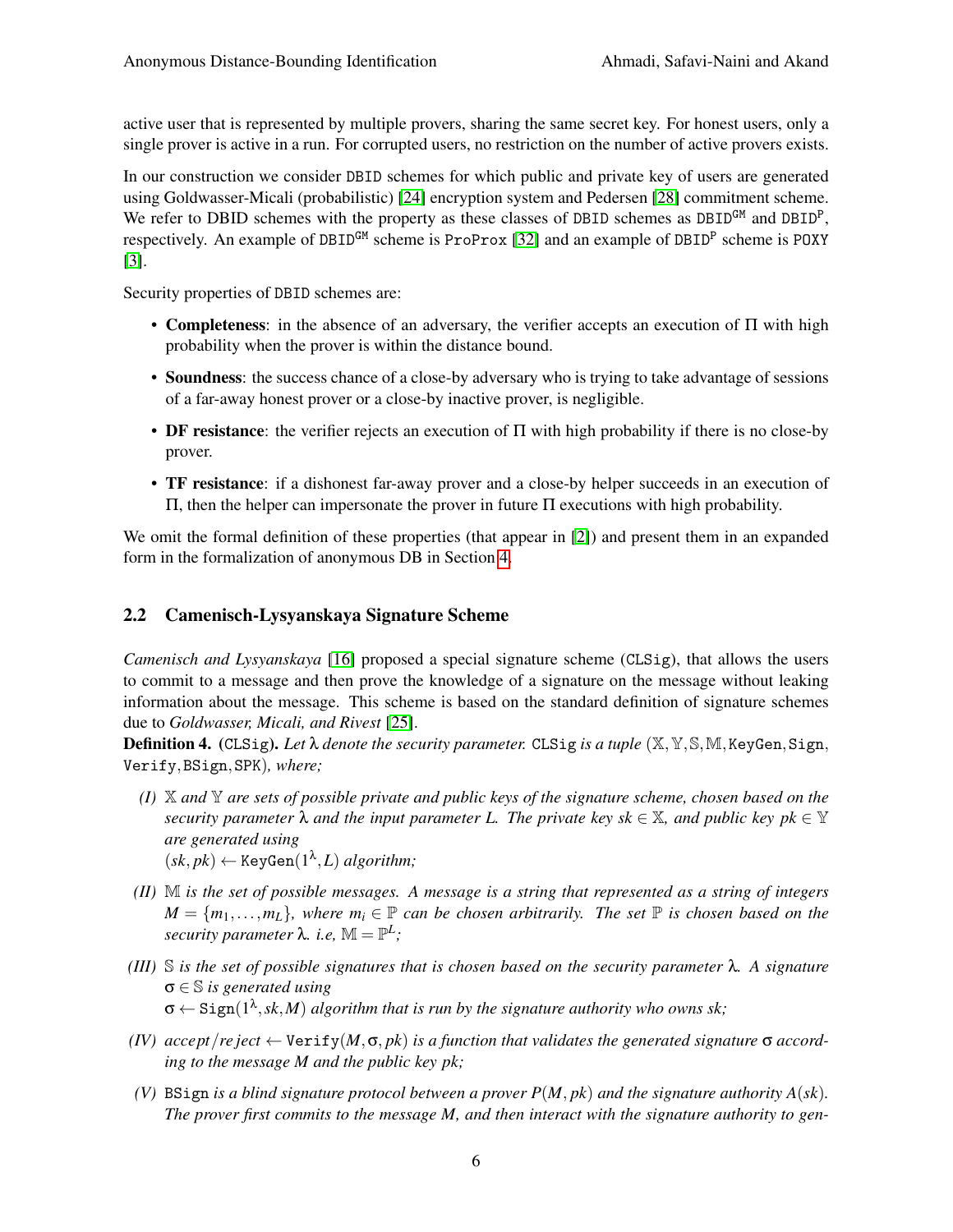*erate a valid signature*  $\sigma$  *on the message M, that satisfies accept*  $\leftarrow$  Verify $(M, \sigma, pk)$ *. At the end of the protocol* BSign*, both the prover and the signature authority output a valid signature* σ *on the message M, while the signature authority does not learn any information about M.*

*(VI)* SPK *is a protocol between a prover P*(*M*,σ) *and the verifier V*(*pk*)*. The prover first commits to a message M and then convinces the verifier that the prover is in possession of the message M and a*  $s$ *ignature*  $\sigma$  *that satisfies accept*  $\leftarrow$  Verify $(M, \sigma, pk)$ *, without leaking information about M or*  $\sigma$ *. At the end of the protocol SPK, V outputs the commitment of the message M and Out* $V = 1$  *if they accept, or Out* $V = 0$  *if they reject, while P outputs the randomness of the commitment.* 

Security properties of CLSig can be informally stated as follows:

- Completeness; if the prover and the signature authority are honest in the protocol BSign, and then the prover and the verifier are honest in the protocol SPK, then the verifier outputs  $Out_V = 1$  at the end of SPK.
- Unforgeability; even if an adversary has oracle access to the Sign algorithm to generate valid signature on any message that adversary chooses, the adversary cannot generate a valid signature on a message that is not explicitly queried.
- Soundness; if an adversary doesn't have access to any valid pair of message and signature (*M*,σ), then the verifier rejects execution of SPK with high probability.
- Zero-Knowledge; if the prover is honest in the BSign protocol then the signature authority learns no information about the message *M*, and if the prover is honest in the SPK protocol then the verifier learns no information about the pair  $(M, \sigma)$ .

We formally define *zero-knowledge* property for a general two party protocol, but omit the formal definition of the other properties.

**Definition 5. (Zero-Knowledge Protocol [\[32\]](#page-40-1)).** *A protocol between a pair of ITMs*  $(P(\alpha), V(z))$  *is* ζ*-zero-knowledge for P*(α)*, if for any PPT interactive machine V*<sup>∗</sup> (*z*,*aux*) *there is a PPT simulator*  $S(z, aux)$  *such that for any PPT distinguisher* A, any  $(\alpha : z) \in L$ , and any aux  $\in \{0,1\}^*$ , the advantage of A between the final view of  $V^*$  in the interaction  $P(\alpha)\leftrightarrow V^*(z, aux)$ , and output of the simulator  $S(z, aux)$ *is bounded by* ζ*.*

In this paper we use the term *zero-knowledge* as the short form of ζ-*zero-knowledge* for negligible value of ζ.

BBS<sup>+</sup> [\[16\]](#page-39-17) is a CLSig signature scheme that uses Pedersen commitment in the non-interactive SPK protocol, and provides *completeness*, *unforgeability*, *soundness* and *zero-knowledge* [\[6\]](#page-39-18).

# 3 New attacks

We present two new classes of attacks and show their effectiveness on anonymous DB protocols.

## <span id="page-6-0"></span>3.1 Directional TF Attack on Anonymous DB

DB protocols consist of - *slow phases* that are used during protocol initialization, and the final verification, and a *fast challenge-response phase* that is used for time (and so distance) measurement. Using a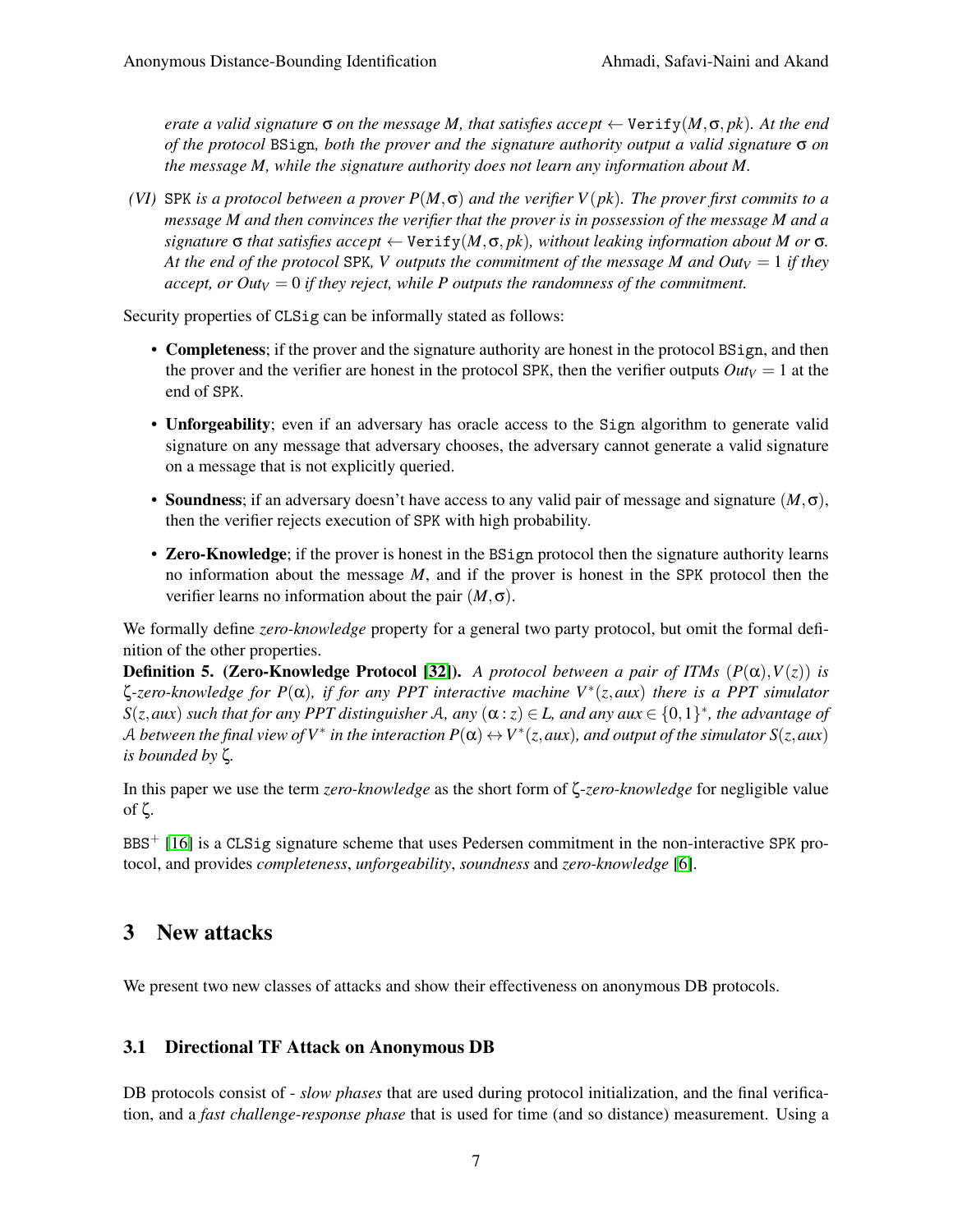<span id="page-7-0"></span>directional antenna a malicious prover can target the messages of the two phases such that the initialization messages are only received by the verifier and not the helper. This strategy allows the prover to send the whole challenge and response table of a particular protocol run to the helper, and so take advantage of the location of the helper, without leaking their long term key and so succeed in TF attack. Note that the prover is not leaking its identity to the helper. Figure [4](#page-7-0) shows a directional TF, where the helper  $H$ does not receive slow phase messages sent by a malicious prover *P* ∗ to *V* using a directional antenna (orange ribbon in Figure [4\)](#page-7-0). Before the start of the fast-phase,  $P^*$  sends the fast challenge-response table to  $H$ , making  $H$  in-charge of responding to the fast-phase challenges.



Figure 4: Directional TF

In the following we describe how this setting helps a malicious prover to succeed in terrorist-fraud against all known anonymous DB protocols: PDB [\[4\]](#page-39-8), SPADE [\[14\]](#page-39-9) and TREAD [\[8\]](#page-39-10).

### 3.1.1 Directional TF on PDB

The presented model of [\[4\]](#page-39-8) follows the original definition of TF ([A3\)](#page-1-1), and so our attack can be seen as outside their model. However, we showed that the original definition of TF is not suitable for anonymous distance-bounding protocols. In this section we present a TF attack against PDB, using the more recent definition of TF ([A3\)](#page-1-1).

The Π protocol in PDB scheme consists of the following five sub-protocols between the verifier (*V*) and the prover (*P*). At the end of each sub-protocol, the state of each of the two parties become the starting state of the next sub-protocol.

- Step (i) SPK is a signature proof-of-knowledge protocol, in which the prover uses the secret key *sk<sup>i</sup>* and a secret membership certificate  $(\sigma_i)$ , and the verifier uses group public-key (*gpk*), as inputs. At the end of the protocol, the verifier will be convinced that the prover has a valid secret-key  $sk_i$  and membership certificate  $\sigma_i$ , in zero-knowledge (*i.e.*, the verifier doesn't learn anything about the prover's secrets). The verifier also learns the value of a commitment  $C = g_1^{sk_i} \cdot g_2^r$ , that will be used in the last step. This protocol uses the BBS<sup> $+$ </sup> signature scheme [\[16\]](#page-39-17) for generating the membership certificate  $\sigma_i$  and the SPK protocol.
- Step (ii) Bit Commitment is a commitment protocol, in which the prover uses the secret key *sk<sup>i</sup>* , and the verifier uses the group public-key (*gpk*), as input. In this protocol, the prover decides on the "fast challenge-response table" and commits to each bit in the table. The verifier learns the committed values of every single bit of the fast challenge-response table. This table consists of two rows:  $\{r_b[l]\}_{l=\{1,\dots,\lambda\}, b \in \{0,1\}}$ , where  $r_b[l]$  is the response in the *i*<sup>th</sup> fast challenge-response round. The corresponding committed values are  $\{C_b[l]\}_{l=\{1,\ldots,\lambda\},b=\{0,1\}}$ , and the corresponding randomness of commitments are indicated by  $\{v_b[l]\}_{l=\{1,\ldots,\lambda\},b=\{0,1\}}$ , where  $v_b[l] \in \mathbb{Z}_p^*$ . The commitment function is as follows:  $C_b[l] = g_1^{r_b[l]}$  $\int_1^{r_b[l]} h^{v_b[l]}$  for  $b \in \{0,1\}$ ,  $l = \{1...\lambda\}$ , and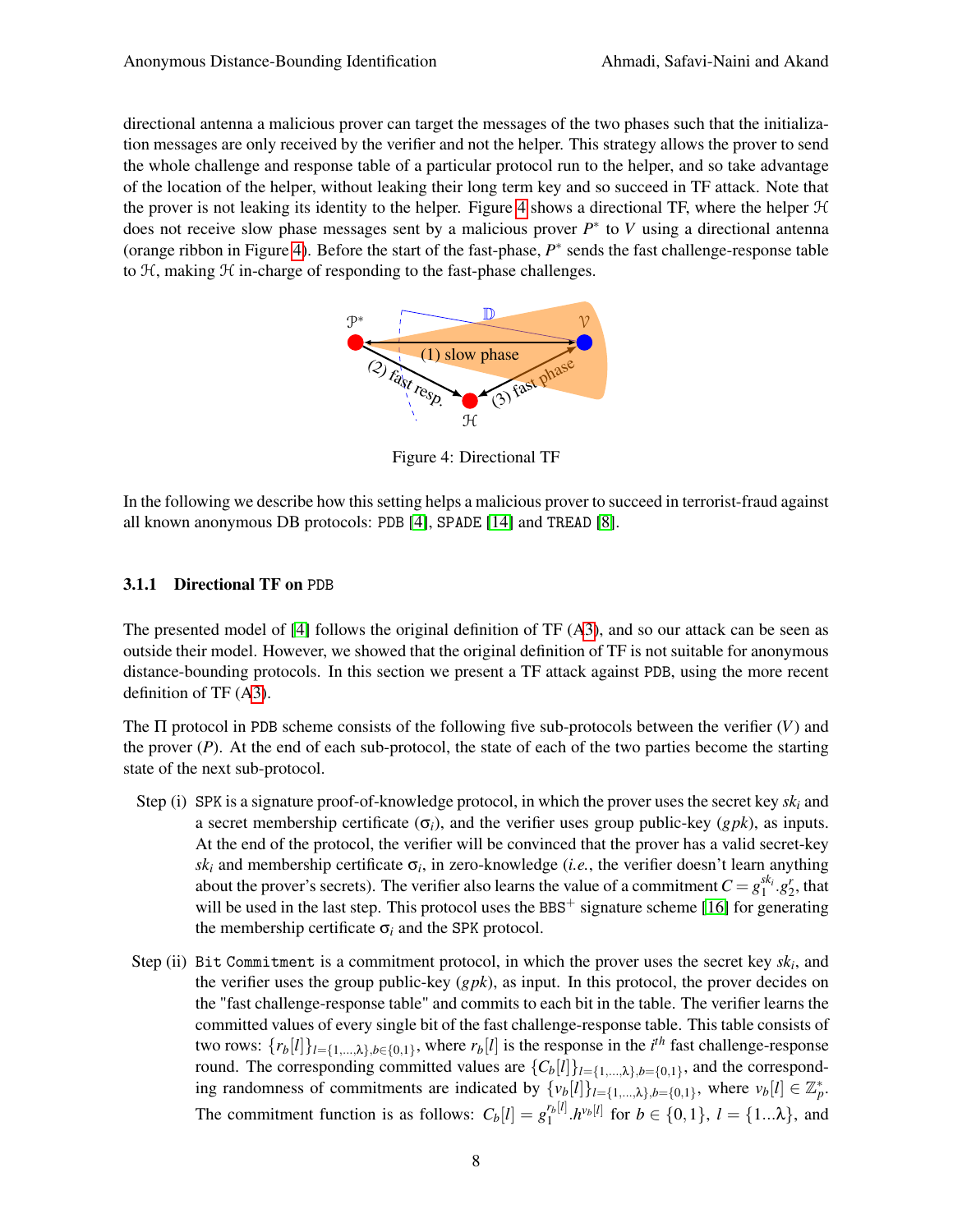$g_1, h \in \mathbb{Z}_p$ . The committed table and the randomness is kept secret at the prover, while the commitments are sent to the verifier. Figure [5](#page-8-0) shows the details of this step. The parts that are shown in a box, are sub-protocols whose details are omitted.

<span id="page-8-0"></span>

Figure 5: PDB Step (ii): Bit Commitment

Step (iii) Fast Challenge/Response is the distance-bounding protocol, in which the prover uses the calculated "fast challenge-response table"  $\{r_b[l] : l = \{1...\lambda\}, b = \{0,1\}\}\$ , generated in step (ii), as input. They run the protocol in Figure [6.](#page-9-0)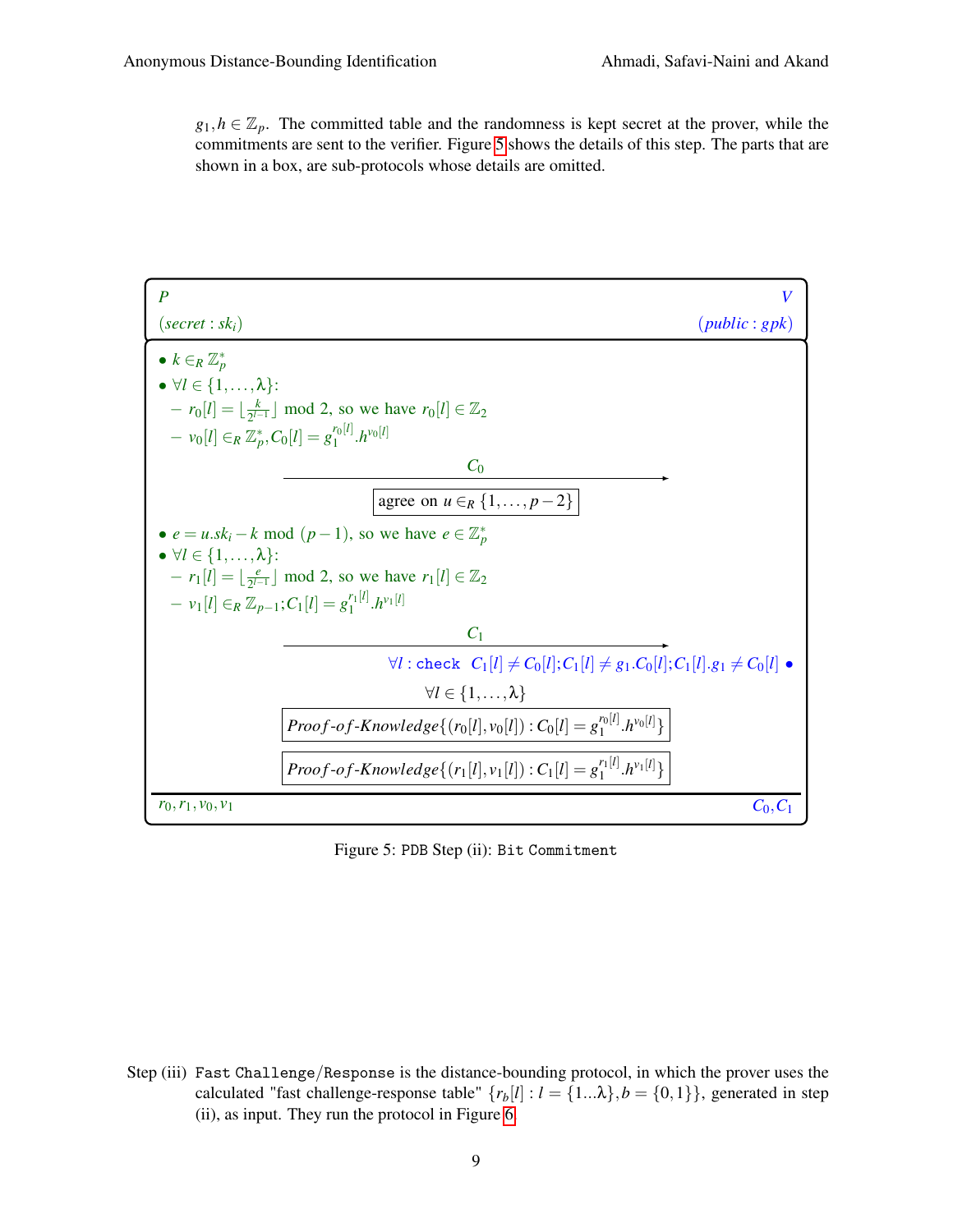<span id="page-9-0"></span>

Figure 6: PDB Step (iii): Fast Challenge/Response

Step (iv) Commitment Opening is used to open half of the commitments, that correspond to the challenge bits sent by the verifier in step (iii). In this step, the prover uses the secret commitment randomness (*i.e.*,  $\{v_b[l]: l = \{1...\lambda\}, b = \{0,1\}\}\)$  and the challenge values of step (iii) (*i.e.*, *c*<sup> $\prime$ </sup>), and the verifier uses the committed values (*i.e.*,  $\{C_b[l] : l = \{1...\lambda\}, b = \{0,1\}\}\)$  and the challenge and response values of step (iii)  $(i.e., c \text{ and } r')$  as input. This protocol is shown in Figure [7,](#page-10-0) which improves the original PDB protocol [\[4\]](#page-39-8) by adding noise resistance to the protocol. This step succeeds, if the noise counter is less than the threshold (*i.e.*, *countnoise* < τ).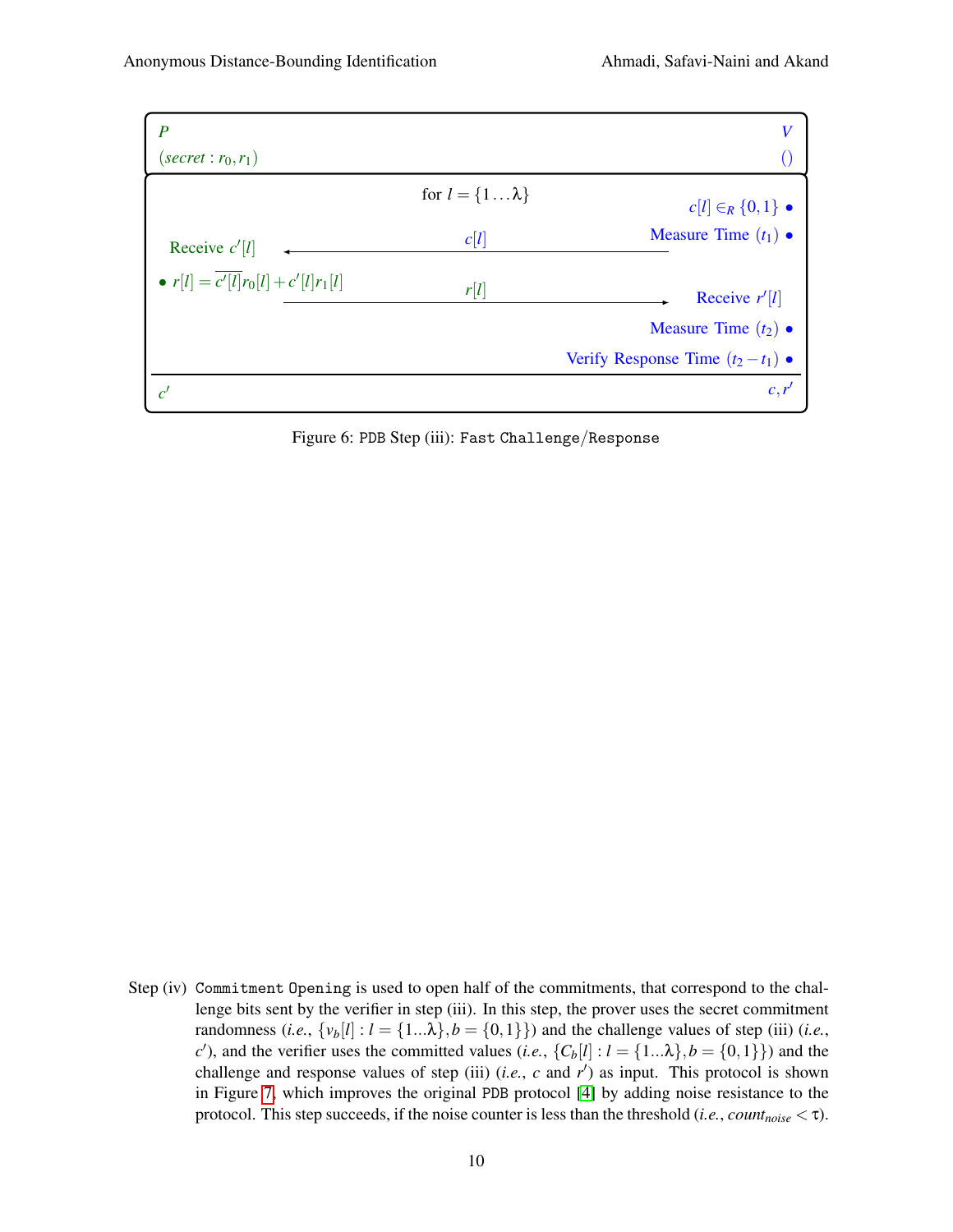<span id="page-10-0"></span>

| $\overline{P}$                                  | V                                                                                                      |
|-------------------------------------------------|--------------------------------------------------------------------------------------------------------|
| $(\text{secret}: v_0, v_1, c')$                 | $(public : c, r', C_0, C_1, \tau)$                                                                     |
| $\forall l \in \{1,\ldots,\lambda\}$            |                                                                                                        |
| • $o[l] = \overline{c'[l]}v_0[l] + c'[l]v_1[l]$ | $\boldsymbol{o}$                                                                                       |
|                                                 | $\forall l \in \{1, \ldots, \lambda\}$ .                                                               |
|                                                 | if $(\text{check}(\overline{c[l]}C_0[l]+c[l]C_1[l]\stackrel{?}{=}g_1^{r'[l]}h^{o[l]}))$                |
|                                                 | $Out_V = 1$ ; terminate                                                                                |
|                                                 | else                                                                                                   |
|                                                 | if $(\text{check}(c[l]C_0[l]+\overline{c[l]}C_1[l]\stackrel{?}{=} g_1^{\overline{r'[l]}}.h^{o[l]})$ or |
|                                                 | check $\left(\frac{\overline{c}[l]}{C_0[l]}+c[l]C_1[l]\right)\frac{?}{=}g_1^{r'[l]}h^{o[l]}\right)$ or |
|                                                 | check $(\overline{c[l]}C_0[l]+ c[l]C_1[l] \stackrel{?}{=} g_1^{r'[l]}h^{o[l]}))$                       |
|                                                 | $count_{noise} = count_{noise} + 1$                                                                    |
|                                                 | else                                                                                                   |
|                                                 | $Out_V = 0$ ; terminate                                                                                |
|                                                 | if $(count_{noise} > \tau)$                                                                            |
|                                                 | $Out_V = 0$                                                                                            |
|                                                 | else                                                                                                   |
|                                                 | $Out_V = 1$                                                                                            |
|                                                 | $Out_V$                                                                                                |

Figure 7: Commitment Opening step of PDB protocol

Step (v) Proof-of-Knowledge is a protocol for zero-knowledge proof of equality that shows the secret key of step (i) and the committed secret key of step (ii) are the same. In this protocol, the prover uses the secret key *sk<sup>i</sup>* and the commitment randomness of step (i) and step (ii), and the verifier uses the committed values of step  $(i)$  and step  $(ii)$ , as input. *C* is the committed value of step (i),  $r$  is the commitment randomness of step (i),  $z$  is the accumulation of the committed values of step (ii) as  $z = \prod_{l=1}^{\lambda} (C_0[l]C_1[l])^{2^{l-1}}$  mod *p*, and *v* is the accumulation of the commitment randomness of step (ii) as  $v = \sum_{l=1}^{\lambda} 2^l \cdot (v_0[l] + v_1[l]) \text{ mod } (p-1)$ .

This protocol runs *t* iterations of ZK proof where *z* and *C* satisfy the following relation: *PoK*[ $(k_i, v, r)$  :  $z = g^{u.sk_i} \cdot h^v \wedge C = g^{sk_i} \cdot g_2^r$ ].

<span id="page-10-1"></span>If all five steps terminate successfully, then the verifier outputs  $Out_V = 1$ . Lemma 1. *In the* Π *protocol of* PDB *scheme, the fast challenge-response table does not leak information about the membership certificate* σ*<sup>i</sup> of the prover, unless negligible probability.* Proof 1. *We know that by having the fast challenge-response table, we can calculate the secret-key of the prover, i.e., sk* =  $\frac{k+e}{u}$  mod  $(p-1)$  where k is fresh randomness. Note that the fast challenge-response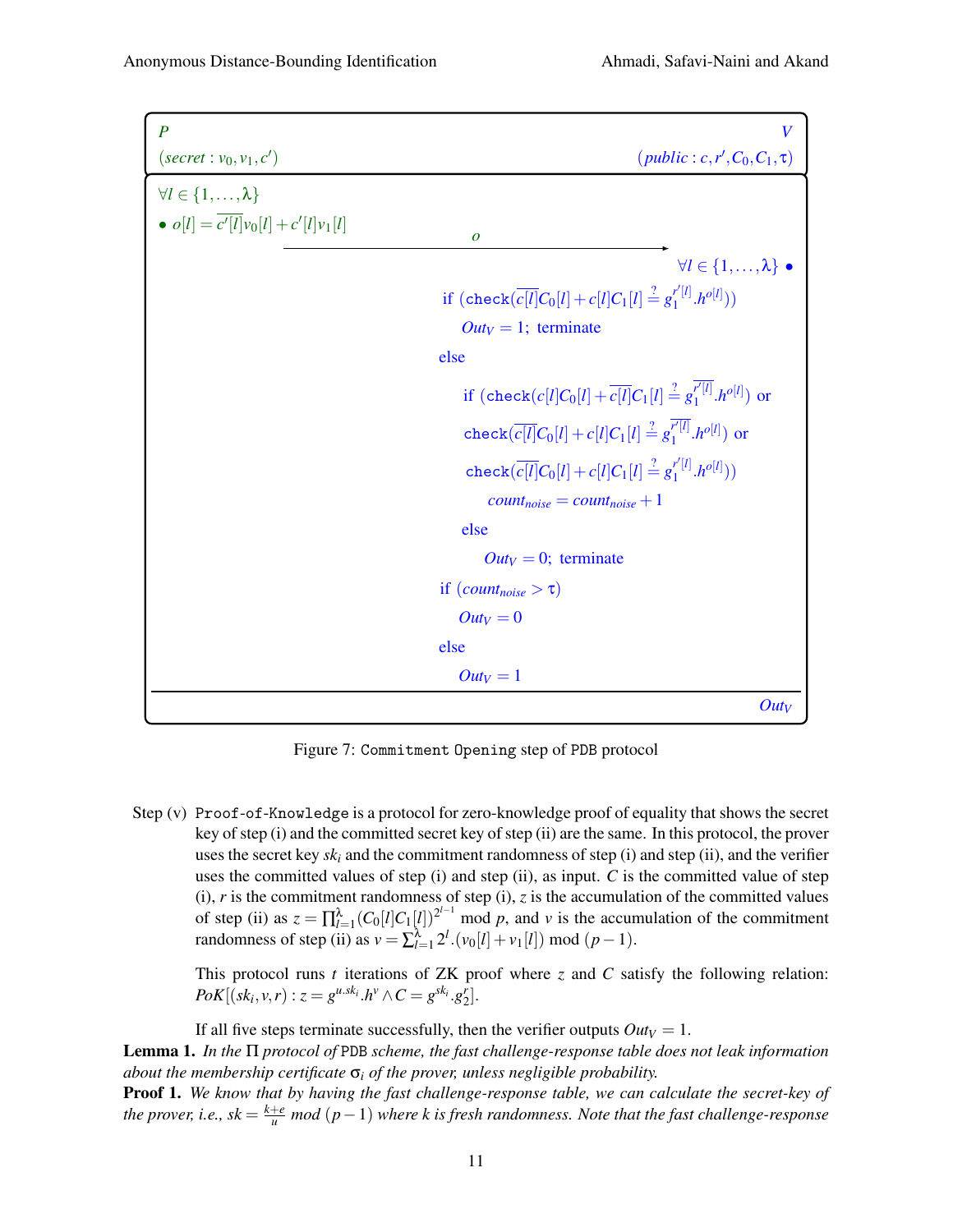*table is the output of random function that takes sk as input. So it cannot leak any information about other independent secrets of the prover.*

*A valid membership certificate* σ *is the signature of registration authority on the secret-key sk. If there is an adversary* A *that can calculate the membership certificate from the secret-key sk, then* A *is a successful forgery adversary of the signature scheme. Therefore, since we assume the signature scheme is forgery resistant, then the success chance of* A *is negligible.*

Attack *P* sends to *V* the slow phase messages of step (i) and step (ii), using directional antenna. Before the start of the fast phase, *P* sends the fast challenge-response table,  $\forall i \in \{1, ..., \lambda\} : (r_0[i], r_1[i])$ , to  $H$ , allowing  $H$  to respond to *V*'s challenges. *P* sends to *V* the slow phase messages of step (iv) and step (v), using directional antenna. In this way, the helper can respond in time and correctly to the challenges of the verifier during the fast challenge-response rounds. This attack makes the verifier to accept the protocol. Note that the fast challenge-response table does not leak the membership certificate  $\sigma_i$ , according to Lemma [1.](#page-10-1)

Since the helper has no information about  $\sigma_i$ , it cannot succeed in step (i) of future impersonation attacks. Therefore, it cannot impersonate the prove in future, which is required for a successful TF attack (See Property [4\)](#page-22-0).

## 3.1.2 Directional TF on SPADE

SPADE [\[14\]](#page-39-9) is an anonymous DB system that use a group signature  $GSign_{sk_p}()$  to register users in an authorized group. A registered user can use their credentials to participate in the protocol without leaking their identity, hence ensuring anonymity. Figure [8](#page-12-0) presents the Π distance bounding protocol of SPADE scheme.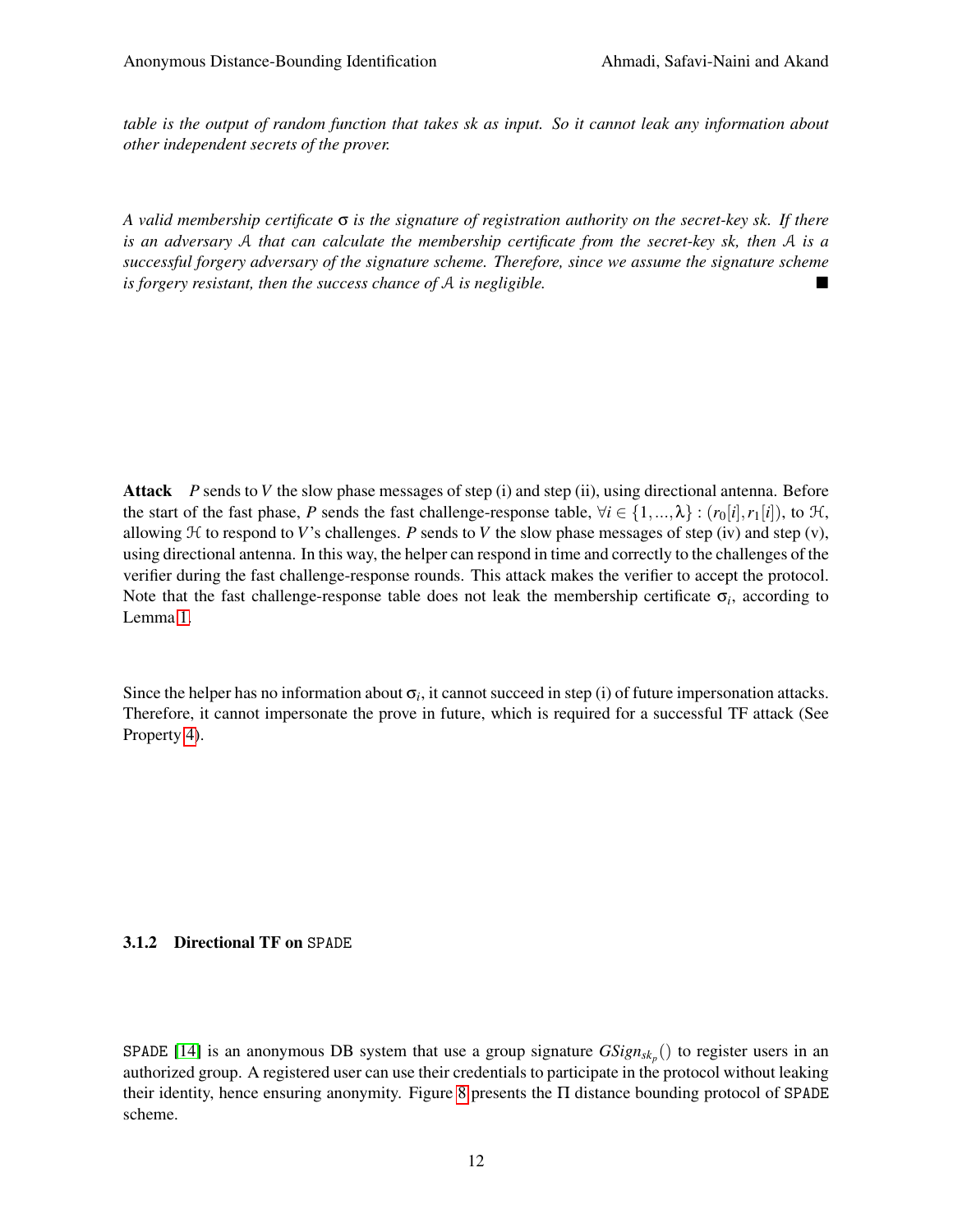<span id="page-12-0"></span>

Figure 8:  $\Pi$  protocol of SPADE scheme.  $(GSign_{sk}, GVerify_{pk})$  is a group signature scheme.  $(Enc_{pk}, Dec_{sk})$  is a secure public-key encryption scheme.  $PRF : \mathbb{Z}_2^{\lambda} \times \mathbb{Z}_2^{\lambda} \to \mathbb{Z}_2^{\lambda}$  is a pseudo-random function.  $\lambda$  is the security parameter.  $N_{\mathcal{P}}$  and  $(N_{\mathcal{V}},m)$  are nonce values of prover and verifier,  $(c_i, r_i)$  is a pair of challenge and response.

<span id="page-12-1"></span>Lemma 2. *In the* Π *protocol of* SPADE *scheme, the fast challenge-response table does not leak information about the secret of prover.*

**Proof 2.** *The fast challenge-response table is*  $r_i =$  $\int a_i$  $a_i \oplus N_{\mathcal{P}i} \oplus m_i$ *for i* = {1,...,λ}*. In each instance of*  $\Pi$  *protocol,*  $N_{\mathcal{P}}$  *and m* are fresh and chosen randomly, and  $a = PRF(N_{\mathcal{P}}, N_{\mathcal{V}})$  *is the output of a pseudorandom function, fed by two fresh random values. Therefore, this table is independent from the secret value sk<sub>P</sub>.* 

Attack *P* sends to *V* the slow phase message *e* to *V* using directional antenna. Before the start of the fast phase, *P* sends the fast challenge-response table,  $\forall i \in \{1,...,\lambda\} : (a_i, a_i \oplus N_{\mathcal{P}i} \oplus m_i)$ , to  $\mathcal{H}$ , allowing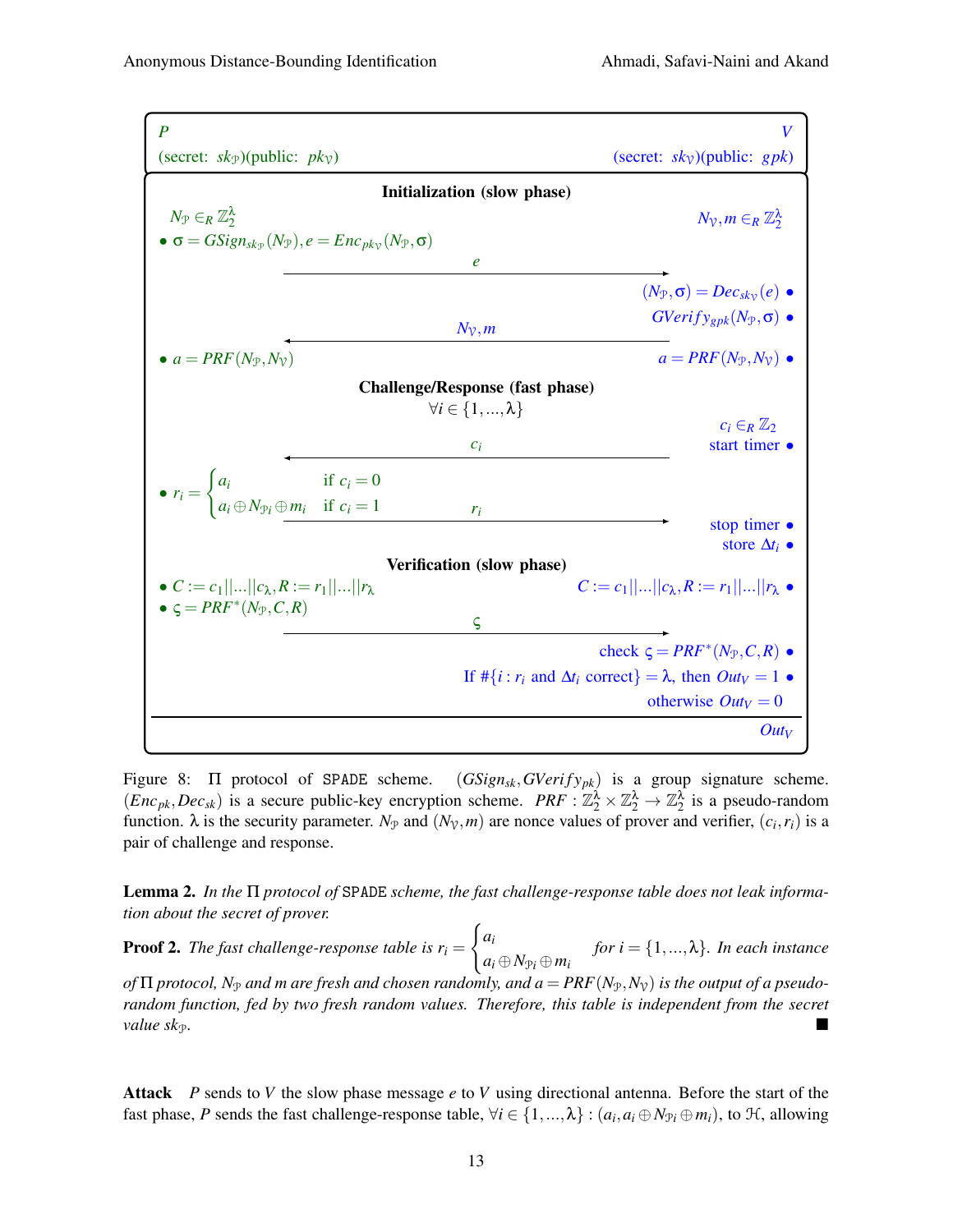$H$  to respond to *V*'s challenges. The collusion of *P* and  $H$  makes *V* to accept (*i.e.*, *Out*<sub>*V*</sub> = 1) and this is without *P* sending to  $H$  any information that is dependent on the secret key of *P* (*i.e.*, *sk*<sub>P</sub>). Note that the secret key of *P* is required for generation of the message *e* which will not be known by  $H$ .

According to Lemma [2,](#page-12-1) the fast challenge-response table does not leak any information about the prover's long-term secret  $sk_p$ . Since the helper has no information about  $sk_p$ , it cannot generate a valid message  $e$ in future, as the secret of prover is required to generate it. So its' success chance in a future impersonation attack will not be improved. This completes a successful TF attack (See Property [4\)](#page-22-0).

### 3.1.3 Directional TF on TREAD

TREAD [\[8\]](#page-39-10) is an anonymous DB system that use a group signature  $GSign_{sk}()$  to register users in an authorized group. The verifier needs to be registered and have a key-pair of their own. The structure of TREAD is very similar to SPADE. A registered user can use their credentials to participate in the protocol without leaking their identity, hence ensuring anonymity. Figure [9](#page-13-0) presents the  $\Pi$  distance bounding protocol of TREAD scheme.

<span id="page-13-0"></span>

Figure 9: Π protocol of TREAD scheme. (*GSign*,*GVeri f y*) is a group signature scheme. (*Enc*,*Dec*) is a secure encryption scheme.

<span id="page-13-1"></span>Lemma 3. *In the* Π *protocol of* TREAD *scheme, the fast challenge-response table leaks no information about the secret of prover.*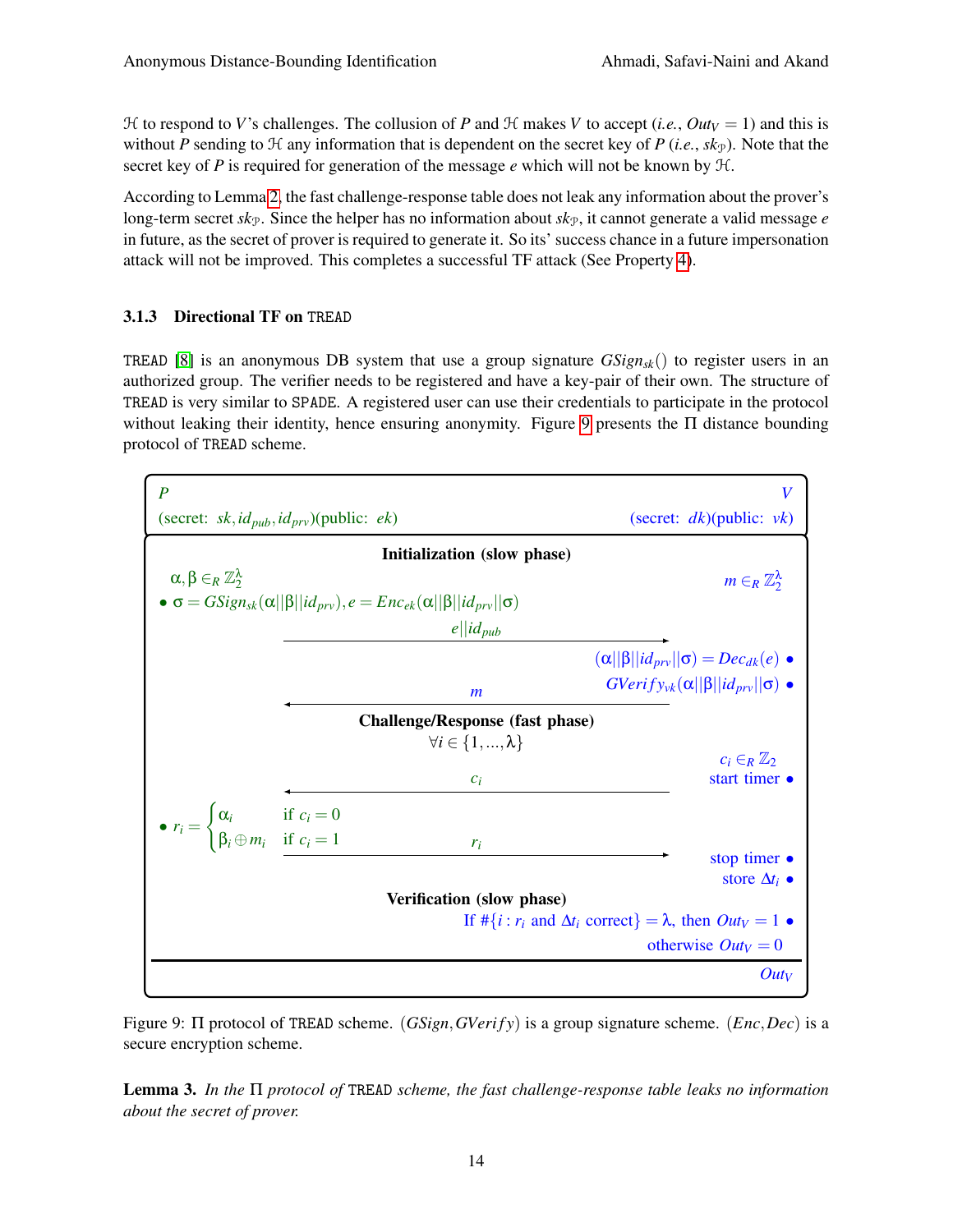**Proof 3.** The fast challenge-response table is  $r_i =$  $\int \alpha_i$  *if*  $c_i = 0$  $\beta_i \oplus m_i$  *if*  $c_i = 1$ *for i* = {1,...,λ}*. In each instance*

*of* Π *protocol,* β*,* α *and m are fresh and chosen randomly. Therefore, this table is independent from the secret value sk*P*.*

Attack *P* sends to *V* the slow phase message  $e||if_{pub}$  to *V* using directional antenna. Before the start of the fast phase, *P* sends the fast challenge-response table,  $\forall i \in \{1,...,\lambda\} : (\alpha_i, \beta_i \oplus m_i)$ , to  $\mathcal{H}$ , allowing  $H$  to respond to *V*'s challenges. The collusion of *P* and  $H$  makes *V* to accept (*i.e.*, *Out*<sub>*V*</sub> = 1) and this is without *P* sending to  $H$  any information that is dependent on the secret key of *P* (*i.e.*, *sk*). Note that the secret key of *P* is required for generation of the message *e* which will not be known by H.

According to Lemma [3,](#page-13-1) the fast challenge-response table does not leak any information about the prover's long-term secret *sk*. Since the helper has no information about *sk*, its' success chance in a future impersonation attack will not be improved, as the secret of prover is required to generate a valid message *e*. So its' success chance in a future impersonation attack will not be improved. This completes a successful TF attack (See Property [4\)](#page-22-0).

#### 3.1.4 Concluding Remarks on Directional TF

In all existing anonymous DB protocols, the fast challenge-response table does not determine the prover's credential with overwhelming probability. Directional TF attack allows the prover to limit the view of helper to the fast challenge-response table and so TF succeeds because the leaked information to the helper, does not allow the helper to succeed in a future attack individually, as required by the definition of TF attacks (see Property [4\)](#page-22-0).

#### <span id="page-14-0"></span>3.2 Collusion TF on Anonymous DB

In a traditional DB protocol attacks, collusion of at most a single registered user and an actor (nonregistered user) is considered. We show that in anonymous DB protocols collusion of multiple registered users must be considered also.

We consider two types of *collusion TF* shown in Figure [10a](#page-15-1) and Figure [10b.](#page-15-1) In *collusion TF* type 1 attack, both colluding users are outside the bound and use a helper that is inside the bound. In *collusion TF* type 2, the helper can be a prover of a user, that tries to help the far-away provers of another user. Note that in type 2 attack there is a close-by prover  $\mathcal{P}_2^*$  who can succeed in the protocol by themselves. However by colluding with  $\mathcal{P}_1^*$ , can succeed without being traced! (This attack also works in public-key DB protocols such as [\[15\]](#page-39-19), where users choose their own private-keys, and so can collude and choose related keys that leads to the success of the above attack.)

Both collusions can be used to increase the success chance of the attacker. Here we show how Collusion TF Type 2 (Figure [10b\)](#page-15-1) can break a protocol that is secure against TF in a single-user security model. As noted in Section [3.1,](#page-6-0) all existing anonymous DB protocols are vulnerable to single-user TF attack (directional TF) and so to show that protection against single-user TF attack does not imply security against collusion TF attack, we first modify SPADE protocol to make it (intuitively) secure against singleuser TF attacks (given in Section [3.1\)](#page-6-0), and then describe how a multi-user collusion TF attack succeeds against the modified protocol.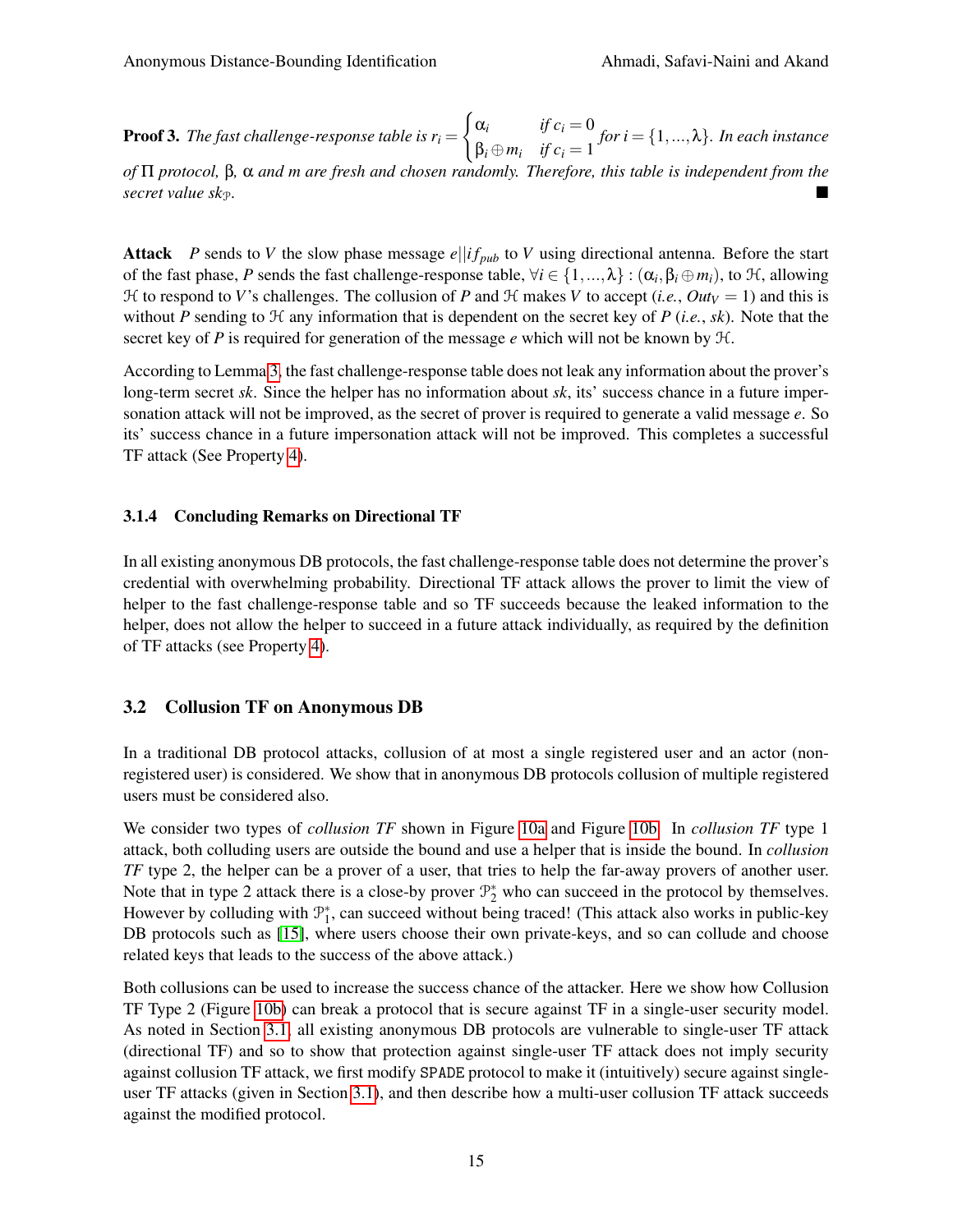<span id="page-15-1"></span>

Figure 10: Collusion TF Attacks

SPADE<sup>∗</sup> *(modified* SPADE*).* We modify the challenge-response table of the SPADE protocol to the following:  $r_i =$  $\int a_i$  if  $c_i = 0$  $a_i \oplus x_i$  if  $c_i = 1$ , where  $x$  is part of the prover secret-key that is chosen independent of  $sk_{\mathcal{P}}$ , and  $|x| = \lambda$ . The verification phase will also be revised to accommodate this change and allow the verifier can check if the correct parameters are used in the challenge-response table. The challenge-response table of SPADE<sup>∗</sup> contains the secret-key of the prover, which makes the protocol intuitively secure against single-user TF attacks (let's assume that). This if the whole table is leaked to the helper, the helper can learn the secret key of the (malicious) prover by XORing the two response bits of each challenge. Now we propose a collusion TF Type 2 (Figure [10b\)](#page-15-1) against SPADE<sup>\*</sup>;

**Collusion TF Type 2 Attack:** First,  $\mathcal{P}_1^*(x_1)$  runs the "Initialization" phase of SPADE<sup>\*</sup> with the verifier from outside the distance bound, and sends *a* to  $\mathcal{P}_2^*(x_2)$ . Then  $\mathcal{P}_2^*(x_2)$  runs the challenge-response and verification phase with the verifier from inside the distance bound with its own credentials  $(x_2)$ .

The intuition for the attack is that the challenge-response table is not linked to the long-term secret key of the user (group signature key). The verifier sees  $\sigma$  which is the group signature of the far-away prover  $\mathcal{P}_1^*$ , but runs the distance bounding phase using a key that is not related to group signature key. Thus the tracing authority will link the session to  $x_1$ , which is a violation of TF-resistance (Property [4\)](#page-22-0).

# <span id="page-15-0"></span>4 Model

Firstly we define the settings of the system, *i.e.*, entities and how they communicate, protocol and view of an entity, adversary and their capability. Then we provide a definition of anonymous distance-bounding (AnonDB) and also describe AnonDB experiment, which captures an AnonDB scheme in execution. Finally, we formalize six security properties (*Completeness*, *MiM-resistance*, *DF-resistance*, *Soundness*, *Traceability*, *Anonymity*) of anonymous distance-bounding systems based on a game (AnonDB game), which is an AnonDB experiment played between a challenger and an adversary.

**Entities.** There are *m* users in the system  $\mathcal{U} = \{u_1, \ldots, u_m\}$ . Each user in the system can have multiple provers, which captures the practical scenario of a single person having multiple devices. We denote the list of provers for a user  $u_i$  as  $\mathcal{P}^i$ . Thus, we have *m* list of provers forming the prover set  $\mathcal{P} = \{\mathcal{P}^1, \ldots, \mathcal{P}^m\}$ .

A trusted group manger generates the public parameters of the system, registers users and issues a unique group membership certificate to each user. A user  $u_i$  ( $1 \le i \le m$ ) is identifiable by their certificate. The certificate, that must be kept secret, forms the secret input of the user in proving their membership in the group. The certificate of user  $u_i$  is shared by all provers of the list  $\mathcal{P}^i$ .

We define three types of *participants* in the system: provers  $(\mathcal{P})$ , verifiers  $(\mathcal{V})$  (a singleton set), and actors  $(\mathcal{T})$ , called *helpers in TF attack*.  $\mathcal V$  and  $\mathcal T$  have access to only the public parameters of the system.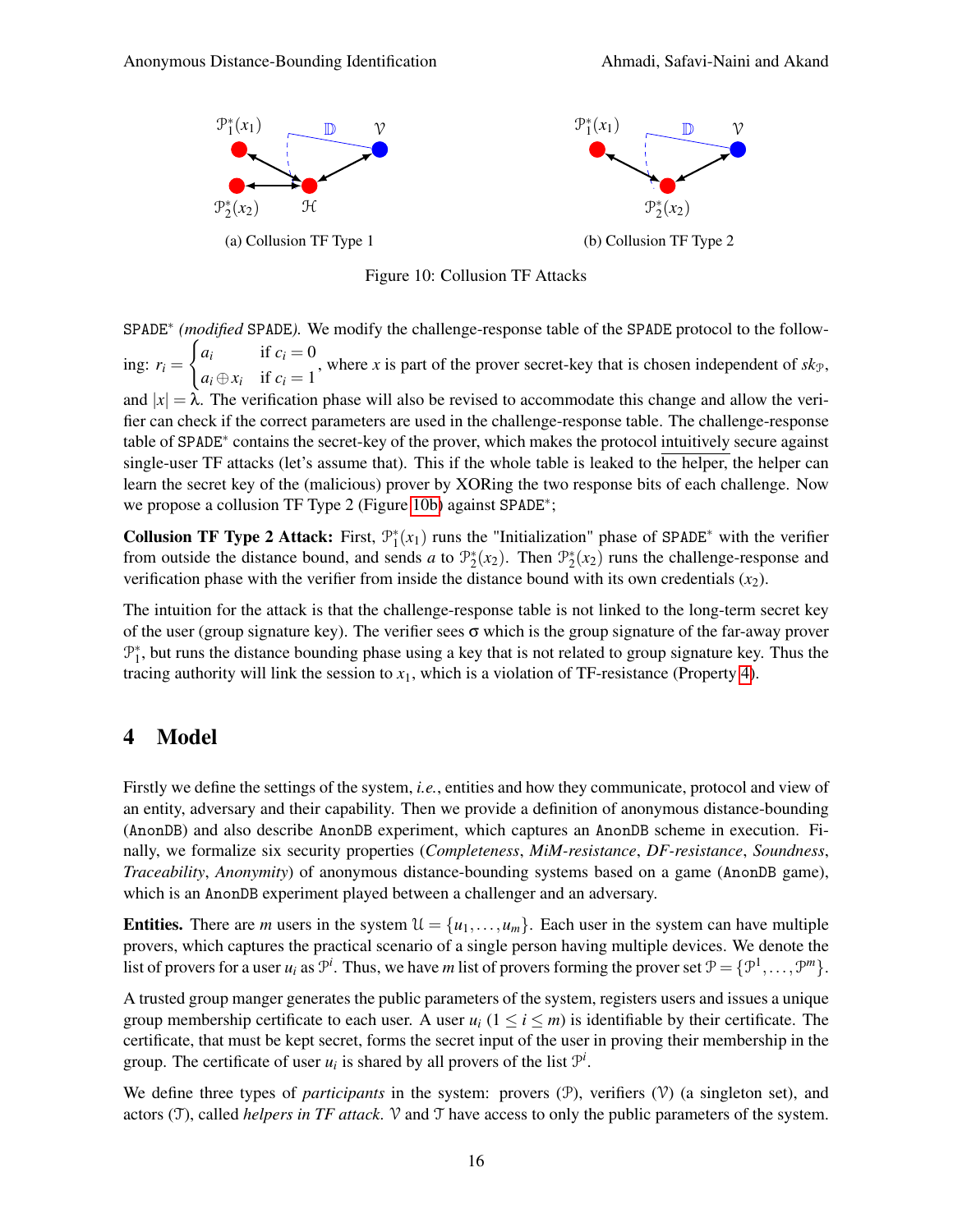Each participant has a location  $loc = (x, y) \in \mathbb{R} \times \mathbb{R}$ , that is an element of a metric space equipped with Euclidean distance, and is fixed during the protocol. The distance function  $d(loc_1, loc_2)$  returns the distance between any two locations. Message travel time between locations  $loc_1$  and  $loc_2$  is  $\frac{d(loc_1,loc_2)}{\mathcal{L}}$ , where L is the speed of light. A bit sent over the channel may flip with probability  $p_{noise}$  ( $0 \le p_{noise} \le 1$ ). Participants, if located within a predefined distance bound D from V, are called *close-by* participants, otherwise they are called *far-away* participants.

Communication Structure. Each participant is equipped with a directional and an omni-directional antennas. Having directional antennas enables them to choose the angle of the transmission beam such that only the intended participants receive the message.

View. The view of an entity at any point (in time) of a protocol consists of: all the inputs of the entity (including random coin tosses) and the set of messages received by that entity up to that point. Any instance of receiving message is called an *event*. *View*<sub> $x$ </sub><sup> $\Gamma$ </sup>(*e*) is a random variable that denotes the view of an entity *x* right after the event *e* in protocol Γ. *View*<sup>Γ</sup> denotes the view of *x* at the end of the protocol Γ, *i.e.*, *View*<sub> $x$ </sub><sup> $\Gamma$ </sup> = *View*<sub>x</sub><sup> $\Gamma$ </sup>(*e*<sub>*last*</sub>) where *e*<sub>*last*</sub> is the last event in  $\Gamma$ .

Adversary. An adversary can corrupt any subset of participants  $\mathcal{X}^* \subset \mathcal{P} \cup \mathcal{V} \cup \mathcal{T}$ . Corrupting one prover from a prover subset  $(e.g., x \in \mathcal{P}^j)$  effectively corrupts the whole subset, since all members of that subset share the same certificate (of user  $u_j$ ). Provers of uncorrupted subset follow the protocol, and only one prover from the subset executes the protocol at a time. We do not restrict provers of corrupted subset from doing this.

For each security property, the adversary has certain goals, which is reflected as restrictions of  $\mathfrak{X}^*$ ;

- in *Completeness*  $\mathfrak{X}^* = \mathfrak{0}$ ,
- in *Soundness*  $\mathfrak{X}^* \subseteq \mathfrak{T}$ ,
- in *DF-resistance*  $\mathfrak{X}^* \subseteq \mathfrak{P}$ ,
- in *TF-resistance* and *Traceability* X <sup>∗</sup> ⊆ P∪T, and
- in *Anonymity*  $\mathcal{X}^* \subseteq \mathcal{V} \cup \mathcal{T}$ .

Below we use the approach of [\[2\]](#page-39-13) to define AnonDB scheme.

<span id="page-16-0"></span>Definition 6. (Anonymous Distance-Bounding Scheme). *For a security parameter* λ*, an anonymous distance-bounding (*AnonDB*) scheme is defined by a tuple* (X,Y,S,D, *pnoise*,Init,CertGen,CertVer, Π,Revoke,Open)*, where;*

- *(I)* X *and* Y *are sets of possible system master keys and group public-keys, respectively.*  $Init(1<sup>\lambda</sup>)$  is the function that the group manager uses to generate the system master key msk, and *the group public-key gpk.*
- *(II)* S *is set of possible user membership certificates.* CertGen $(1^\lambda,msk,gbk,i)$  function generates a user membership certificate  $s_i$ , and CertVer $(s_i,gbk)$ *validates a user's certificate with respect to the group public-key.*
- *(III)* Π *is a DB protocol between prover P*(*s<sup>i</sup>* ,*gpk*) *and verifier V*(*gpk*)*, in which V verifies that a group member is located within the distance bound* D *to the verifier.*
- *(IV) The transmitted bits of a fast challenge-response round is affected by noise where*  $p_{noise} \in [0,1]$  *is the probability of a bit flip on each fast challenge-response message.*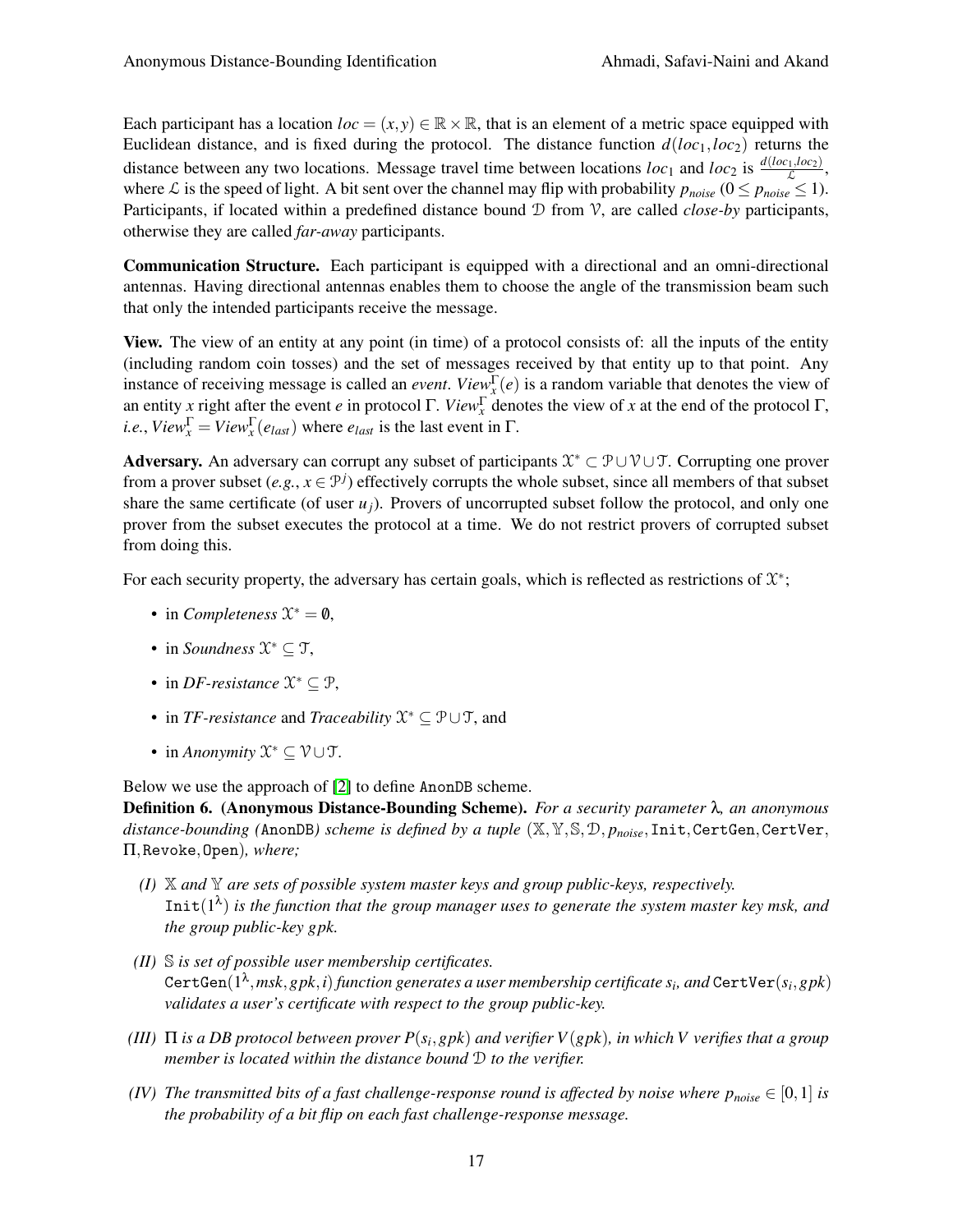- *(V)* Revoke(*msk*,*gpk*,*i*) *is an algorithm that removes a user (ui) from the system and updates the master secret-key and group public key accordingly.*
- *(VI)*  $\Phi$  Open $(msk, View^{\Pi}_{\mathcal{V}})$  *is an algorithm that identifies the user*  $(u_i)$  *that is involved in the*  $\Pi$  *protocol, using view of the verifier.*

The operations Open and Revoke are optional in an AnonDB scheme. Note that *I*−*V* above is the same as *I* − *V* in Definition [3,](#page-4-0) with the only difference that in DBID, each user owns a key-pair, while in AnonDB, each user owns a membership certificate that allows them to prove their membership according to the group public-key.

Adversary's capability is modeled as their access to queries presented to the challenger. The security properties of an anonymous DB protocol are based on a game (AnonDB Game) between a challenger and an adversary. Note that we allow provers to have access to directional antenna (to captures the directional attack introduced in Sec [3.1\)](#page-6-0), and presence of multiple, possibly colluding users (with different secret keys) in the system (to capture multiple user collusion attack introduced in Sec [3.2\)](#page-14-0).

Below we describe a general execution of an instance of the AnonDB scheme, which we call AnonDB experiment. And after that, we define AnonDB game as an special AnonDB experiment.

<span id="page-17-0"></span>**Definition 7.** (AnonDB **Experiment).** An AnonDB *experiment is defined by a tuple* (AnonDB;  $\mathcal{U}; \mathcal{P}; \mathcal{V}; \mathcal{T}$ ), *where*

- *(i)* AnonDB *is an anonymous distance-bounding scheme as defined in Definition [6.](#page-16-0)*
- *(ii)* U *is the set of users that are members of the group; each user*  $u_j \in \mathcal{U}$  *has the following attributes:* 
	- *• u<sup>j</sup>* .*Cert that is a secret group membership certificate generated by the group manager,*
	- *• u<sup>j</sup>* .*RT that is the registration time of the user that can be any time, and*
	- *• u<sup>j</sup>* .*Rev that is a flag that shows if the user is revoked.*
- *(iii)* P *is the set of provers; each prover has access to the membership certificate of a single user.*
- *(iv)* V *is the set of verifiers; that have access to the group public-key of the* AnonDB *system. We consider the case where* V *has a single member.*
- *(v)* T *is the set of actors; each actor has access to the group public key of the* AnonDB *system.*

*Members of the set*  $\mathfrak{X} = \mathcal{P} \cup \mathcal{V} \cup \mathcal{T}$  *are called participants of the system. Each of the participants*  $x \in \mathcal{X}$ *has the following attributes:*

- *a1. x*.*Loc is the location of the participant,*
- *a2. x*.*Code is the code to run by the participant,*
- *a3. x*.*St that is the start time of the x*.*Code execution, and*
- *a4. x*.*Corr is a flag indicating if the participant is corrupted or not.*

*In addition to these attributes, each prover*  $p \in \mathcal{P}$  *has two extra attribute:* 

- *a5. p.Key that is the secret certificate of the corresponding user, i.e., p.Key* =  $u_j$ *.Cert for user*  $u_j \in \mathcal{U}$ *, and*
- *a6. p.Usr that is equal to index of the corresponding user in*  $\mathcal{U}$ , *i.e., p.Usr* = *j* for user  $u_i \in \mathcal{U}$ .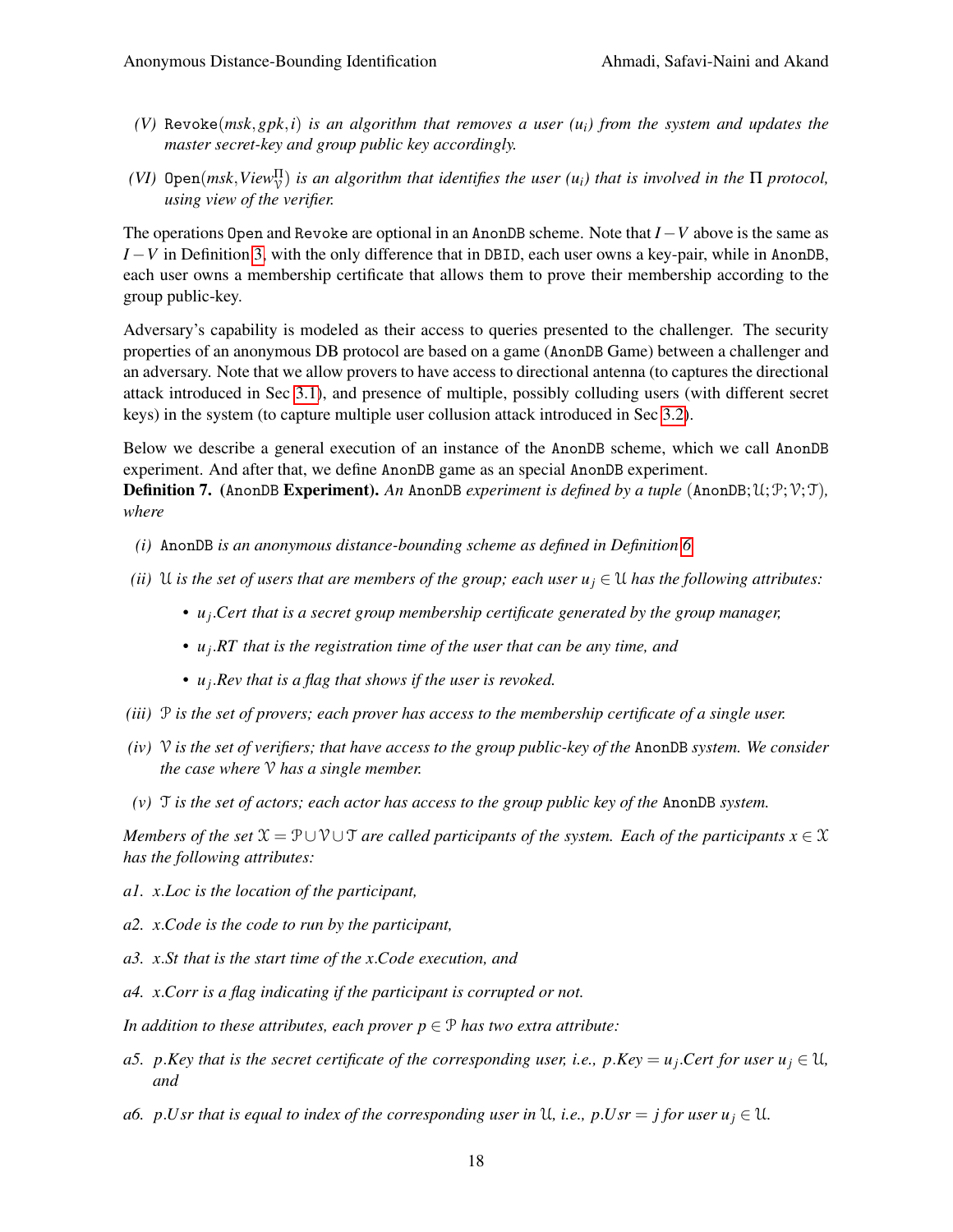All the provers that share the same certificate are called a prover subset, i.e.,  $\mathcal{P}^j = \{p : p \in \mathcal{P}, p.Key = p\}$ *uj* .*Cert*}*. The start time of all provers is after registration time of the corresponding user, i.e.,* ∀*u<sup>j</sup>* ∈  $\mathcal{U}, \forall p \in \mathcal{P}^j : p \cdot St > u_j \cdot RT.$ 

 $M$ embers of a prover subset are either all honest or all dishonest. i.e.,  $\forall$ P $^j$   $\in$   $\mathcal{P}, \forall p$   $\in$   $\mathcal{P}^j$  :  $p.Corr = flag$ , *where f lag* ∈ {*true*, *f lase*}*. All members of an honest prover subset p* ∈ P *j follow the* Π *protocol (i.e., p*.*Code* = AnonDB.Π.*P*(.)*) and there is no overlap in the execution time of the members of an honest prover subset. If the verifier is honest, then it follows the* Π *protocol (i.e., v*.*Code* = AnonDB.Π.*V*(.) *for*  $\nu \in \mathcal{V}$ ).

*The experiment is run by a simulator that sets the attributes of the participants, and interacts with the group manager to assign keys to the provers of a user. If there is an adversary in the system, it interacts with the simulator to influence the experiment.*

*The experiment, without any adversary, proceeds as follows:*

#### *1.* Setup.

- *(a)* Initialize: *The group manager runs* (msk/gpk) ← AnonDB.Init(1 λ ) *algorithm to generate the master secret-key and group public-key.*
- *(b)* Generate Players: *The simulator forms the sets* (U,V,P,T) *and sets their attributes. The simulator interacts with the group manager obtain and assign keys of the provers. It also simulates the behavior of malicious players by setting their code (x*.*Code).*
- *2.* **Run:** *The simulator starts the execution of x.Code for all participants*  $x \in \mathcal{X} = \mathcal{P} \cup \mathcal{V} \cup \mathcal{T}$  *at time x*.*St.*

We assume the existence of a system clock that assigns time to events. The start and finish time of a protocol Γ is denoted as  $stTime(\Gamma)$  and  $fshTime(\Gamma)$  respectively, which form the execution time  $exTime(\Gamma)$  = (*stTime*(Γ), *f shTime*(Γ)) as a range of time and the execution length *exLen*(Γ) = *f shTime*(Γ)−*stTime*(Γ). Members of a prover list  $(\mathcal{P}^i, 1 \le i \le m)$  have different execution time period (*i.e.*, they participate in a protocol from time  $t_1$  to  $t_2$ ), and possibly different locations.

Table [1](#page-19-0) is the summary of the notations used in this paper.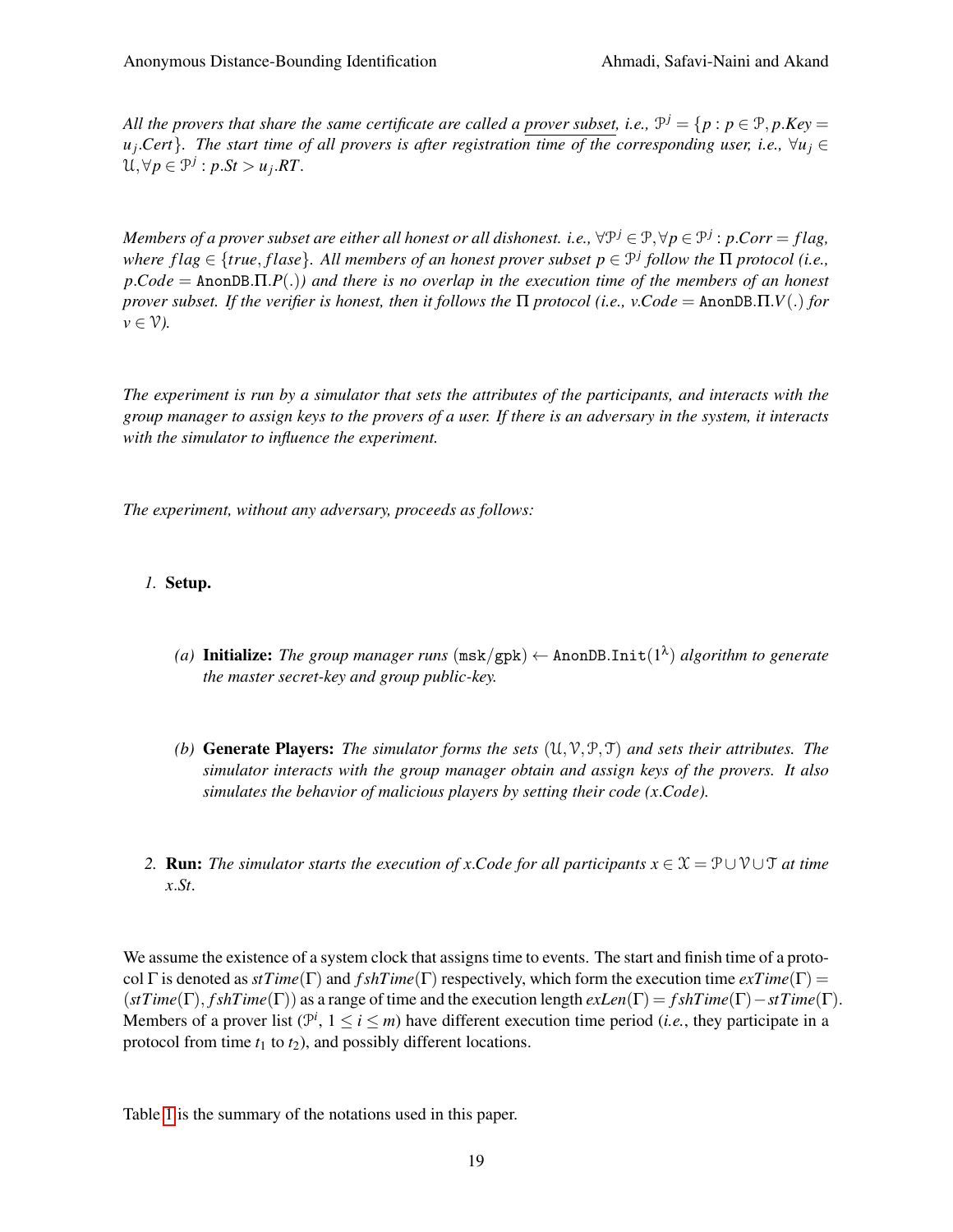<span id="page-19-0"></span>

| Symbol                 | Meaning                                                                                                          |
|------------------------|------------------------------------------------------------------------------------------------------------------|
| $\mathcal V$           | set of verifiers with only one member                                                                            |
| $\mathfrak u$          | set of users, each identifiable with a secret certificate                                                        |
| $\mathcal{P}$          | set of provers                                                                                                   |
| $\mathcal{P}^i$        | subset of provers who have access to the certificate of $i^{th}$ user in U                                       |
| $\mathfrak{T}$         | set of actors                                                                                                    |
| $\mathfrak{X}$         | the set of all participants in an experiment                                                                     |
| $\mathfrak{X}^*$       | the set of corrupted participants that are controlled by the adversary                                           |
| $\Pi$                  | the distance bounding protocol between the prover and the verifier                                               |
| $\Pi.V$                | the interactive algorithm of the honest verifier in the $\Pi$ protocol                                           |
| $\Pi.P$                | the interactive algorithm of the honest prover in the $\Pi$ protocol                                             |
| $Out_V$                | output of the verifier a $\Pi$ protocol                                                                          |
| D                      | the distance upper bound used in the protocol $\Pi$                                                              |
| Pnoise                 | the bit flip probability of any message in the fast phase of the protocol $\Pi$                                  |
| st $Time(\Gamma)$      | the execution start time of the protocol $\Gamma$                                                                |
| $fshTime(\Gamma)$      | the execution finish time of the protocol $\Gamma$                                                               |
| $exTime(\Gamma)$       | the execution time of $\Gamma$ , as a time range from $stTime(\Gamma)$ to $fshTime(\Gamma)$                      |
| $exLen(\Gamma)$        | the execution time length of $\Gamma$ , as $fshTime(\Gamma) - stTime(\Gamma)$                                    |
| $View_{r}^{\Gamma}(e)$ | the view of x right after the event e in the protocol $\Gamma$                                                   |
| $View_{r}^{\Gamma}$    | short form of $View_{\mathbf{r}}^{\Gamma}(e_{last})$ where $e_{last}$ is the last event in the protocol $\Gamma$ |
| d(x,y)                 | the distance between the two locations $x$ and $y$                                                               |

Table 1: Notations

In the following, we define a game between challenger and an adversary. This game is a limited AnonDB experiment that is run by the challenger who interacts with an adversary. In this game, the challenger plays both roles of the simulator and the group manager in the AnonDB experiment (Definition [7\)](#page-17-0). The adversary's capabilities is modeled as access to a query that it presents to the challenger.

Definition 8. (AnonDB Game). *An* AnonDB *game between a challenger and adversary is an* AnonDB *experiment that is defined by a tuple* (AnonDB;U;P;V;T;CorruptParties) *where*

- *•* AnonDB *is an anonymous distance-bounding scheme as defined in Definition [6.](#page-16-0)*
- *•* U,P,V *and* T *are the sets of users, provers, verifiers and actors, as defined in Definition [7,](#page-17-0) that are determined through interaction of the challenger and the adversary.*
- *•* CorruptParties(*Q*) *is a query that allows the adversary to plan their attack. Q is a set of participants, that may exist in the system or be introduced by the adversary.*

*In more details:*

#### *1.* Setup.

- (a) Initialize: Challenger runs  $(\text{msk/gpk}) \leftarrow \text{AnonDBInit}(1^{\lambda})$  and publishes gpk. Note that *the execution codes of honest prover and verifier are known by the challenger and the adversary at this point, and referred as* AnonDB.Π.*P and* AnonDB.Π.*V respectively.*
- *(b)* Generate Players: *The sets* (U,V,P,T) *are formed through the interaction of the challenger and the adversary:*
	- *i. The challenger creates the sets*  $(U, V, P, T)$  *as follows:*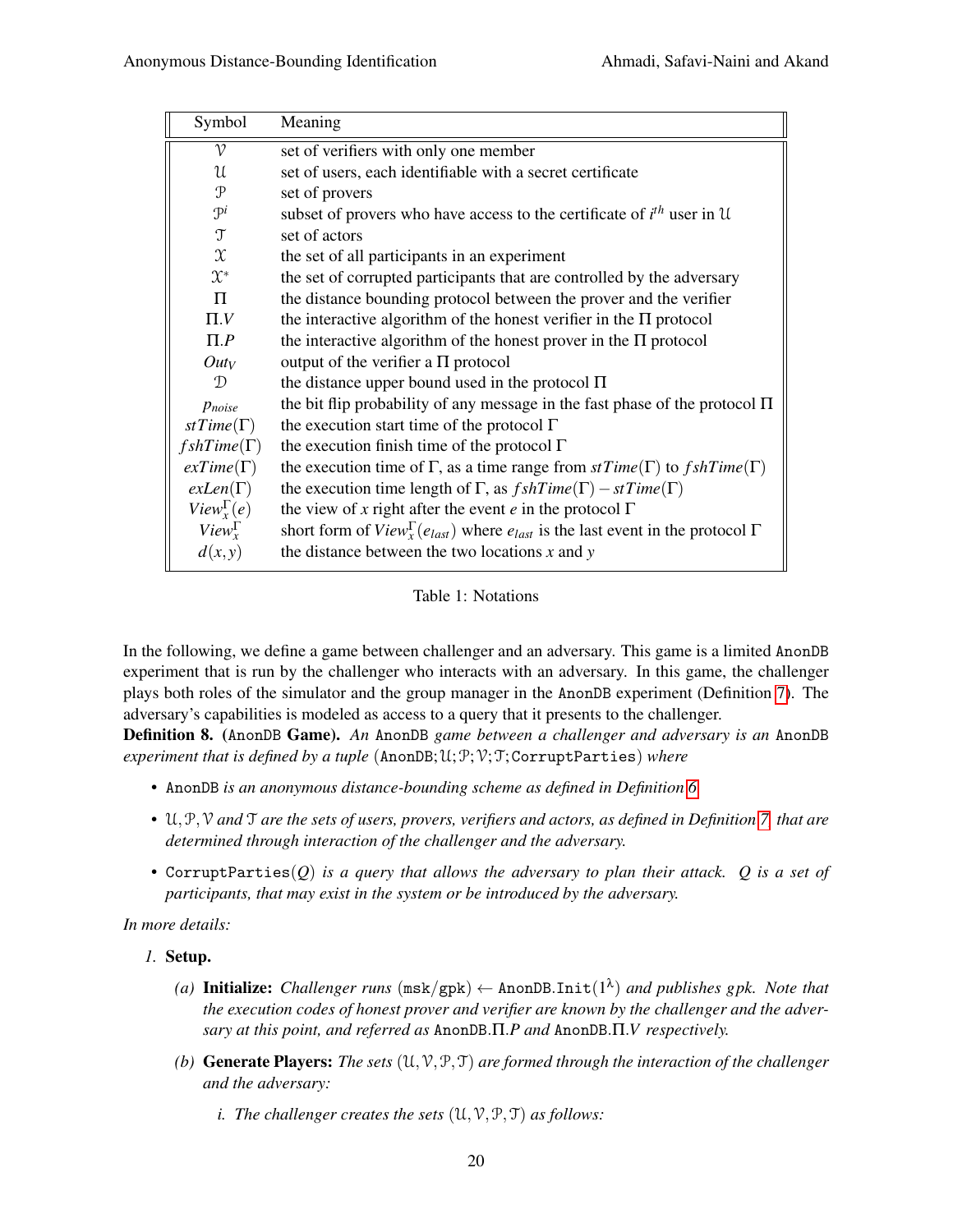•  $V = \{v\}$ *, where:* 

 $a1.$   $v.$ *Loc* =  $loc_0$ ,

 $a2.$  *v.Code* = AnonDB. $\Pi.V$ ,

*a3. v.St* = 0*, and* 

 $a4.$  *v*.*Corr* = *false.* 

- $\mathcal{U} = \{u_j\}_{j=\{1,...,m\}}$ , where  $u_j$ .Cert is generated by <code>AnonDB.CertGen(1 $^\lambda,$ msk,gpk,j)</code> *function. The registration time of the users are set as u<sup>j</sup>* .*RT* = 0 *and their revocation flag is set as u<sup>j</sup>* .*Rev* = *f alse.*
- **•**  $\mathcal{P} = \bigcup_{j=1}^{m} \mathcal{P}^j$ , where  $\mathcal{P}^j$  is created as the prover subset of  $u_j \in \mathcal{U}$ . For all  $p \in \mathcal{P}$  $\mathcal{P}_f^j$ { *j*=1...*m*} *assigns their attributes:*
	- *a1. p*.*Loc is set arbitrarily,*
	- $a2. p. Code = \text{AnonDB}.\Pi.P,$
	- *a3. p*.*St is set arbitrarily such that there is no overlap in the execution time of the provers in* P *j ,*
	- *a4. p*.*Corr* = *f alse, and*
	- *a5. secret-key*  $p$ *.Key* =  $u_j$ *.Cert.*
- $\mathcal{T} = \emptyset$
- *ii. The challenger sends the attributes* (*x*.*Loc*, *x*.*Code*, *x*.*St*) *for all*  $x \in \mathcal{X} = \mathcal{P} \cup \mathcal{V} \cup \mathcal{T}$ , *along* with all prover subsets  $\mathcal{P}^j \in \mathcal{P}$  to the adversary. The size of the set  $\mathcal X$  is n.
- *iii. The adversary generates* CorruptParties(*Q*) *query and sends to the challenger. The challenger sends the secret information of the corrupted participants in Q to the adversary and their behavior (Code, Location and Start Time) is assigned according to the adversary instruction and their corruption flag is set to True. For all values of*  $j = 1...m$ *, if any prover p* ∈  $\mathcal{P}^j$  *gets corrupted, then all provers in*  $\mathcal{P}^j$  *get corrupted too.*
- $i$ *v. Upon receiving the* <code>CorruptParties( $Q$ )</code> where  $Q = \{q_1, ..., q_{n'}\}$ , the challenger runs:
	- *For a*  $q_i$  *that*  $q_i$ *,type* = *verifier, then v.Code* =  $q_i$ *.code and v.Corr* = *true for*  $v \in V$ *.*
	- *For each*  $q_i$  *that*  $q_i.type = user$  *and*  $q_i.usr \leq m$ *, sets the users' revocation flag as*  $u_j$ .*Rev* = *true where*  $j = q_i$ *.Usr, runs*  $(msk', ghk')$   $\leftarrow$  Revoke $(msk, ghk, q_i.usr)$ , then  $u$ *pdate the group master key msk*  $\leftarrow$  *msk<sup>1</sup> and the group public key gpk*  $\leftarrow$  *gpk<sup>1</sup>*. *This applies only if the* AnonDB *scheme has user revocation.*
	- *For each*  $q_i$  that  $q_i$  *type* = *prover, find the prover subset*  $P^j$  *for*  $j = q_i$ *Usr. For each member p of subset* P *j , set their corruption flag p*.*Corr* = *true. If q<sup>i</sup> is not corresponding to an existing prover, then create a new prover p and add it to the prover subset* P *j . Set the attributes of the participant p as follows:*
		- *a1. location p*.*Loc* = *q<sup>i</sup>* .*location,*
		- *a2. execution code*  $p$ *.Code* =  $q_i$ *.code*,
		- *a3. start time p.St* =  $q_i$ *time,*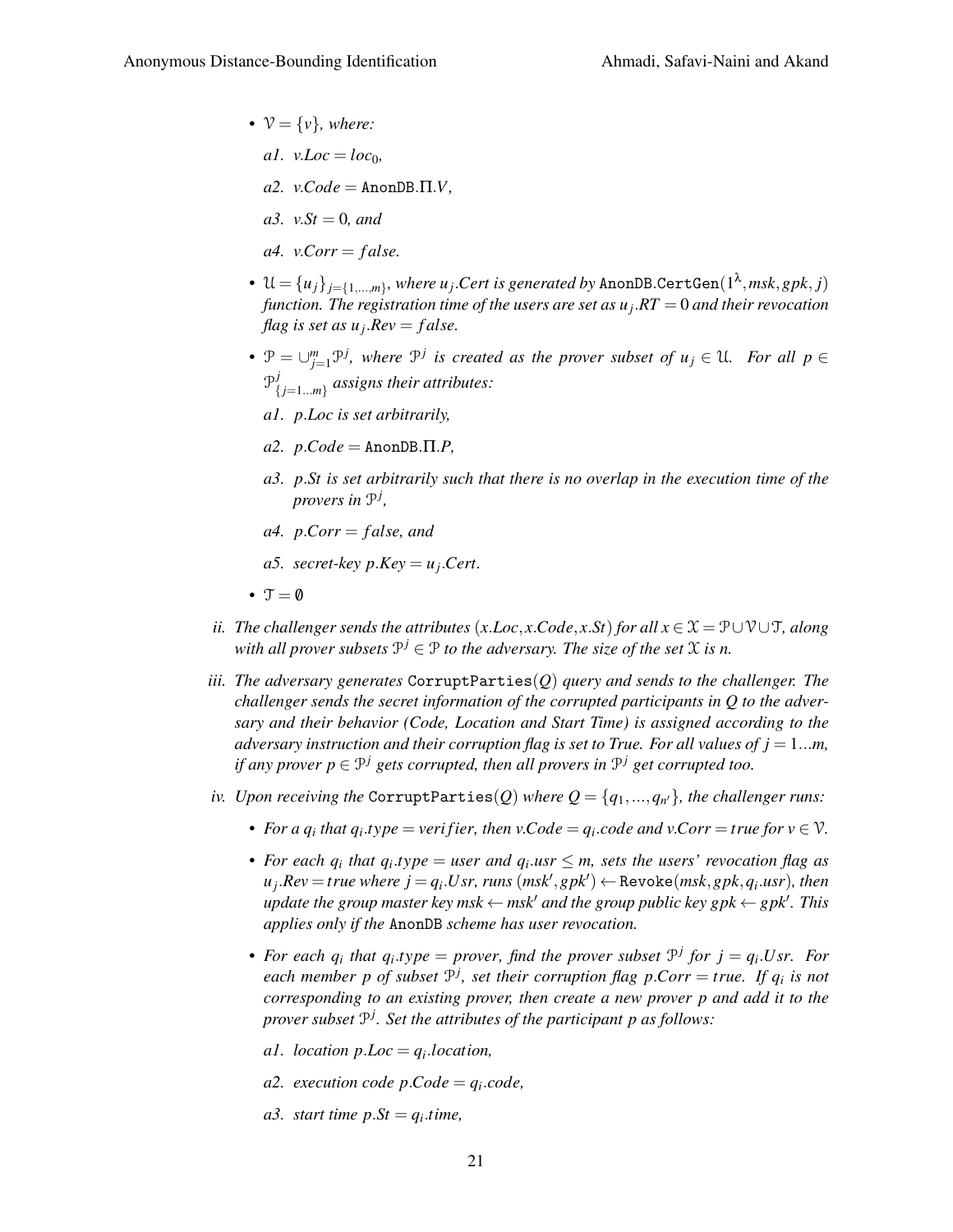- *a4. corruption flag p*.*Corr* = *true, and*
- *a5. secret-key*  $p$ *.Key* =  $u_j$ *.Cert.*
- *• For each q<sup>i</sup> that q<sup>i</sup>* .*type* = *actor, add a new actor x to the set* T*, and assign its attributes as follows:*
	- *a1. location*  $x$ *. Loc* =  $q_i$ *. location,*
	- *a2. execution code*  $x.Code = q_i.code$ ,
	- *a3. start time*  $xSt = q_i.time$ , and
	- *a4. corruption flag x*.*Corr* = *true.*
- *v. The challenger sends the key of the corrupted provers and the certificate of revoked users to the adversary, i.e., p.Key for all*  $p \in \mathcal{P}$  *such that p.Corr = <i>true and u.Cert for all*  $u \in U$  *such that*  $u$ *.Rev* = *true.*
- 2. **Run:** *Challenger activates all participants*  $x \in \mathcal{X} = \mathcal{P} \cup \mathcal{V} \cup \mathcal{T}$  *at time x.St for execution of x.Code.*

*The game ends when the last participant's code completes its execution.*

We define five properties for anonymous distance-bounding protocols based on AnonDB Game, conditions to win the game varies from one property to another.

<span id="page-21-1"></span>Property 1. (AnonDB Completeness). *Consider an* AnonDB *scheme and an* AnonDB *game when Q* = 0/ *in the* CorruptParties( $Q$ ) *query and the set*  $P$  *is not empty.* 

*The* AnonDB *scheme is* (τ,δ)*-complete for*  $0 \leq \tau, \delta \leq 1$ , *if the verifier returns Outy* = 1 *with probability at least* 1−δ*, under the following assumptions:*

- *• the fast challenge-response rounds are independently affected by noise and at least* τ *portion of them are noiseless, and*
- *•* τ > 1− *pnoise* −ε *for some constant* ε > 0*.*

A complete protocol must have negligible  $\delta$  to be able to function in the presence of communication noises.

<span id="page-21-0"></span>Property 2. (AnonDB Soundness). *Consider an* AnonDB *scheme and an* AnonDB *game with the following restrictions:*

- $\forall p$  in the nonempty set  $P$ *, and v as the only member of*  $V$ *, we have*  $d(p.Loc, v. Loc) >$  *AnonDB.* $D$ *, and*
- $\bullet$  *in the* <code>CorruptParties(*Q*) *query we have <code>q</code><sub>i</sub>.type = actor for all*  $q_i \in Q$ *.</code>*

*The* AnonDB *scheme is*  $\gamma$ -*sound if the probability of the verifier outputting Out* $V = 1$  *is at most*  $\gamma$ *.* 

This general definition captures the following attacks by considering special values for game parameters;

- *relay attack* [\[13\]](#page-39-4) happens when the MiM attacker only relays the messages between the honest verifier and a far-away honest prover. The MiM attacker tries to convince the verifier that the prover is located close to the verifier. This attack is achieved by adding extra restrictions on the adversary of Property [2](#page-21-0) as follows:
	- $\Rightarrow \forall q_i \in Q$  we have  $q_i \cdot code = "relay$  messages".
- *mafia-fraud* [\[20\]](#page-39-0) is when there is an honest verifier, an honest far-away prover, and a close-by MiM attacker who tries to convince the verifier that the prover is located close to the verifier.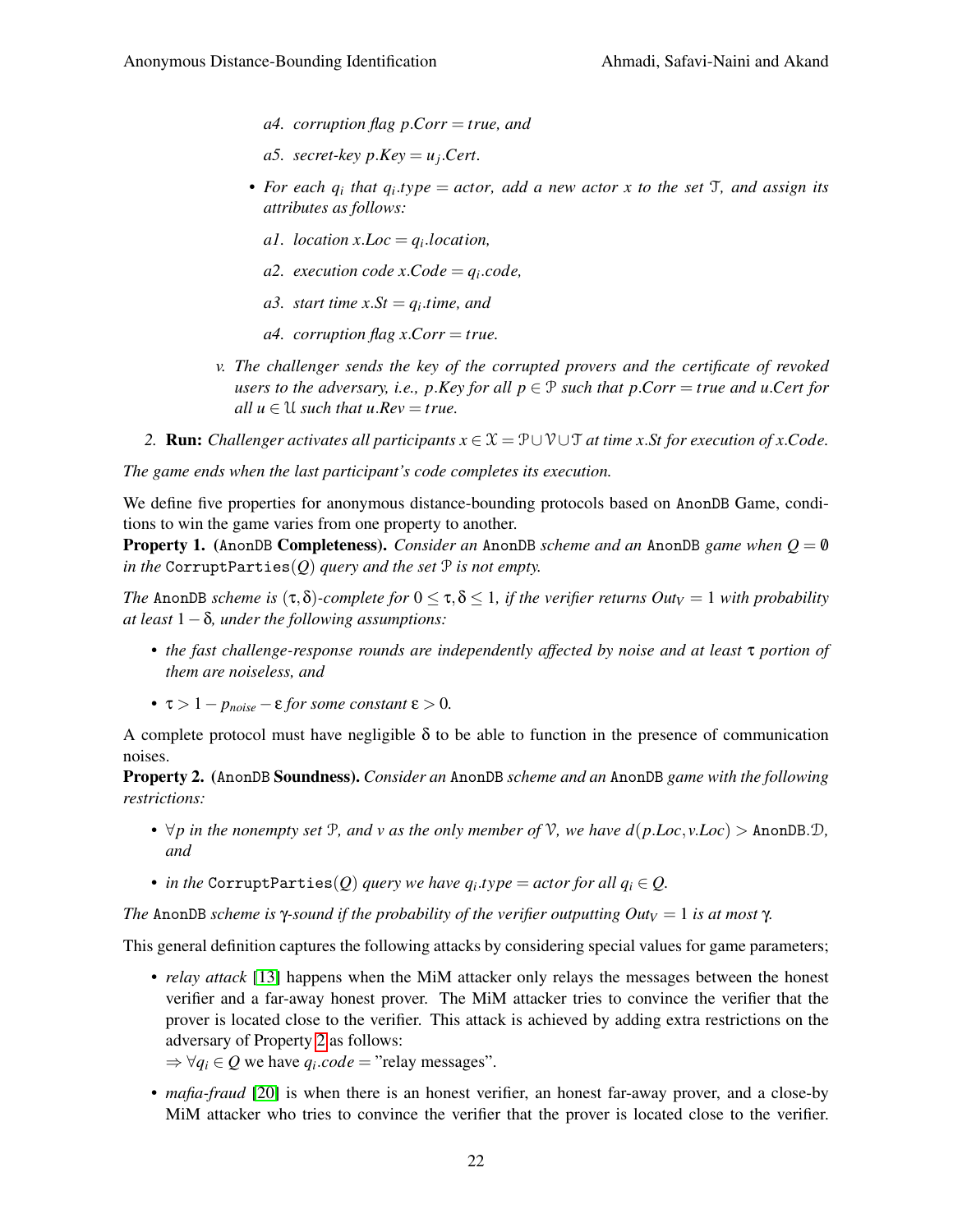The attacker listens to the legitimate communications for a while, before running the attack as the learning phase. This attack corresponds to adding extra restrictions on the adversary in Property [2](#page-21-0) as follows:

 $\Rightarrow$  the set of provers consists of only one prover subset, *i.e.*,  $\mathcal{P} = \mathcal{P}^1$ , and

 $\Rightarrow \forall q_i \in Q$  we have  $d(q_i \cdot location, v \cdot Loc) \leq$  AnonDB.  $\mathcal{D}$  for  $v \in \mathcal{V}$ .

- *impersonation attack* [\[7\]](#page-39-5) happens when there is an honest verifier and a single close-by attacker who tries to convince the verifier that the prover is located close to the verifier. The attacker can have a learning phase before running the attack. We can achieve this attack by adding extra restrictions on the adversary of Property [2](#page-21-0) as follows:
	- $\Rightarrow$  P is nonempty, and

 $\Rightarrow \forall q_i \in Q$  we have  $d(q_i, location, v. Loc) \leq \text{AnonDB.D}$  for  $v \in V$ , and

 $\Rightarrow$  among all the successful AnonDB.  $\Pi$  protocols ( $\Pi^{succ}$  set) during the game,  $\exists \pi \in \Pi^{succ}$ ,  $\forall p \in \mathcal{P}$ :  $t = f \, shTime(\pi), t \notin [p.St, p.St + exLen(p.Code)].$ 

• *multi-user MF*: there is an honest verifier, multiple honest far-away provers, and a close-by MiM attacker who tries to convince the verifier that one of the provers is located close to the verifier. The attacker can have a learning phase before running the attack. The extra restrictions on the adversary in Property [2](#page-21-0) is as follows:

 $\Rightarrow$  the set of provers consists of a least two prover subsets, *i.e.*,  $\exists p_1, p_2 \in \mathcal{P}$ :  $p_1$ *.Key*  $\neq p_2$ *.Key*, and  $\Rightarrow \forall q_i \in Q$  we have  $d(q_i, location, v. Loc) \leq \text{AnonDB.D}$  for  $v \in \mathcal{V}$ .

- *strong-impersonation* [\[2\]](#page-39-13) happens when either *mafia-fraud* or *impersonation* happens. We can achieve this attack by adding extra restrictions on the adversary of Property [2](#page-21-0) as follows:
	- $\Rightarrow$  the set of provers consists of one prover subset, *i.e.*,  $P = P<sup>1</sup>$ ,
	- $\Rightarrow \forall q_i \in Q$  we have  $d(q_i, location, v. Loc) \leq \text{AnonDB.D}$  for  $v \in V$ , and

⇒ among all the successful AnonDB.Π protocols (Π*succ* set) during the game, at least one of the following conditions hold:

- (i)  $\exists \pi \in \Pi^{succ}, \forall p \in \mathcal{P} : t = fshTime(\pi), t \notin [p.St, p.St + exLen(p.Code)]$
- (ii) ∃*p* ∈ P,∃π ∈ Π*succ* , *v* ∈ V : *t* = *f shTime*(π),*t* ∈ [*p*.*St*, *p*.*St*+*exLen*(*p*.*Code*)]∧*d*(*p*.*Loc*, *v*.*Loc*) > AnonDB.D.

We consider two types of attacks by a dishonest prover: multi-user far-away dishonest provers (Property [3\)](#page-22-1), and multi-user far-away dishonest provers with close-by helpers (Property [4\)](#page-22-0).

<span id="page-22-1"></span>Property 3. (AnonDB Distance-Fraud). *Consider an* AnonDB *scheme and an* AnonDB *game with the following restrictions:*

- $\forall p$  in the nonempty set P, and v as the only member of V, we have  $d(p.Loc, vLoc) >$  AnonDB.D, *and*
- *• in the* CorruptParties(*Q*) *query, q<sup>i</sup>* .*type* = *prover and d*(*q<sup>i</sup>* .*location*, *v*.*Loc*) > AnonDB.D *for all*  $q_i \in Q$ .

*The* AnonDB *scheme is* α*-DF-resistant if, for any* AnonDB.Π *protocol in such game, we have*  $Pr[Out_V =$  $1] \leq \alpha$ .

In the following we define the TF-resistance of anonymous DB protocols.

<span id="page-22-0"></span>Property 4. (AnonDB Terrorist-Fraud). *Consider an* AnonDB *scheme and an* AnonDB *game with the following restrictions:*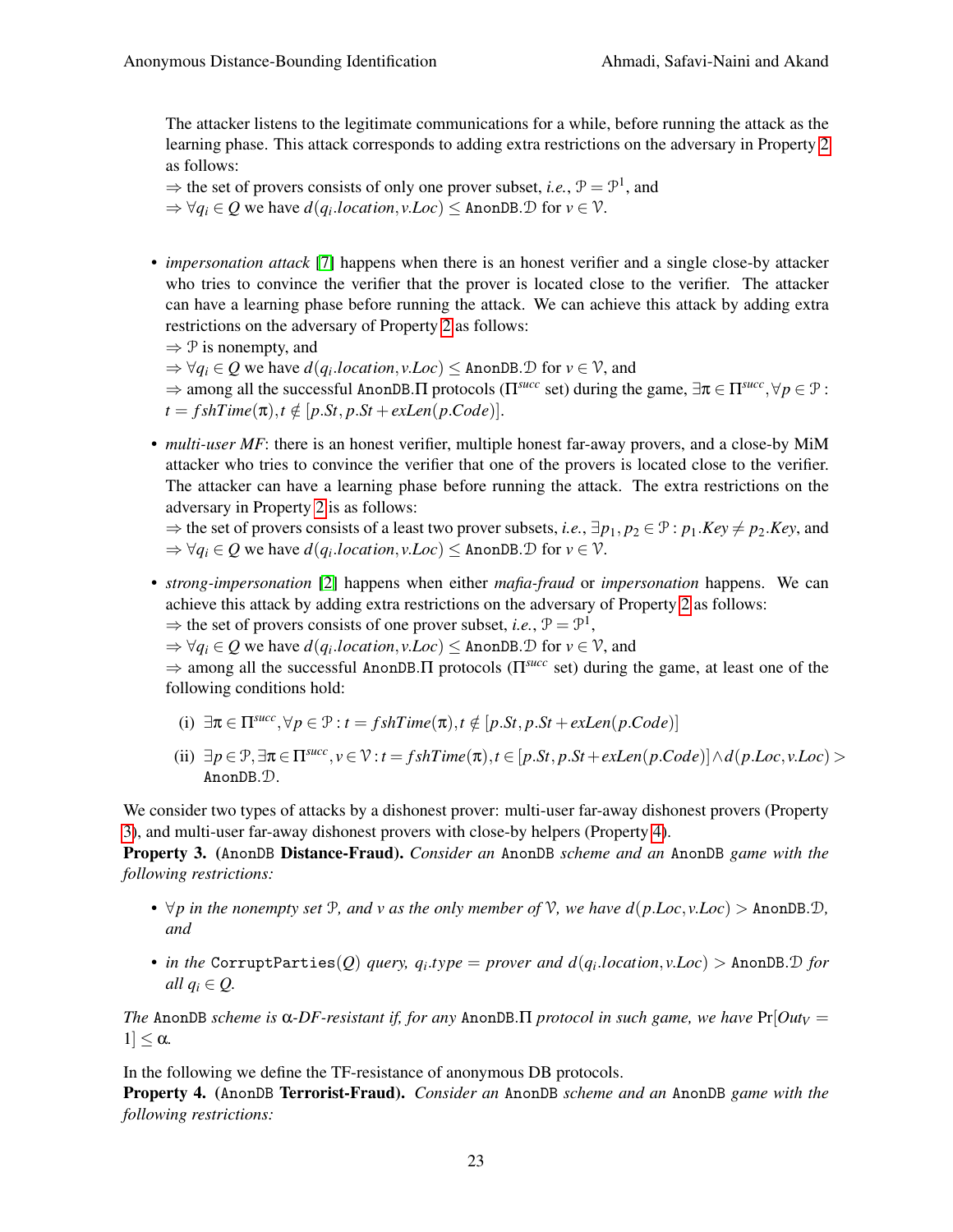- *•* ∀*p in the nonempty set* P*, and v as the only member of* V*, we have d*(*p*.*Loc*, *v*.*Loc*) > AnonDB.D*,*
- *• corrupted parties are either prover or actor* ∀*q<sup>i</sup>* ∈ *Q* : *q<sup>i</sup>* .*type* ∈ {*prover*,*actor*}*, and*
- *at least for one value of*  $j \in \{1...m\}$  *we have*  $d(q_i.location, v.Loc) > \text{AnonDB.D}$  *<i>for all*  $q_i \in Q \cap \mathcal{P}^j$ .

*The* AnonDB *scheme is µ-TF-resistant, if the following holds about the above game: if the verifier returns Out<sup>V</sup>* = 1 *in the* Π *protocol of game* Γ *with non-negligible probability* κ *that is not traceable to any user with close-by provers (Property [6\)](#page-23-0), then there is an impersonation attack (as an* AnonDB *game* Γ <sup>0</sup> *with honest verifier, no prover and one close-by actor) that takes the view of close-by participants of game* Γ *–excluding the verifier– as input, and makes the verifier return Out<sup>V</sup>* = 1 *with probability at least* κ−*µ in the*  $\Pi$  *protocol of*  $\Gamma'$  *game.* 

In this definition, any directional message that is sent to the verifier from outside the distance bound, is not included in the input of the impersonator. Therefore any protocol that is secure in this property, is also secure against directional TF attacks. Note that this definition captures collusion TF (Figure [10a](#page-15-1) and Figure [10b\)](#page-15-1). In anonymous DB, breaking traceability is the only target of the adversary in collusion TF Type 2. Lemma [4](#page-23-1) formally shows this claim.

The above attacks define security of the DB game. Now we define *anonymity* in terms of the distinguishing advantage of the adversary between two protocol sessions of two users.

<span id="page-23-2"></span>Property 5. (AnonDB Anonymity). *Consider an* AnonDB *scheme and an* AnonDB *game with the following restrictions:*

- $P = \{P^1, P^2\}$  where the size of each of the sets  $P^1$  and  $P^2$  is equal to  $l > 0$ , and
- *in the* <code>CorruptParties( $Q$ ) *query,*  $q_i.type \in \{verifier, actor\}$  *for all*  $q_i \in Q$ *.*</code>

*In this game, there are two subsets of honest provers of the same size, the adversary corrupts the verifier and adds a set of actors and sets their locations. Before activating the participants, the challenger randomly chooses b*  $\in$ <sub>R</sub>  $\{0,1\}^l$ , and deactivates the i<sup>th</sup> prover in  $\mathcal{P}^{b[i]}$ , i.e.,  $\forall$ 1  $\leq$  i  $\leq$  l :  $\mathcal{P}^{b[i]}_i$  $\sum_{i}^{b[i]}$ *.Code* = ∅*.* 

At the end of the game, A returns  $b' \in \{0,1\}^l$ . A protocol is  $\alpha$ -anonymous if for any such experiment, for *all values of i* ∈ {1, ...,*l*} *we have*  $|Pr[b[i] = b'[i]] - \frac{1}{2}$  $\frac{1}{2}$ |  $\leq \alpha$ .

We define *traceability* as a guarantee for the group manager to be able to identify the users from their protocol transcripts.

<span id="page-23-0"></span>Property 6. (AnonDB Traceability). *Consider an* AnonDB *scheme and an* AnonDB *game with the following restrictions:*

- *•* P *is nonempty, and*
- *in the* CorruptParties $(Q)$  *query,*  $q_i.type \in \{prover, actor\}$  *for all*  $q_i \in Q$ *.*

*A protocol is called* γ*-traceable, if the success chance of the* AnonDB.*Open algorithm in identifying a user that has a prover in* AnonDB.Π *protocol, from the transcript that is seen by the verifier, is a least as high as the chance of verifier outputting Out*<sub>*V*</sub> = 1 *in the AnonDB. II protocol plus*  $\gamma$ *. i.e., Pr*[*identify*  $|user| \geq \gamma + Pr[Out_V = 1].$ 

Note that an AnonDB game considers multiple honest users being active at the same time. Therefore, all properties are according to collusion scenarios.

<span id="page-23-1"></span>**Lemma 4.** An AnonDB scheme that is  $\mu$ -TF-resistant according to Propert[y4,](#page-22-0) is  $\mu'$ -directional TF*resistant for negligible values of*  $\mu$  *and*  $\mu'$ *.*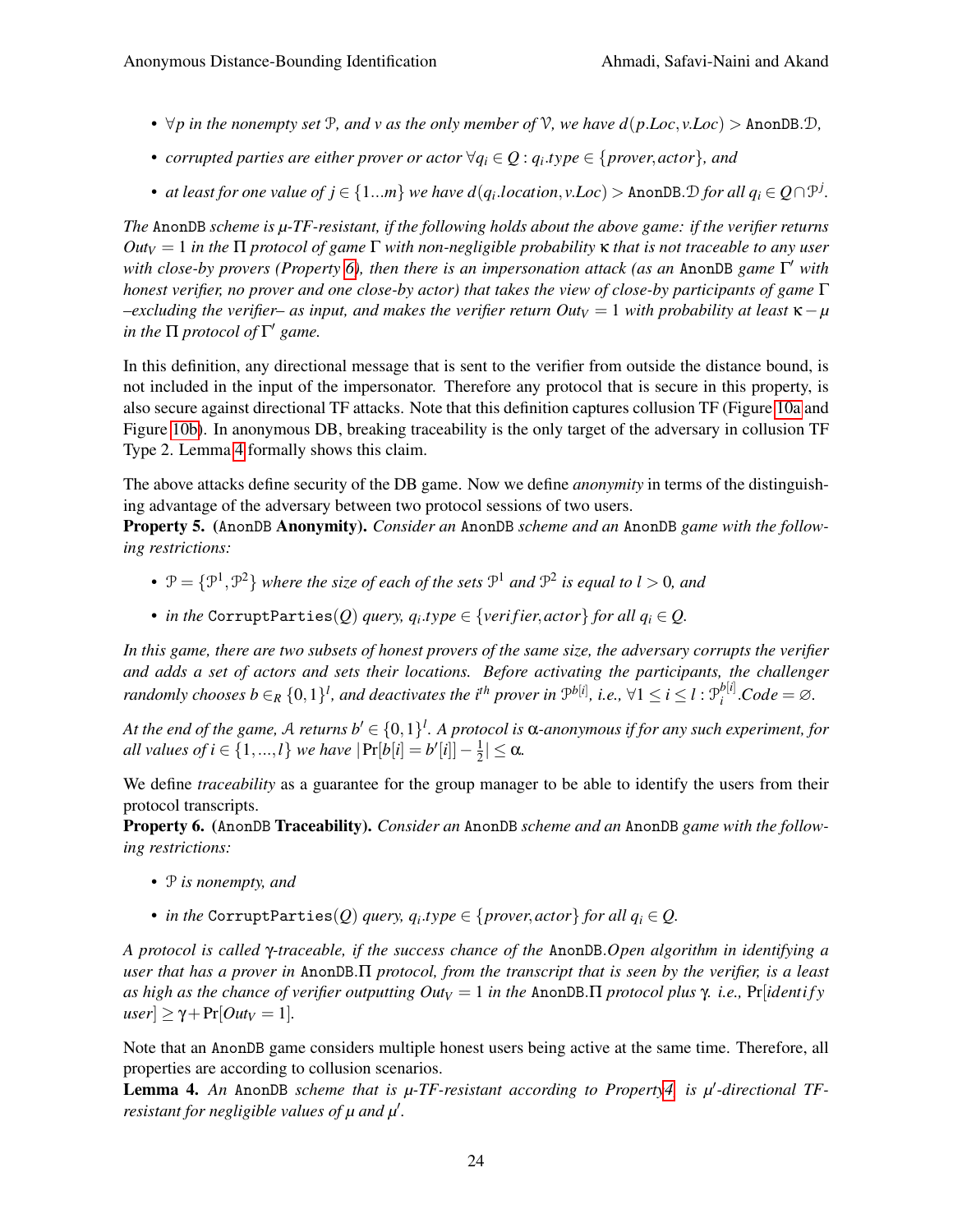Proof 4. *The main difference between directional antenna and omni-directional antenna, from information security perspective, is that omni-directional antenna allows the participants, within the communication range, to have similar view from the transmitted messages, while the directional antenna makes the view of those participant to be different.*

*The rationality of Property [4](#page-22-0) is that the higher the chance of future impersonation is, the scheme is more TF-resistant. So, the goal of a successful directional TF attack is to add the lowest amount of information to the view of the impersonation attacker.*

*In a TF attack (Property [4\)](#page-22-0), all close-by participants, except the verifier, are controlled by the adversary. So, using any directional antenna to communicate with close-by participants that is not towards the verifier, is adding the transmitted message to the view of adversary. As a result, replacing that antenna with an omni-directional antenna does not reduce the knowledge of adversary, and so does not decrease its' chance in future impersonation. Therefore, we assume the only communications that are done by directional antenna, are those that are sent directly to the verifier.*

*Messages that are sent by directional antenna to the verifier, are not included in the view of impersonation adversary, i.e., View*<sup>Γ</sup> β *. Based on Property [4,](#page-22-0) if there is a TF attack against a scheme, the TF-resistant property guarantees the existence of impersonation attack by taking View*<sup>Γ</sup> β *as input, which is the minimum view of the adversary from a directional TF attack. Therefore, in a TF-resistant* AnonDB *scheme, a successful directional TF attack implies the existence of future impersonation attack.*

# <span id="page-24-0"></span>5 AnonDB Construction: dbid2an<sup>GM</sup>

We refer to our AnonDB scheme as dbid2an<sup>GM</sup> to emphasize conversion of a DBID scheme to an *anonymous* DBID. Roughly the idea is: instead of using a long-term public key for the prover in the DBID scheme, generate and use a temporary public key for the prover everytime it is involved in a DBID protocol, while making sure that the prover knows the valid credentials that were used in generating this key; thus providing anonymity.

The first of our two proposed AnonDB constructions requires a DBID scheme that uses Goldwasser-Micali encryption system [\[24\]](#page-40-3) for key generation. This construction is based on factorization assumption. We first give an overview of our proposed scheme and then provide the details. In dbid2an $^{GM}$ , a user is first enrolled in the system and is provided with a verifiable "membership" certificate. In addition to verifying the membership of a user, the certificate is used to generate a temporary public-key, which is later used in a public-key DBID protocol. At the end of a successful execution, the verifier is convinced that a valid member of the group is within the given distance bound.

Recall (Definition [6\)](#page-16-0) that for a security parameter  $\lambda$ , an anonymous distance-bounding (AnonDB) scheme is defined by a tuple (X,Y,S,D, *pnoise*,Init,CertGen,CertVer,Π,Revoke,Open). For our proposed (AnonDB) scheme dbid2an $^{GM}$ , we name these operations as dbid2an $^{GM}$ .Init, dbid2an $^{GM}$ .CertGen, dbid2an<sup>GM</sup>.CertVer, dbid2an<sup>GM</sup>.∏, dbid2an<sup>GM</sup>.Revoke and dbid2an<sup>GM</sup>.Open.

In dbid2an<sup>GM</sup>.CertGen, the group manager generates a membership certificate for a new user, and accumulates the certificates of all users to form a public commitment on them. Then the dbid2an<sup>GM</sup>.Π protocol takes place as below:

i) a prover of the user  $u_i$ ,  $i = 1..l$ , anonymously proves that it owns one of the accumulated certificates (according to the public accumulated commitment).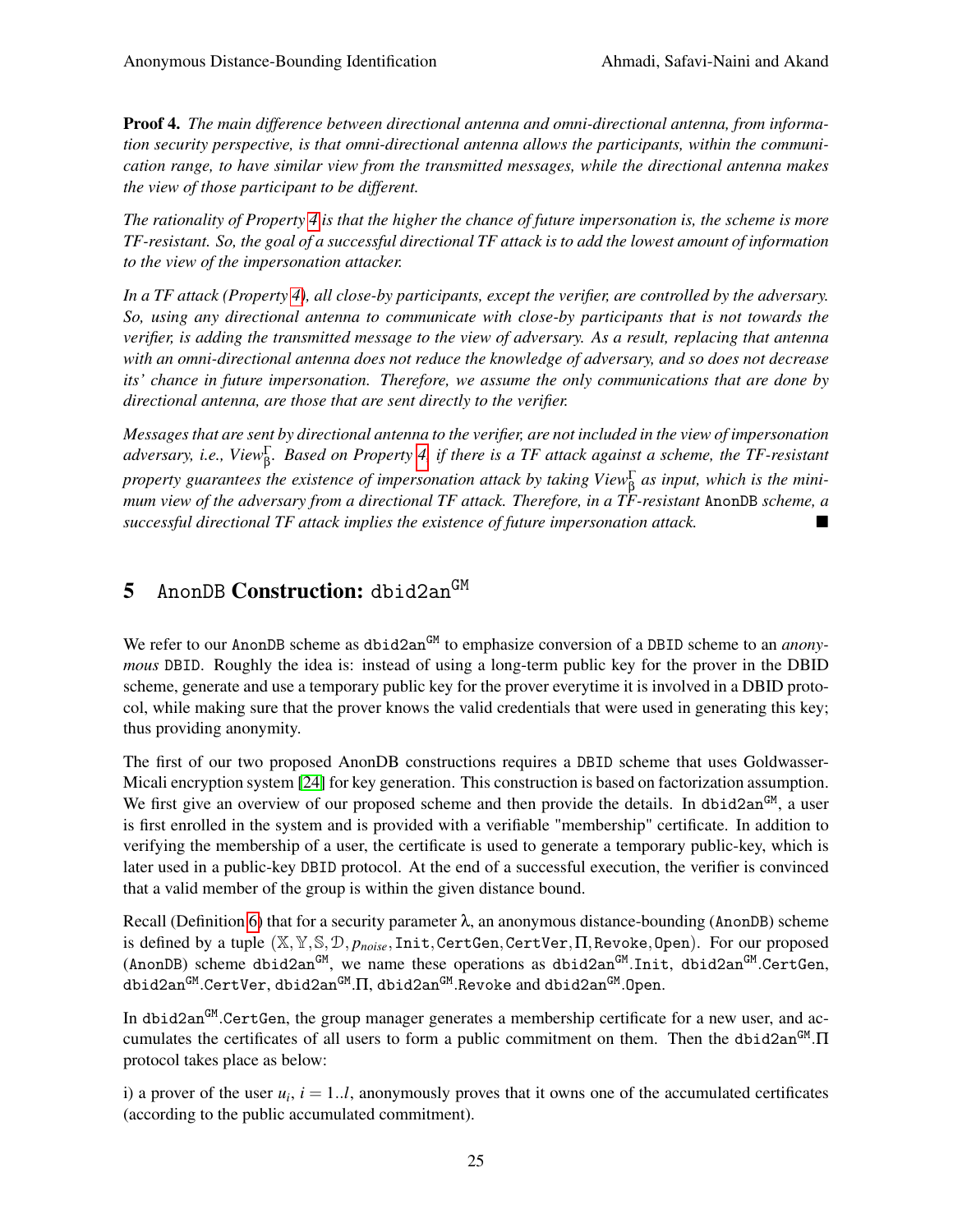ii) a temporary public-key is generated for the prover. The temporary public-key is generated using Goldwasser-Micali encryption, *i.e.*, we have  $C[j] = Enc^{GM}(x_l[j], v_l[j])$  where for the  $j = 1...\lambda$ :  $x_l[j]$  is certificate of the user,  $v_l[j]$  is a random value chosen by the prover, and  $C[j]$  is temporary public-key. In this paper we refer to  $Enc^{GM}(...)$ , as Commit<sup>GM</sup> $(...)$  function. This temporary public-key generation is equivalent to the DBID<sup>GM</sup>. KeyGen function. After establishing the temporary public-key, the prover and the verifier run a DBID<sup>GM</sup>. II protocol, where the prover uses  $(x_l, v_l)$  as input, and the verifier uses C as input.

In our construction of dbid2an<sup>GM</sup>, we use ProProx [\[32\]](#page-40-1) as the DBID<sup>GM</sup> scheme, which is proven secure in the model of DBID schemes (directional antenna and single user attacks) [\[2\]](#page-39-13).

In this scheme we use a hash function  $H$  making coins for Commit<sup>GM</sup>, we define a deterministic commit- $\mathsf{ment}$  by  $\mathit{Com}_{H_e}(x,v) = (\mathtt{Commit}^{\mathsf{GM}}(x_1,H(x,1).H(v,1)^e),...,\mathtt{Commit}^{\mathsf{GM}}(x_\lambda,H(x,\lambda).H(v,\lambda)^e),\mathtt{Commit}^{\mathsf{GM}}(v_1,H(v,1)),...,\mathtt{Commut}^e$  $(v_{\lambda}, H(v, \lambda)))$  for  $x, v \in \mathbb{Z}_2^{\lambda}$  and Commit<sup>GM</sup>(.,.) being Goldwasser-Micali encryption function. We assume  $H(0,i) = 1$  for all values of *i*, and also assume that *Com<sub>H</sub>* is a one-way function.

Now we provide the details of the operations:

dbid2an<sup>GM</sup>.Init:  $(msk, gpk) \leftarrow Int(1^{\lambda})$ . The group manager initiates the system as follows:

- Initialize Goldwasser-Micali cryptosystem:  $(p,q,N,\theta) \leftarrow \texttt{DBID}^{GM}.\texttt{Init}(1^\lambda)$  for  $\lambda$  bit security choose  $N = p$ .*q* for random prime values of *p* and *q*, and  $\theta$  as a quadratic residue modulo *N*. Private:  $(p, q)$ and Public:  $(N, \theta)$ .
- Initialize RSA cryptosystem for the same *N*: generate  $(d, e)$  such that  $gcd(e, \phi(N)) = 1$  and  $d =$  $e^{-1}$ (mod  $\phi(N)$ ). *d* is private and *e* is public.

The group master key is  $msk = (p,q,d,U)$  where *U* is the list of all user private-keys, initialized to  $U = \emptyset$ . The group public-key is *gpk* =  $(e, N, \theta, \hat{y}, \tilde{y}, \tilde{z})$  where  $\hat{y}$  is commitment accumulation vector of user private-keys,  $\tilde{y}$  is signature vector of group manager on  $\hat{y}$  and  $\Sigma$  is the list of all user membership signatures. These are initialized to  $\hat{y} = \tilde{y} = [0]_{\lambda}$  and  $\Xi = \emptyset$ .

 $\texttt{dbid2an}^\texttt{GM}. \texttt{CertGen:} \quad (s, msk', gpk') \gets \texttt{CertGen}(msk, gpk).$  The group manager first generates a certificate  $s = (x_l, \sigma_l)$  and sends it to a new user  $(x_l)$  is called user private-key, and  $\sigma_l$  is called user membership signatures). And second, the system master key and public-key get updated accordingly, i.e.,  $msk \leftarrow msk'$  and  $gpk \leftarrow gpk'$ . The details is as follows, assuming  $l - 1$  users have already joined the group:

- 1. randomly choose  $x_l \in \mathbb{Z}_2^{\lambda}$ ,
- 2.  $y_l = Com_{H_e}(x_l, 0)$ , which implies  $\forall j \in \{1, ..., \lambda\} : y_l[j] = Commit^{GM}(x_l[j], H(x_l, j)) = \theta^{x_l[j]} . H(x_l, j)^2 \text{ mod } N$ and  $y_l[\lambda + j] = 1$ . Sign  $\sigma_l[j] = (y_l[j])^d$ .
- 3.  $\forall j \in \{1, \ldots, \lambda\}$ :
	- accumulate *j*<sup>th</sup> bit of all user private-keys into a single bit  $\hat{x}[j] = x_1[j] \oplus \ldots \oplus x_l[j],$
	- accumulate hash values  $\hat{v}[j] = \prod_{1 \le i \le l} H(x_i, j)$ , and
	- commit to accumulated values  $\hat{y}[j] = \text{Commit}^{GM}(\hat{x}[j], \hat{v}[j]) = \theta^{\hat{x}[j]} \hat{v}[j]^2 \text{ mod } N$ .
- 4. Sign accumulated values  $\tilde{y} = [\hat{y}[1]^{-d}, ..., \hat{y}[\lambda]^{-d}]$ .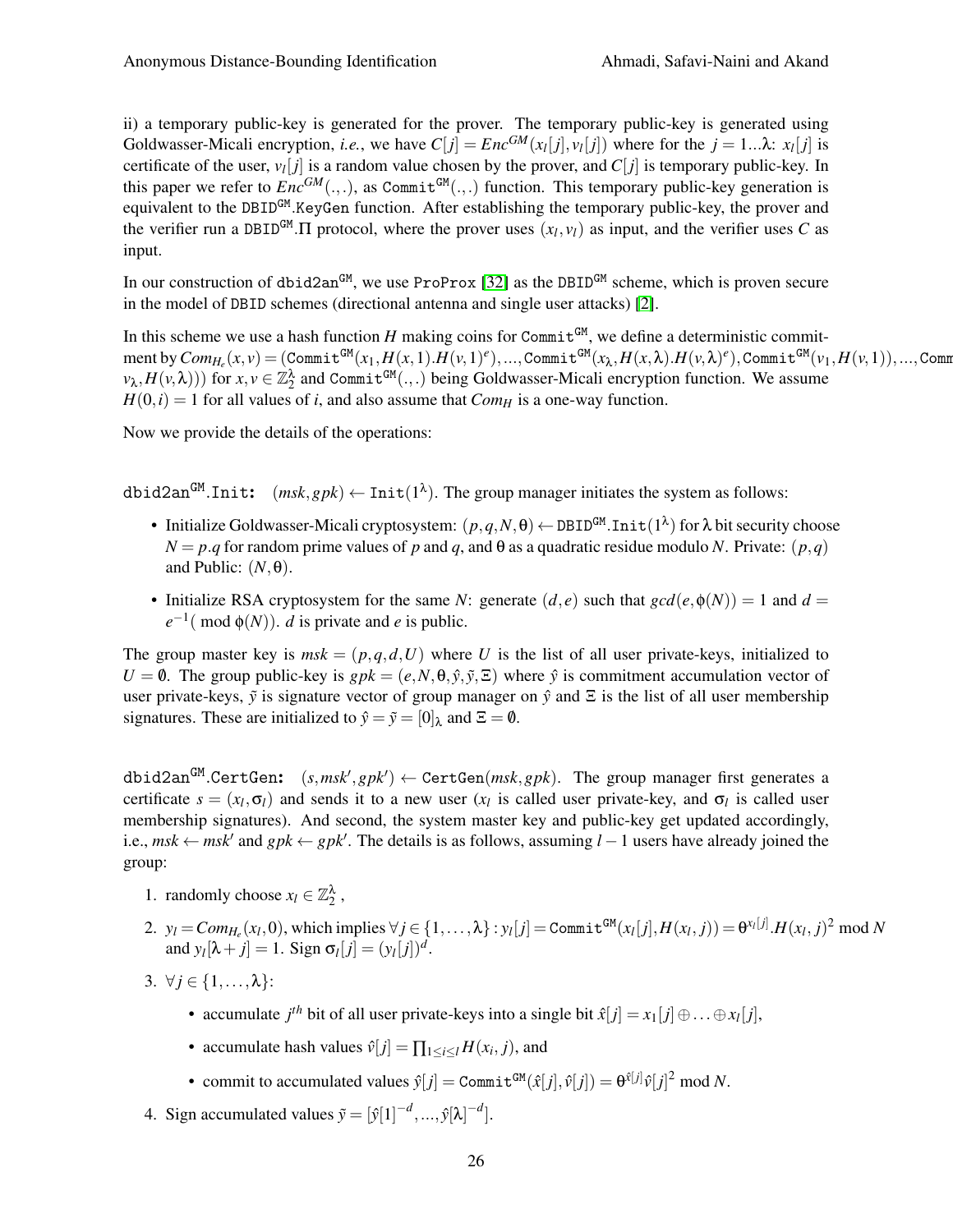The updated group master key is  $msk' = (p,q,d,U)$  where  $U = \{x_1,...,x_l\}$ , and the updated group publickey is  $gpk' = (e, N, \theta, \hat{y}, \tilde{y}, \Xi)$  where  $\Xi = {\sigma_1, ..., \sigma_l}$ . The certificate  $s = (x_l, \sigma_l)$  is securely sent to the new user.

dbid2anGM .CertVer: *accept*/*re ject* ← CertVer(*s*,*gpk*). Upon receiving a certificate *s* = (*x*,σ), the user can check its validity. By reading the group public-key  $gpk = (e, N, \theta, \hat{y}, \tilde{y}, \Xi)$ , the user calculates  $y = Com_{H_e}(x, 0)$  and checks  $y[j] \stackrel{?}{=} (\sigma[j])^e \text{ mod } N$ , for  $j = \{1...\lambda\}$ .

 $\text{dbid2an}^{\text{GM}}.\Pi$ :  $\text{accept/reject} \leftarrow \Pi\{P(s,gpk) \leftrightarrow V(gpk)\}.$  When a prover  $(\mathcal{P}_l)$  of a registered user wants to run the AnonDB. IT protocol with the verifier, they will follow the protocol described in Figure [11.](#page-26-0) The protocol consists of two main steps. The first step is a message from the prover to the verifier  $(y', \pi)$ that generates a temporary public-key (*C*), and then provides a non-interactive zero-knowledge (NIZK), which proves that the prover knows the privates related to the temporary public-key *C*. Note that in the non-interactive zero-knowledge proof, the verifier does not send any message to the prover [\[10,](#page-39-20) [9\]](#page-39-21). The second step is running the DBID<sup>GM</sup>. Π protocol.

<span id="page-26-0"></span>

Figure 11: Π protocol in dbid2anGM scheme for the *l th* user. *PRF<sup>e</sup>* is a pseudo-random function, *Check* is a boolean function. The two messages  $\pi$  and  $y'$  contain random commitment to secret *x* and zeroknowledge signature proof of knowledge on *x*. *f* and *Extract* functions will be described in the following.

The functions of Figure [11](#page-26-0) are as follows:

- $v' \leftarrow PRF_e(x, v)$  function is  $\forall j \in \{1, ..., \lambda\}$ :  $v'[j] = H(x, j) \cdot H(v, j)^e$  and  $v'[\lambda + j] = H(v, j)$ .
- $\bullet$   $(v, v', y') \leftarrow f(1^{\lambda}, x, \sigma, e, \tilde{y})$  function is  $-$  *ν* ∈*R*  $\mathbb{Z}_2^{\lambda}$ ,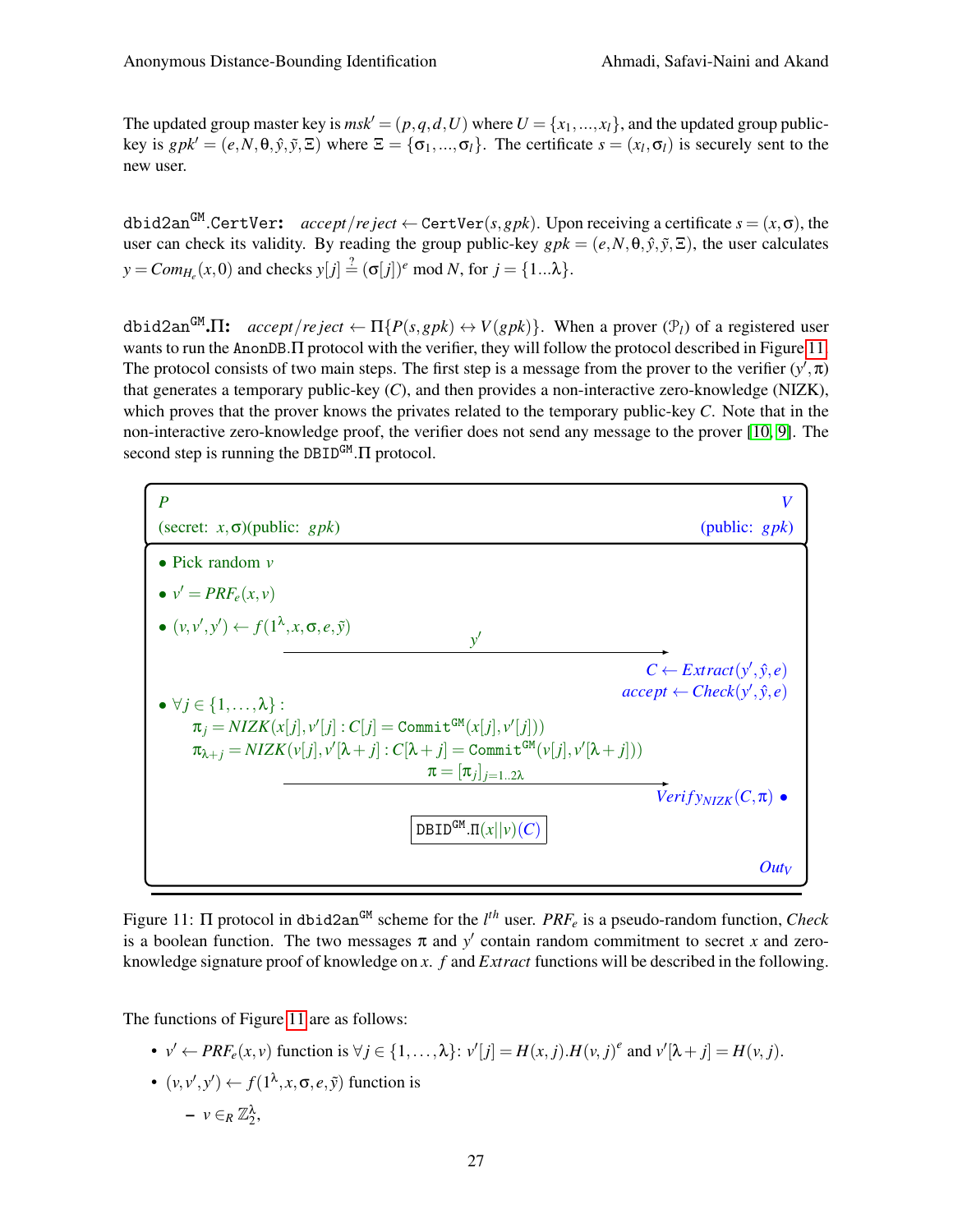$-\nu' = PRF_e(x,\nu),$  $\forall j \in \{1,\ldots,\lambda\} : y'[j] = \sigma[j].\tilde{y}[j].$   $H(v,j)^2$  and  $y'[\lambda + j] = \texttt{Commit}^{GM}(v[j],H(v,j)).$ 

- $C \leftarrow Extract(y', \hat{y}, e)$  creates a list as  $\forall j \in \{1, ..., \lambda\}$ :  $C[j] = (y'[j])^e \cdot \hat{y}[j] \mod N = \text{Commit}^{GM}(x[j], v'[j])$ and  $C[\lambda + j] = y'[\lambda + j]$ .
- $accept/reject \leftarrow Check(y', \hat{y}, e)$  function is checking the validity of  $\forall j \in \{1, ..., \lambda\}$ :  $y'[j] \notin \{0, 1, \hat{y}[j]\}$ and  $C[j] \neq 1$ .

dbid2anGM .Open: (*l*) ← Open(*msk*,*transcript*). The tracing authority who holds the group master key *msk*, uses the verifier's view of a successful run of  $\Pi$  with the prover  $\mathcal{P}_l$ , and returns index of the corresponding user in U. The algorithm runs as follows, knowing that the group master key is  $msk = (p, q, d, U = \{x_1, ..., x_m\})$ :

1. 
$$
\hat{\mathbf{y}}^d = [\hat{\mathbf{y}}[1]^d, ..., \hat{\mathbf{y}}[\lambda]^d].
$$

- 2. Parse verifier's view of the protocol to obtain  $y'$  and extract  $C$ .
- 3. Return the first  $i \in \{1, \ldots, m\}$  that all the following holds:
	- for all  $j \in \{1, ..., \lambda\}$  calculate  $v'_j$  from  ${v'_j}^2 = y'[j] \cdot \hat{y}[j]^d \cdot (y_i[j])^{-d} \mod N$  (we know that  $v'_j$  $2$  is quadratic residue and have access to *p* and *q*), where  $y_i = Com_{H_e}(x_i, 0) \text{ mod } N$ .
	- Check  $C[j] \stackrel{?}{=} \text{Commit}^{GM}(x_i[j], v'[j]) \text{ mod } N.$

 $\texttt{dbid2an}^{\texttt{GM}}. \texttt{Revolke:} \quad (msk', gpk') \leftarrow \texttt{Revolke}(msk, gpk, l).$  In this operation, the entity holding the group master key *msk*, updates the group master key and the group public key such that the provers of  $l^{th}$  user ( $l \in \{1...m\}$ ) cannot succeed in any  $\Pi$  protocol anymore. The algorithm runs as follows, knowing that the group master key is  $msk = (p,q,d,U = \{x_1,...,x_m\})$  and the group public key is  $gpk =$  $(e, N, \theta, \hat{y}, \tilde{y}, \Xi)$  where  $\Xi = {\sigma_1, ..., \sigma_m};$ 

1. 
$$
\forall j \in \{1, \ldots, \lambda\}
$$
:

- *x*ˆ[ *j*] = *x*1[ *j*]⊕... *xl*−1[ *j*]⊕*xl*+1[ *j*]⊕...⊕*xm*[ *j*],
- $\bullet$   $\hat{v}[j] = \prod_{i \in \{1,...,l-1,l+1,...m\}} H(x_i, j),$
- $\hat{\mathbf{y}}'[j] = \text{\tt Commit}^{\mathtt{GM}}(\hat{x}[j];\hat{v}[j]) = \theta^{\hat{x}[j]}\hat{v}[j]^2 \bmod N,$

• 
$$
\tilde{y'}[j] = \hat{y'}[j]^{-d}
$$
, and

$$
2. \ \Xi' = \Xi \setminus \{\sigma_l\}.
$$

After this operation, the group master key is  $msk' = (p,q,d,U = \{x_1,...,x_{l-1},x_{l+1},...,x_m\})$  and the group public key is  $gpk' = (e, N, \hat{y}', \tilde{y}', \Xi').$ 

## 5.1 Security Analysis

In this section we provide the security analysis of dbid2an<sup>GM</sup> protocol, assuming that the adopted DBID protocol is secure.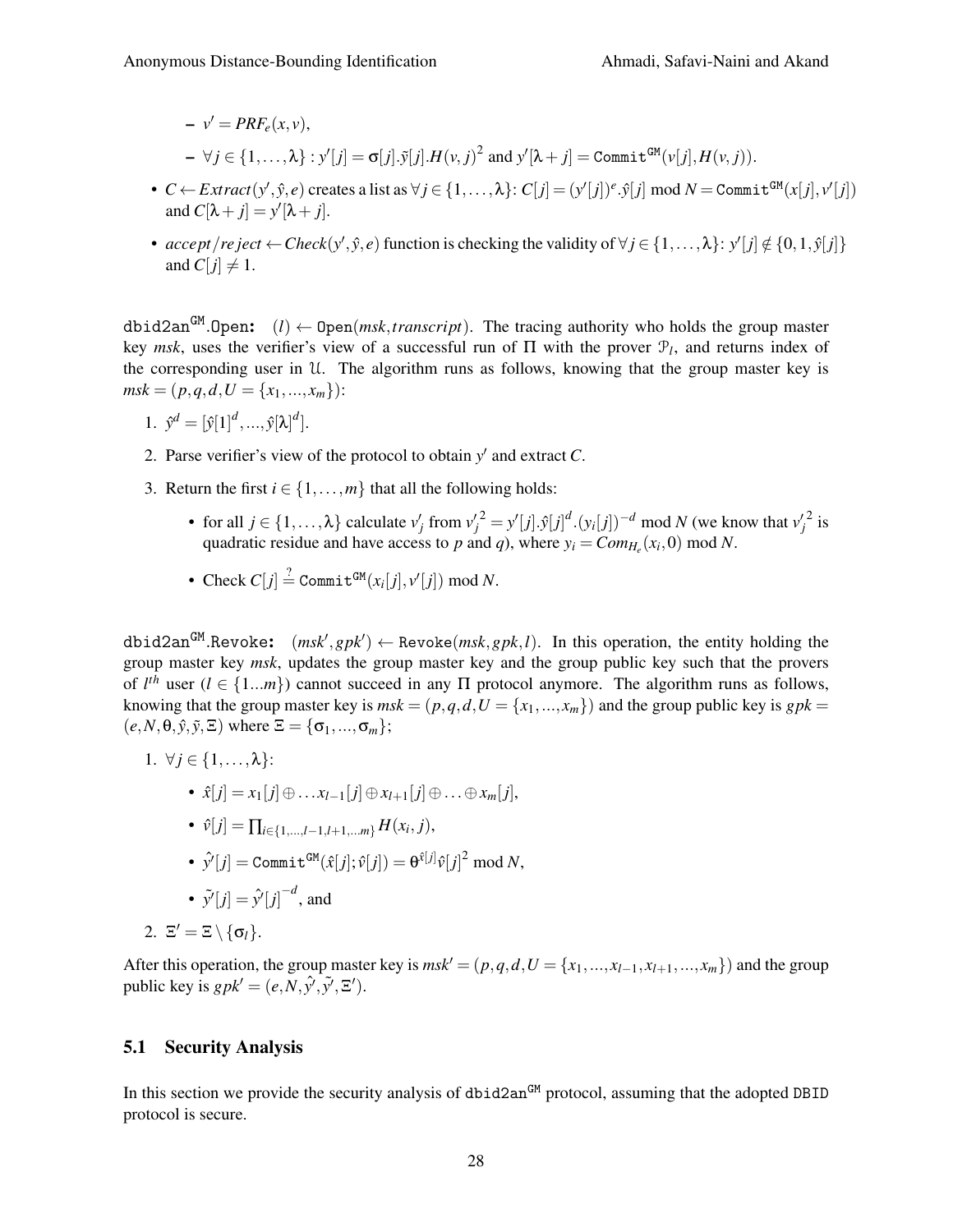**Theorem 1.** (dbid2an<sup>GM</sup> **Security Properties).** *If (i) the* DBID<sup>GM</sup> *scheme is* (τ,δ)-*complete*,  $\gamma$ -*sound*, θ-DF-resistant, μ'-TF-resistant and DBID<sup>GM</sup>.Π is zero-knowledge, and (ii) the temporary public-key (C) and *the private key (x<sub>l</sub>, v<sub>l</sub>) of DBID<sup>GM</sup>.*  $\Pi$  *are related as*  $C = Enc_N(x_l, v_l)$  *where*  $Enc_N(.,.)$  *is the Goldwasser-Micali encryption algorithm for modulus N with* λ*-bit security,*

*then* dbid2anGM *is an* AnonDB *scheme that is* (τ,δ)*-complete (Pro[p1\)](#page-21-1),* θ*-DF-resistant (Pro[p3\)](#page-22-1),* γ*-Sound (Pro[p2\)](#page-21-0), µ-TF-resistant (Pro[p4\)](#page-22-0),* α*-anonymous (Pro[p5\)](#page-23-2) and* γ*-traceable (Pro[p6\)](#page-23-0), for negligible values of* α*,* δ*,* γ*,* γ 0 *, µ, µ*<sup>0</sup> *and* θ*, assuming that quadratic residuosity, factorization and RSA problems are hard problems.*

In the following, we prove each of the properties of the theorem in a separate lemma. We prove security properties of the protocol based on the model described in Section [4.](#page-15-0) The underlying DBID<sup>GM</sup> protocol provides single user directional antenna security [\[2\]](#page-39-13). The main challenge for the new model is to prove collusion security.

Lemma 5. (Completeness). dbid2an<sup>GM</sup> *is a*  $(\tau, \delta)$ -*complete* AnonDB *(Pro[p1\)](#page-21-1) scheme, if the* DBID *scheme is* (τ,δ)*-complete.*

Proof 5. *Consider an* AnonDB game with dbid2an<sup>GM</sup> scheme, in which the provers and the verifier are *honest. In each* dbid2anGM *.*Π *protocol, the steps before the* DBID*.*Π *protocol succeed. This is because if* the prover behaves honestly,  $\forall j \in \{1,\ldots,\lambda\}$ :  $y'[j] \notin \{0,1,\hat{y}[j]\}$  and  $C[j] \neq 1$ , which makes the "Check" *function to return accept. Here in* dbid2anGM *scheme, standard NIZK operations are used, which are assumed to be complete. The* DBID*.*Π *protocol succeeds with probability at least* δ*, since the* DBID *scheme*  $i$ s  $(\tau, \delta)$ -complete. Therefore, the <code>dbid2an</code><sup>GM</sup>. $\Pi$  succeeds with probability at least  $\delta$ , which implies  $(\tau, \delta)$ *completeness of* dbid2an<sup>GM</sup> *scheme.* 

Lemma 6. (DF-resistance). dbid2anGM *is a* θ*-DF-resistant* AnonDB *(Pro[p3\)](#page-22-1) scheme, if the* DBID *scheme is* θ*-DF-resistant.*

**Proof 6.** *Consider an* AnonDB *game with* dbid2an<sup>GM</sup> *scheme, in which the provers are far-away and the verifier is honest. In each* AnonDB.Π *protocol, the verifier gets a temporary public-key and then participates in a* DBID.Π *protocol with that temporary public-key. Note that dishonest provers of a single user can operate simultaneously, that implies they can generate different temporary public-keys at the same time in different* DBID.Π *protocols. Therefore, having multiple users in the system does not increase the chance of adversary against the* DBID *scheme.*

*Let's consider the case that the verifier is simultaneously interacting with multiple provers (either from one user or more) in different* AnonDB.Π *protocols. We assume all the temporary public-key generations are successful. As a result, the verifier has access to a list of public-keys* {*C*}*, and provers have access to the corresponding secret-key x and the related randomness v. The relation between a public-key, secret-key and the corresponding randomness is*  $C = Enc(x||v,r)$ *, where Enc is the Goldwasser-Micali encryption algorithm and r is output of a pseudo-random function taking* (*x*, *v*) *as input. This relation is checked by verifier by the end of Veri f yNIZK operation.*

*After generation of the temporary public-keys (right after Veri f yNIZK operation), the adversary runs different* DBID.Π *protocols simultaneously with the verifier. Since the* DBID *scheme is* θ*-DF-resistant, then for all instances of* DBID.Π *protocols, the acceptance chance of the verifier is limited by negligible value* θ*. As a result, the acceptance chance of the* dbid2anGM *.*Π *protocol is limited by* θ *too. Note that the DF-resistant property of* DBID *scheme is considering collusion scenario.*

Lemma 7. (TF-resistance). dbid2an<sup>GM</sup> is a  $\mu$ -TF-resistant AnonDB *(Pro[p4\)](#page-22-0)* scheme, if the DBID<sup>GM</sup> scheme is  $\mu'$ -TF-resistant for negligible values of  $\mu$  and  $\mu'$ .

Proof 7. According to the TF-resistance definition, we need to show that for dbid2an<sup>GM</sup> scheme, if there *is a successful TF attack that is not traceable to any close-by prover, then one can impersonate the faraway prover with the view of all close-by participants, excluding the verifier. This is by assuming that*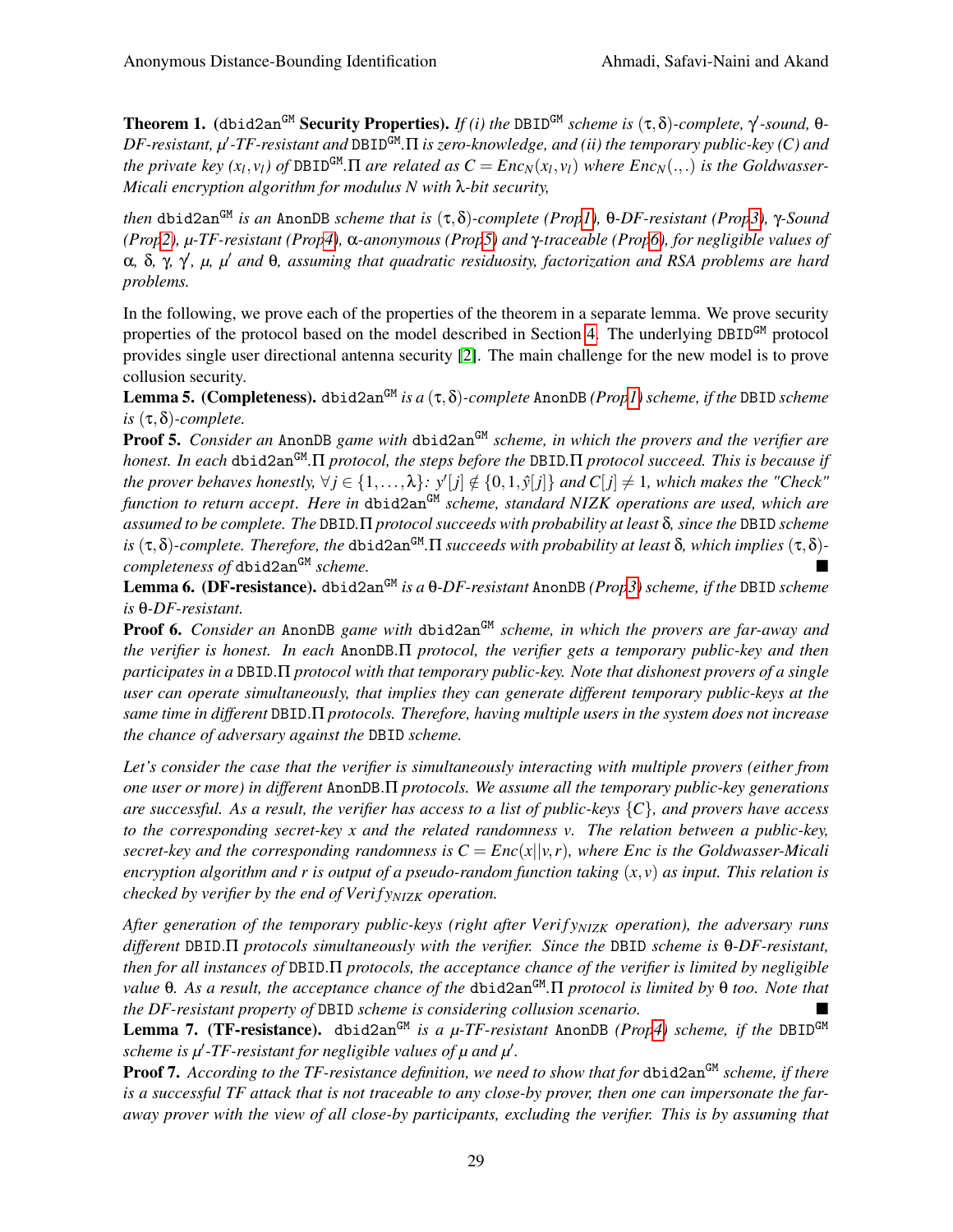*the underlying* DBIDGM .Π *scheme is single-user TF-resistant.*

We divide the dbid2an<sup>GM</sup>. Π *protocol into two parts: (i) temporary public-key generation, that is before the* DBID.Π *protocol, and (ii) the* DBID<sup>GM</sup>.Π *protocol. In the first part, the verifier receives a message y' that allows it to calculate a temporary public-key C as a commitment on secret x and random v. And then in the second part, the two parties run the* DBIDGM .Π *protocol based on the provided public-key C.*

*In any valid transcript that uses y*<sup>0</sup> *as the first commitment, the sub-transcript from the* DBIDGM .Π *is a valid transcript according to the temporary public-key*  $C$ *, where for*  $j = 1..\lambda$ *:*  $C[j] =$  *Commit* $^{GM}(x[j],H(x,j).H(v,j)^e)$  $\alpha$  *and*  $C[\lambda + j] =$  Commit<sup>GM</sup>(*v*[*j*],  $H(v, j)$ ). Because of the binding property of commitment scheme Commit<sup>GM</sup>(,), *finding any*  $x' \neq x$  such that  $C[j] =$  Commit<sup>GM</sup>( $x'[j], r$ ) *for all*  $j = 1..\lambda$  *is negligible, for any value of r. This implies finding any*  $x' \neq x$  such that  $C = Com_{H_e}(x, v)$  *is negligible. Therefore, succeeding in the*  $\texttt{DBID^{GM}}$ . $\Pi$  *sub-protocol with any prover input*  $x'\neq x_l$  *is negligible.* 

Collusion TF: *The only difference between a close-by prover of another user with a close-by actor, is the possession of secret value* (*x<sup>i</sup>* ,σ*i*)*. The value of* σ*<sup>i</sup> never gets used by the close-by prover, because it makes the session to be traceable to the close-by prover, which is not a TF attack based on definition. So we can consider the close-by prover owns the value x<sup>i</sup> , while in a normal TF attack the close-by actor owns nothing (or a random value*  $x'_i$ *). Since*  $x_i$  *is randomly chosen by the group manager in* CertGen *operation, the statistical difference between*  $x_i$  *and x is the same as the statistical difference between*  $x_i'$ *and x. Therefore, possession of x<sub>i</sub> or x'<sub>i</sub> by a close-by party in helping the TF attack against* DBID<sup>GM</sup>.Π *sub-protocol with public-key C, makes no difference in success chance of the attack. So we can replace the close-by prover of another user with an actor.*

*Let's consider a successful TF attack* J *that succeeds with non-negligible probability* κ*. If the transcript is traceable to a close-by prover, this is not an attack according to the definition. Now we consider success chance of attack when no close-by prover is traceable. Since* J *generates a transcript that is valid with probability* κ*, then the sub-transcript from* DBIDGM .Π *is valid with at least probability* κ*. And according to the TF-resistance property of* DBIDGM .Π*, there is an impersonator* E*dbid for the* DBIDGM .Π *protocol that succeeds with probability* κ−*µ for negligible µ.* E*dbid takes the view of all close-by participants in the attack* J*, excluding the verifier, as input.*

Impersonation against AnonDB.Π: *first we use* E*dbid to extract the secret x, then find the related* σ *as the first value in the public list*  $\Xi$  *that accept*  $\leftarrow$  CertVer $(x, \sigma, gpk)$ *. By having*  $(x, \sigma)$  *one can impersonate the prover.*

*Note that the key extraction x from impersonator* E*dbid, depends on the construction of* DBIDGM .Π *protocol. In zero-knowledge based models, such as* ProProx *[\[32\]](#page-40-1), the impersonator* E*dbid extracts the key x itself. However, in identification based models,*  $\mathcal{E}_{\text{dbid}}$  *generates a valid* Σ-protocol transcript, i.e.,  $(A, [c], [r])$ *for random* [*c*]*. Here we use the following technique to extract the key:*

*We divide* E*dbid into two parts:* J<sup>1</sup> *is from the beginning of attack up to after the verifier receives A, and*  $\mathfrak{J}_2$  *is after that till the end. The first part*  $\mathfrak{J}_1$  *is run independent from the verifier, and the challenge values* [*c*] *are randomly chosen by the verifier, where* [*c*] *is n bits.*

**Key extractor:** *run*  $\mathcal{J}_1$  *once, followed by polynomial*  $\ell$  *times of*  $\mathcal{J}_2$ *. Before running*  $\mathcal{J}_2$  *at any time, we rewind the memory state of the algorithm to the end of*  $\mathcal{J}_1$ *. This generates the set*  $\Sigma$  *with*  $\ell$  *transcripts (each valid with probability*  $\kappa - \mu$ ), where  $|c|$  *is randomly generated for each of them. If*  $\ell$  *is chosen polynomially large enough according to n and* κ*, then for every fast-phase challenge-response bit of* [*c*]*, there are at least two valid transcripts that have different values on that bit. An index i is called bad index, if no pair of transcripts in* Σ *have complementary values in this challenge index, which happens*  $w$ ith negligible probability 2<sup>-ℓ</sup>. This allows us to extract the whole fast-phase challenge-response table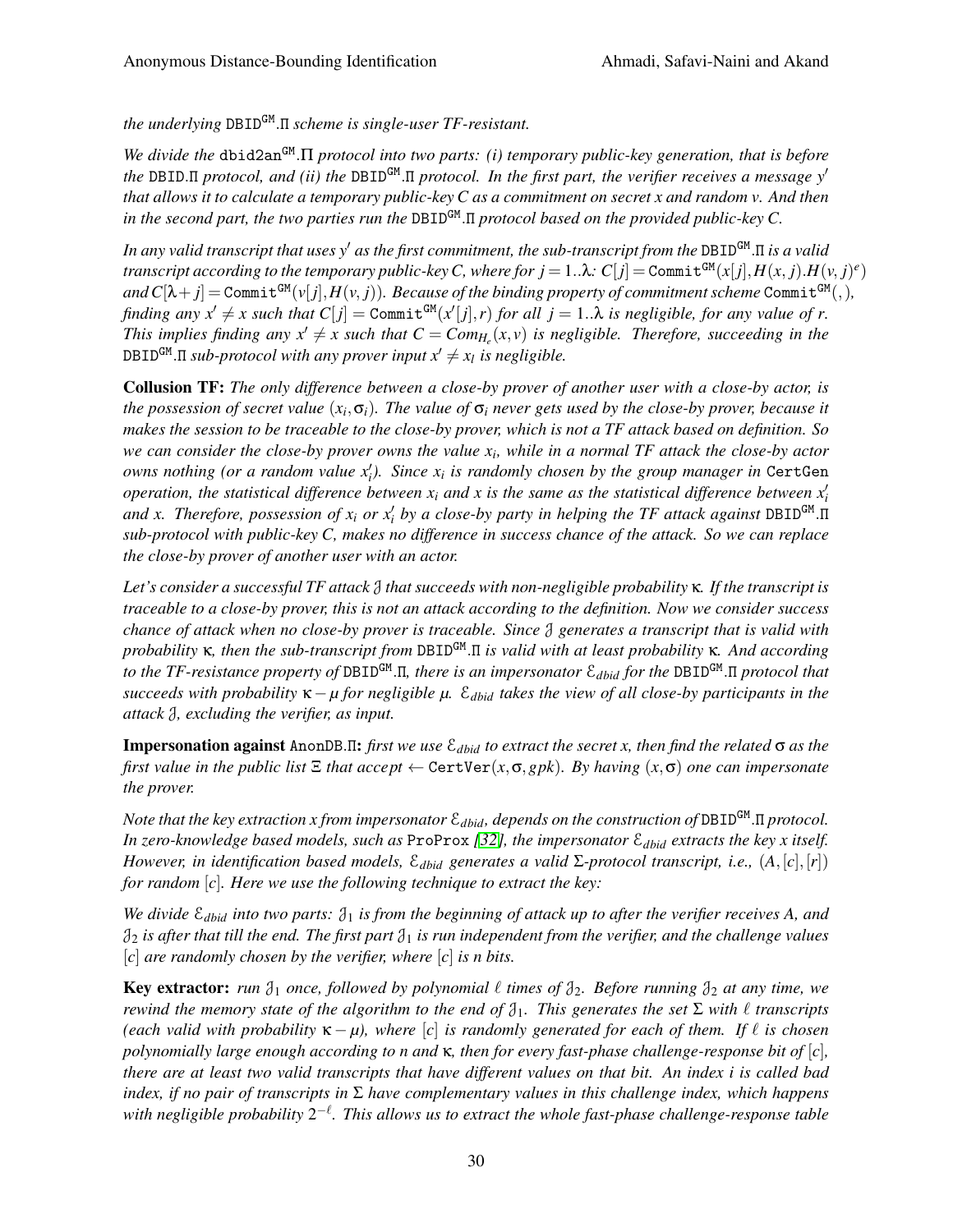*with probability at least* κ−*µ*−λ.2 −` *, where* λ <= *n is the length of the table (and size of key x). Finally by having the table, we can find the key x.*

<span id="page-30-0"></span>Lemma 8. (Soundness). dbid2an<sup>GM</sup> *is a* γ*-sound* AnonDB *(Pro[p2\)](#page-21-0) scheme for*  $\gamma = negl(\lambda)$  *if* DBID.Π *is negl*(λ)*-sound and zero-knowledge, assuming that quadratic residuosity, factorization and RSA problems are hard problems.*

Proof 8. *The soundness property of* AnonDB *requires that there is no user in the corruption query made by the adversary (i.e., only actors).*

*According to the AnonDB game settings, we have some prover subsets*  $\mathcal{P}^j \in \mathcal{P}$  *that there is no over*lap in the execution time of any list  $\mathcal{P}^j$ , however the provers of two different subsets  $\mathcal{P}^j \neq \mathcal{P}^i$  can run *simultaneously. The corrupted actors of* T *are controlled by the adversary.*

*In this game, the adversary succeeds if among all the successful* AnonDB.Π *protocols (*Π*succ set), at least one of the following conditions hold:*

- $(i)$   $\exists \pi \in \Pi^{succ}, \forall p \in \mathcal{P} : t = fshTime(\pi), t \notin [p.St, p.St + exLen(p.Code)]$
- (ii)  $\exists p \in \mathcal{P}, \exists \pi \in \Pi^{succ}, v \in \mathcal{V}: t = fshTime(\pi), t \in [p. St, p. St + exLen(p. Code)] \wedge d(p. Loc, v. Loc) >$ AnonDB.D*.*

*In this proof, we calculate the success chance of the adversary in both conditions.*

*First we specify the view and effect of the adversary; as a* Σ ∗ *-protocol (Definition [2\)](#page-3-2), the honest parties expect three types of messages in the following order: (1) commitment A, (2) challenge sequence* [*c*]*, and (3) response sequence* [*r*]*. In protocol* dbid2anGM .Π *each of these messages are as follows:*

- *(1) A* = DBID.Π.*A,*
- *(2)* [*c*] = DBID.Π.*c, and*
- *(3)*  $[r] = (DBID.\Pi.r, y', \pi)$ .

*Based on the definition, the adversary is able to modify or generate any of these messages.*

*Now we consider these two winning conditions of the adversary for two different cases i) No prover, and ii) far-away prover.*

(i) No prover. *The first condition for the adversary is equivalent to generating a valid transcript*  $(A, [c], [r])$  with random challenges  $([c]),$  without the help of any prover. In order to succeed, A needs *to successfully pass the* DBID.Π *protocol, i.e., generate a valid transcript (*DBID.Π.*A*,DBID.Π.*c*,DBID.Π.*r)* for public-key  $C[j] = (y'[j])^e \cdot \hat{y}[j] \mod N$  and  $C[j+\lambda] = y'[j+\lambda]$  for  $j = 1...\lambda$ , where  $y'$  is included in [r].

 $A$  has to choose the value of  $\mathsf{y}'$  in a way that the components of derived public-key  $\forall j$  :  $C[j]$   $=$  Commit $^{\mathtt{GM}}(X,Z)$ *is known to the them, as otherwise the success chance of generating a valid NIZK*  $\pi \in [r]$  *is negligible. Therefore,* A needs to find a tuple  $(x = X, y' = Y, \Delta = Z)$  such that it holds in the following relation with  $the \ public \ parameters \colon \forall j : \texttt{Commit}^{\texttt{GM}}(X[j], Z[j]) = (Y[j])^e.\hat{y}[j] \ mod \ N. \ Given \ that \ DBID.\Pi \ protocol \ is$ *sound, the only way to defeat soundness of dbid*2*anGM*.Π *is to either (a) find some information about the secret of a registered user, or (b) forge the tuple* (*X*,*Y*,*Z*) *such that X is independent from the secret of any registered user.*

Case (a). We want to find the probability of any information leakage in dbid2an<sup>GM</sup>. Π experiment. The *provers sends three pieces of information that is dependent to the secret:* DBID.Π.*r*, y', and π. The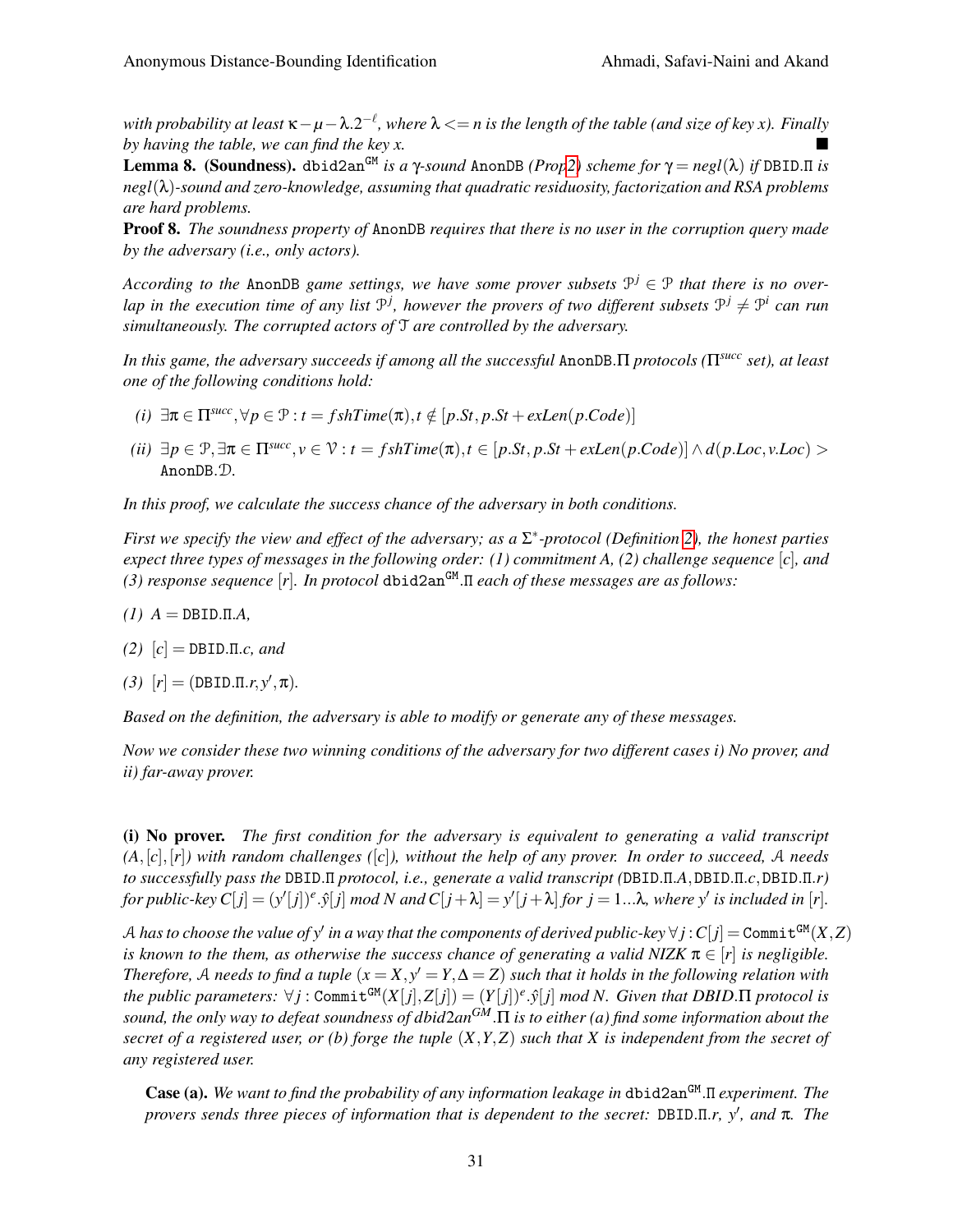*message* π *is zero-knowledge with independent randomness by definition and same about the* DBID.Π *protocol according to the assumptions, so we can remove them from the view of* A*.*

As a result, we only need to find the probability of information leakage in the message y'. Since *the message y*<sup>0</sup> *perfectly pads the private certificate values with fresh randomness, so the collection of multiple messages of y' does not help the adversary to leak any information about the secrets*  $(x, \sigma)$ . Therefore the adversary is limited to break the computational hiding of Commit<sup>GM</sup> $(X, Y)$  = θ *XY* <sup>2</sup> *mod N function in order to find the committed values. Note that each bit of the secrets (x*,σ*) are independent in the protocol, so* A*'s chance in gaining any information about the secrets is negligible.*

**Case (b).** A has to find a tuple  $(X, Y, Z)$  such that  $\forall j: Y[j] = \frac{\text{Commit}^{GM}(X[j], Z[j])}{\hat{\sigma}}$  $\frac{\theta^{X[j],Z[j])}}{\hat{y}_j}=\frac{\theta^{X[j],Z[j]^2}}{\hat{y}_j}$  $\frac{\partial [Z[J]]}{\partial j}$ *. Note that the adversary have seen many values of Y in the learning phase, without knowing the related values of X and Z. Moreover, the learning phase values of Y look random to the adversary as they are perfectly padded by fresh randomness. So we can remove them from the view of adversary, which makes the view of adversary to be completely random (i.e., View*<sub> $A$ </sub> = 0).

*As a result, in order to find this tuple,* A *has to solve this equation that needs solving at least one of the following three hard problems:*

- *Finding*  $Y[j]$  *as e<sup>th</sup> root of*  $\frac{\Theta^{X[j]} Z[j]^2}{\hat{\Omega}}$ *y*<sup>*j*</sup> *j*
- *Finding*  $Z[j]$  *as square root of*  $\frac{\hat{y}[j] \cdot Y[j]^e}{\mathbf{a}^{X[j]}}$  $\frac{f[J]^{T}[J]^{\circ}}{\theta^{X}[j]}$ .
- *Finding*  $X[j]$  *as discreet log of*  $\frac{\hat{y}[j], Y[j]^e}{Z[j]^2}$  $\frac{f[f] \cdot I[f]}{Z[j]^2}$ .

*Therefore, all possible ways of soundness adversary to succeed under the condition (i) have negligible chance.*

(ii) Far-away provers. *In the following we consider the condition (ii) by assuming that the adversary has no information about the secret of any of the provers involved in the* AnonDB *game. Without loss of generality, we assume there are only two active provers with two different secrets (* $(x_1, \sigma_1)$  *and*  $(x_2, \overline{y_2})$ *). Since the provers are honest, then they generate two independent values for*  $y'_1$  and  $y'_2$  as each one is *padded with fresh randomness. Let's assume there is a MiM adversarial algorithm* A*, in which the provers have*  $(x_1, y_1)$  *and*  $(x_2, y_2)$  *as their secret in the DBID.II protocols and the verifier accepts with nonnegligible probability, while C is the temporary public-key that the verifier calculates. Here we consider two cases;* (*a*)  $\exists b \in \{1,2\} : C = Com_{H_e}(x_b, v_b)$ , (*b*) *otherwise:* 

**Case (a).** Without loss of generality, we assume  $C = Com_{H_e}(x_1, v_1)$ . Now let's consider the DBID.II *sub-protocol in this setting. We name the related sub-procedure of* A *that runs during the* DBID.Π *protocol, as* ADBID*. Since* dbid2anGM .Π *includes the* DBID.Π *protocol, then the acceptance of the verifier in a* dbid2an<sup>GM</sup>.Π *session implies the acceptance of the* DBID.Π *sub-protocol. Therefore, the* ADBID *algorithm is a successful MiM adversary for the* DBID *protocol with non-negligible success chance. This is in contradiction with the negl*(λ)*-soundness property of the* DBID *protocol.*

Case (b). *Since both of the active provers generate non-interactive-ZKP for a different public-key value than C, then the adversary cannot send those proofs to the verifier, because both Verify*( $C, \pi_1$ ) *and Verify*( $C, \pi_2$ ) *fail. Therefore, the adversary has to generate a different*  $\pi$  *such that Verify*( $C, \pi$ ) succeeds. This implies that the related secret  $(x, y)$  is different from the secrets of the two far-away *provers. As a result, in the sub-experiment of the* DBID.Π *protocol, the two far-away provers are*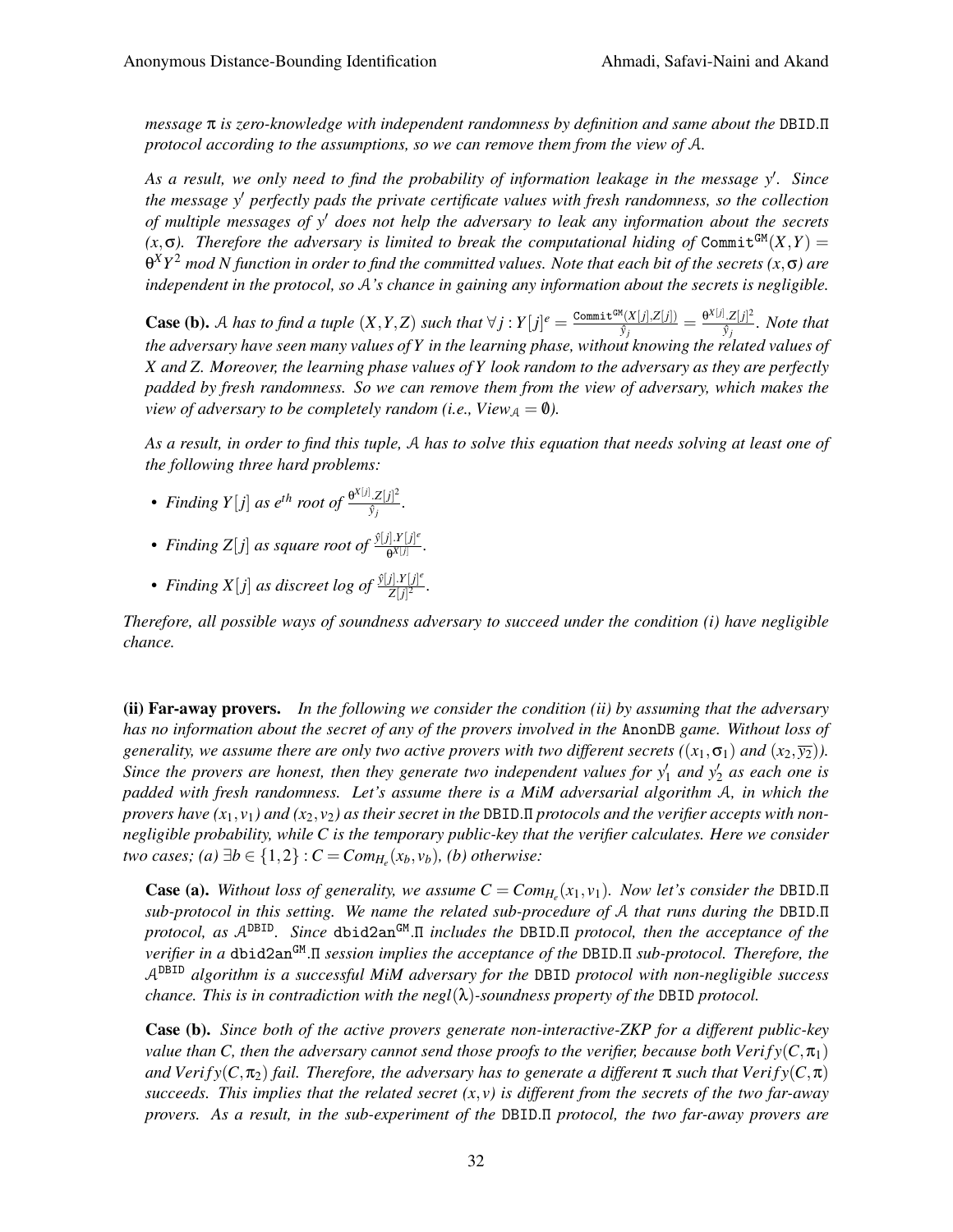*counted as actors. Therefore, any non-negligible success chance in the* DBID.Π *protocol is in contradiction with the negl*(λ)*-soundness property of the* DBID *protocol.*

*Therefore, all possible ways of soundness adversary to succeed under the condition (ii) have negligible chance.*

In above attacks, security against collusion attacks is obtained by simulating the credentials of extra users without having considerable impact on the success chance of the attacker, hence reducing the security to the case of single-user security model. To capture directional TF attack, we reduce the view of the impersonator messages that are sent directly to the helper.

**Lemma 9.** (Anonymity). dbid2an<sup>GM</sup> *is an* α*-anonymous* AnonDB *(Pro[p5\)](#page-23-2) scheme for* α = *negl*(λ), *if the* DBIDGM *scheme is zero-knowledge.*

**Proof 9.** We consider users  $\mathcal{U} = \{u_1, u_2\}$  where  $u_b = (x_b, \sigma_b)$  for  $b \in \{1, 2\}$ , and two prover subsets of the *same size (i.e.,*  $\mathcal{P} = \mathcal{P}^1 \cup \mathcal{P}^2$  and  $|\mathcal{P}^1| = |\mathcal{P}^2| = n$ ). There is no overlap in the execution time of any prover subset  $\mathbb{P}^j$ , however the provers of two different subsets  $\mathbb{P}^j \neq \mathbb{P}^i$  can run simultaneously. The corrupted *actors* T *and the verifier* V *are controlled by the adversary. The view of the adversary at the end of this game is:*  $\forall i \in \{1, ..., n\}, b_i \in_R \{1, 2\} : (y'_{b_i}, \pi_i, View_{\mathcal{A}}^{\text{DBIDGM}})$ .

The values  $\pi_i$  and View $_{\mathcal{A}}^{\text{DBIDGM}}$  are the outputs of two zero-knowledge protocols. Note that DBID<sup>GM</sup> is *zero-knowledge according to the lemma. Therefore, there is an efficient simulator* S *that can simulate both of these values without having access to the secrets* (*xb<sup>i</sup>* , *vi*)*, without decreasing distinguishing advantage of adversary by a non-negligible amount. We thus consider the simulated view of adversary as:*  $\forall i$  ∈ {1,...,n}, $b_i$  ∈<sub>R</sub> {1,2} :  $y'_{b_i}$ . However, Since each element of  $y'_{b_i}$  is padded with a fresh pseudo*random (i.e., padded with*  $H(x, j)$ *.* $H(y, j)^e$  *for*  $1 \leq j \leq \lambda$  *and*  $H(y, j)$  *for*  $\lambda < j \leq 2\lambda$ *, where v is random), the simulated view of the adversary computationally looks random (i.e., View* $_A = \emptyset$ ) and guessing  $b_i$  will *remain random.*

Lemma 10. (Traceability). dbid2an<sup>GM</sup> *is a* γ-traceable AnonDB *(Pro[p6\)](#page-23-0) scheme for*  $γ = negl(λ)$ *..* 

Proof 10. *Consider an* AnonDB *game with* dbid2an<sup>GM</sup> *scheme, in which the verifier are honest. In each* dbid2anGM *.*Π *protocol that the verifier accepts, the* Open *algorithm identifies the user, unless the prover doesn't use the certificate of a user (i.e., forgery), which has negligible probability according on soundness property (Lemma* [8](#page-30-0)). So we have  $Pr[identity user] \geq \gamma + Pr[\Pi succeeds]$ , which implies *negl*(λ)*-traceability.*

## <span id="page-32-0"></span>6 AnonDB Construction: dbid2an<sup>P</sup>

We refer to our AnonDB scheme as dbid2an<sup>P</sup> to emphasize conversion of a DBID scheme to an *anonymous* DBID. The DBID scheme has to use Pedersen commitment scheme [\[28\]](#page-40-4) for key generation. We first give an overview of our proposed scheme and then provide the details. In dbid2an<sup>GM</sup>, a user is first enrolled in the system and is provided with a verifiable "membership" certificate. The membership certificate is generated by a CLSig signature scheme (Section [2.2\)](#page-5-0), such as BBS<sup>+</sup> [\[16\]](#page-39-17).

In addition to verifying the membership of a user, the certificate is used to generate a temporary publickey, which is later used in a public-key DBID protocol. At the end of a successful execution, the verifier is convinced that a valid member of the group is within the given distance bound.

Recall (Definition [6\)](#page-16-0) that for a security parameter  $\lambda$ , an anonymous distance-bounding (AnonDB) scheme is defined by a tuple (X,Y,S,D, *pnoise*,Init,CertGen,CertVer,Π,Revoke,Open). For our proposed (AnonDB) scheme dbid2an $^{\rm P}$ , we name these operations as dbid2an $^{\rm P}$ .Init, dbid2an $^{\rm P}$ .CertGen, dbid2an $^{\rm P}$ .CertVer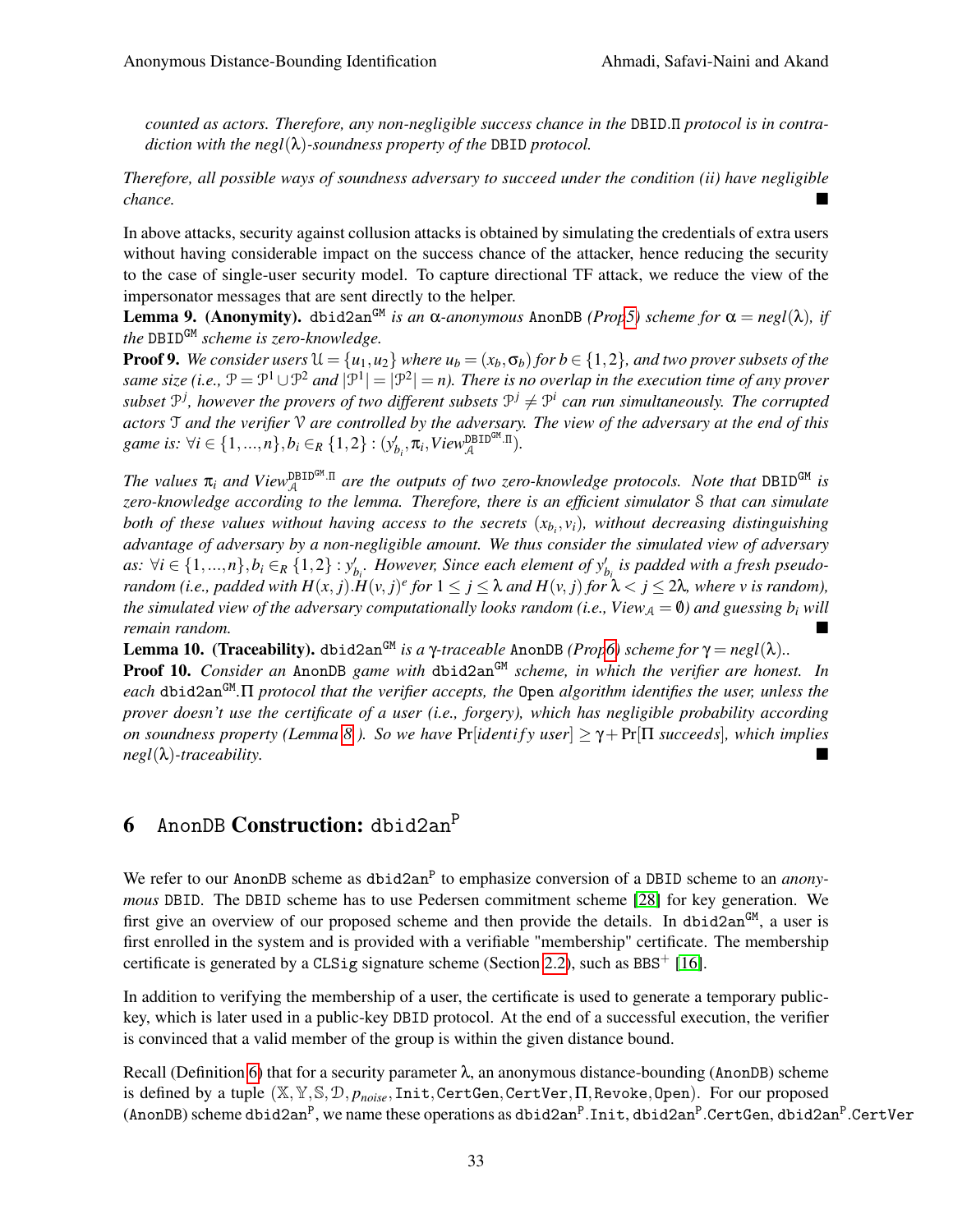and dbid2an $\rm^P. \Pi$ . Note that dbid2an $\rm^P$  scheme does not have 0pen and Revoke operations.

In dbid2an $^{\text{P}}$ .CertGen, the group manager generates a membership certificate for a new user, by running the BSign protocol of CLSig signature scheme. Then dbid2an<sup>P</sup>.Π protocol takes place as below:

- (i) a prover of the user  $u_i$ ,  $i = 1..l$ , anonymously proves that it owns a membership certificate signed by group manager, by running the SPK protocol of CLSig signature scheme.
- (ii) a temporary public-key is generated for the prover. The temporary public-key is generated by using Pedersen commitment, as a result of SPK protocol. So we have  $C = \text{Commit}^P(x, v)$  where *x* is secret of the user,  $\nu$  is a random value chosen by the prover, and C is temporary public-key. This temporary public-key generation is equivalent to the DBID<sup>P</sup>.KeyGen function. After establishing the temporary public-key, the prover and the verifier run a DBID<sup>P</sup>. Π protocol, where the prover uses  $(x, y)$  as input, and the verifier uses *C* as input.

In our construction of  $dbid2an^P$ , we use POXY [\[3\]](#page-39-14) as the DBID<sup>P</sup> scheme, which is proven secure in the model of DBID schemes (directional antenna and single user attacks).

Now we provide the details of the operations:

dbid2an<sup>P</sup>.Init:  $(msk, gpk) \leftarrow Int(1^{\lambda})$ . The group manager initiates the system as follows:

• Initialize Pedersen commitment:  $(msk, pk, p) \leftarrow \texttt{CLSig.KeyGen}(1^\lambda)$  for  $\lambda$  bit security choose large prime *p*. Private: (*msk*) and Public: (*pk*, *p*).

The group master key is *msk*; the group public-key is  $gpk = (pk, p, \Xi)$ , where  $\Xi$  is the list of all user membership signatures that is initialized to  $\Xi = \emptyset$ .

 $\texttt{dbid2an}^\texttt{P}.\texttt{CertGen:}\quad(s, msk', gpk') \gets \texttt{CertGen}(msk, gpk).$  The group manager generates a membership certificate  $(s = (x, \sigma))$  and sends securely to the new user. The public parameters of the system are updated accordingly, i.e.,  $msk \leftarrow msk'$  and  $gpk \leftarrow gpk'$ . The details are as follows:

- 1. randomly chooses  $x \in \text{CLSig.M},$  and
- 2. sign *x* using  $\sigma \leftarrow \text{CLSig.Sign}(x, msk)$ .

The group master key stays unchanged is  $msk' = msk$ , and the updated group public-key is  $gpk' =$  $(pk, p, \Xi')$  for  $\Xi' = \Xi \cup \sigma$ . The certificate  $s = (x, \sigma)$  is securely sent to the new user.

This operation can also be implemented as a protocol between the user and group manager, *i.e.*, CertGen ${U(gpk) \leftrightarrow U(gpk)}$ *GM*(*msk*,*gpk*)}. The steps of protocol would be as follows

- 1. *U* randomly chooses  $x \in CLSig.M$ , and
- 2. *U* and *GM* run the blind signature protocol CLSig.BSign{ $U(x, pk, p) \leftrightarrow GM(msk)$ }. At the end of this protocol, both the user and the group manager output a signature  $\sigma$  on the message *x*.

 $\texttt{dbid2an}^\texttt{P}.\texttt{CertVer:} \quad accept/reject} \gets \texttt{CertVer}(s, gpk). \text{ Upon receiving a certificate } s = (x_l, \sigma_l),$ the user can check its validity. By reading the group public-key  $gpk = (pk, p, \Xi)$  for  $\Xi = {\sigma_1, ..., \sigma_l}$ , the user checks if  $\sigma$  is included in  $\Xi$  and verifies its' validity using *accept*  $\leftarrow$  CLSig.Verify $(x, \sigma, pk, p)$ function.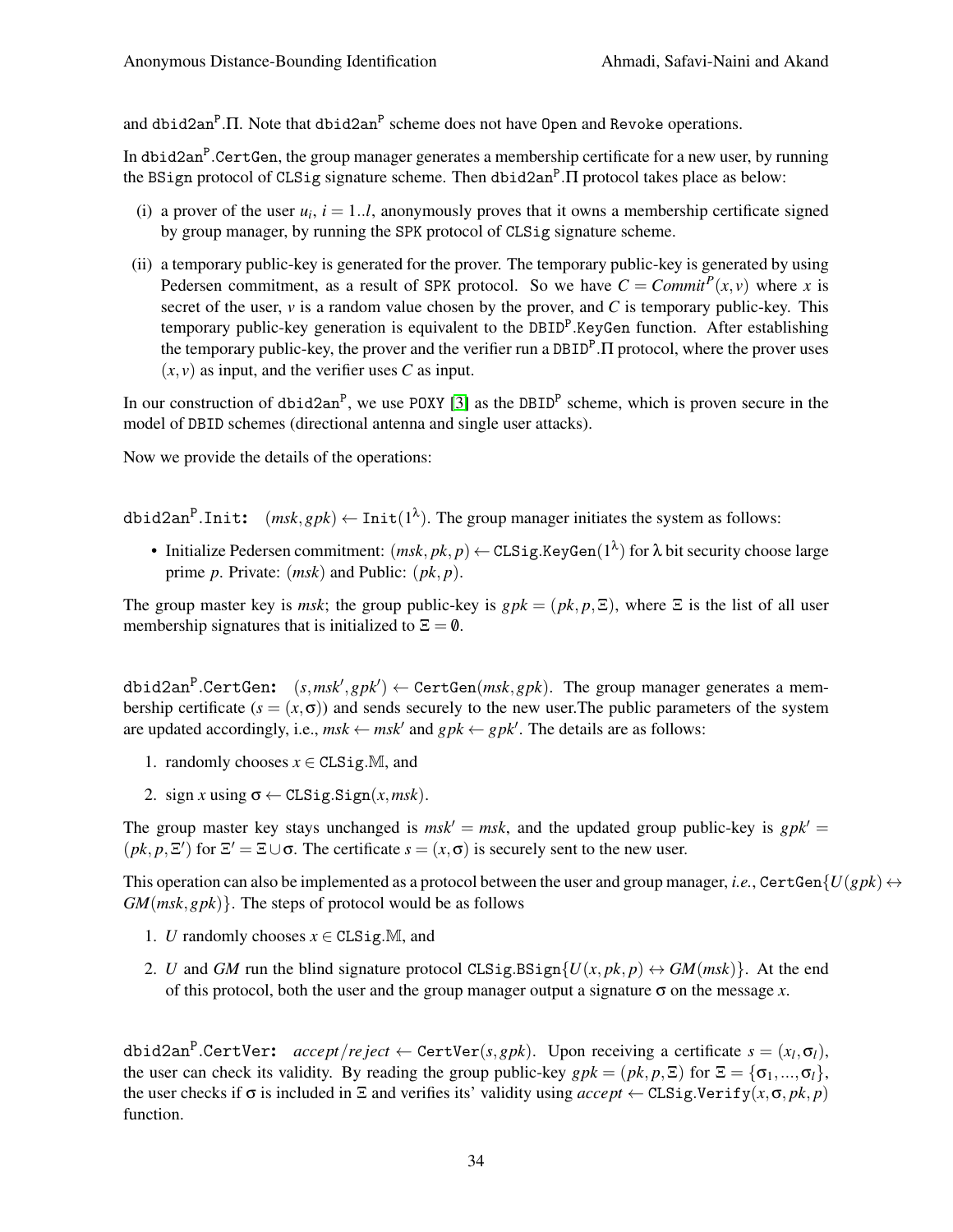$\text{dbid2an}^P \cdot \Pi$ :  $\text{accept} / \text{reject} \leftarrow \Pi \{ P(s, gpk) \leftrightarrow V(gpk) \}.$  When a prover  $(\mathcal{P}_l)$  of a registered user wants to run the AnonDB. The protocol with the verifier, they will follow the protocol described in Figure [12.](#page-34-0) The protocol consists of two main steps. The first step is a message from the prover to the verifier  $(\pi)$  that includes a temporary public-key *C* on prover's secret *x* and a non-interactive CLSig.SPK which proves that the prover knows a signature of the group manager on the secret *x* without leaking information about the secret or the signature. The second step is running the DBID<sup>P</sup>. Π protocol.

<span id="page-34-0"></span>

| (secret: $x, \sigma$ )(public: $pk$ )             | (public: $pk$ )                                      |
|---------------------------------------------------|------------------------------------------------------|
|                                                   | CLSig.SPK:                                           |
| $(v,\pi) \leftarrow$ SPK $(1^{\lambda},x,\sigma)$ | π                                                    |
| where $C = \text{Commit}^P(x, v)$                 | $accept \leftarrow Verify(\pi, pk)$                  |
|                                                   | $C \leftarrow \pi$                                   |
|                                                   | DBID <sup>P</sup> . $\Pi(x, v)(C)$                   |
|                                                   | $Out_V = 1$ if $\Pi$ succeeds, $Out_V = 0$ otherwise |
|                                                   | $Out_V$                                              |

Figure 12:  $\Pi$  protocol in dbid2an<sup>P</sup> scheme for the  $l^{th}$  user. Commit<sup>P</sup> $(x, v)$  is the Pedersen commitment function as Commit<sup>P</sup> $(x, y) = g<sup>x</sup>h<sup>y</sup>$  mod *p*. Note that we are using a non-interactive protocol CLSig.SPK, which allows us to break down the protocol into two pieces  $CLSig.SPK = (SPK, Verify)$ . Note that the value of *C* is embedded inside π, and we use the notation *C* ← π to indicate the extraction of *C* from π.

## 6.1 Security Analysis of dbid2an<sup>P</sup>

In this section we provide the security analysis of  $\text{dbid2an}^P$  protocol, assuming that the adopted DBID protocol and CLSig schemes are secure.

**Theorem 2.** (dbid2an<sup>P</sup> Security Properties). *If (i) the* DBID<sup>P</sup> scheme is  $(τ,δ)$ -complete,  $γ$ -sound, θ-*DF-resistant, μ'-TF-resistant and* DBID<sup>P</sup>.Π *is zero-knowledge protocol, (ii)* CLSig *scheme is complete, unforgeable, sound, and zero-knowledge with non-interactive* SPK *protocol based on the* CLSig *model (Definition [4\)](#page-5-1), and (ii) the temporary public-key C and the secret key x of*  $DBID<sup>P</sup>.\Pi$  *are related as*  $C =$ Commit<sup>P</sup>(*x*,*v*) for a known value of *v* to prover, where Commit<sup>P</sup>(.,.) is Pedersen commitment,

*then* dbid2an<sup>P</sup> *is an* AnonDB *scheme that is* (τ,δ)*-complete (Pro[p1\)](#page-21-1),* θ*-DF-resistant (Pro[p3\)](#page-22-1),* γ*-Sound (Pro[p2\)](#page-21-0), µ-TF-resistant (Pro[p4\)](#page-22-0), and* α*-anonymous (Pro[p5\)](#page-23-2), for negligible values of* α*,* δ*,* γ*,* γ 0 *, µ, µ*<sup>0</sup> *and* θ*, assuming that the discrete logarithm is a hard problem.*

In the following, we prove each of the properties of the theorem in a separate lemma. We prove security properties of the protocol based on the model described in Section [4.](#page-15-0) The underlying DBID<sup>P</sup> protocol provides single user directional antenna security. The main challenge for the new model is to prove collusion security.

Lemma 11. (Completeness). dbid2an<sup>P</sup> *is a* (τ,δ)*-complete* AnonDB *(Pro[p1\)](#page-21-1) scheme, if the* CLSig *scheme is complete and the* DBID *scheme is* (τ,δ)*-complete.*

**Proof 11.** Consider an AnonDB game with dbid2an<sup>P</sup> scheme, in which the provers and the verifier are *honest. In each* dbid2an<sup>P</sup> *.*Π *protocol, since the* CLSig *scheme is complete, then the verifier accepts in*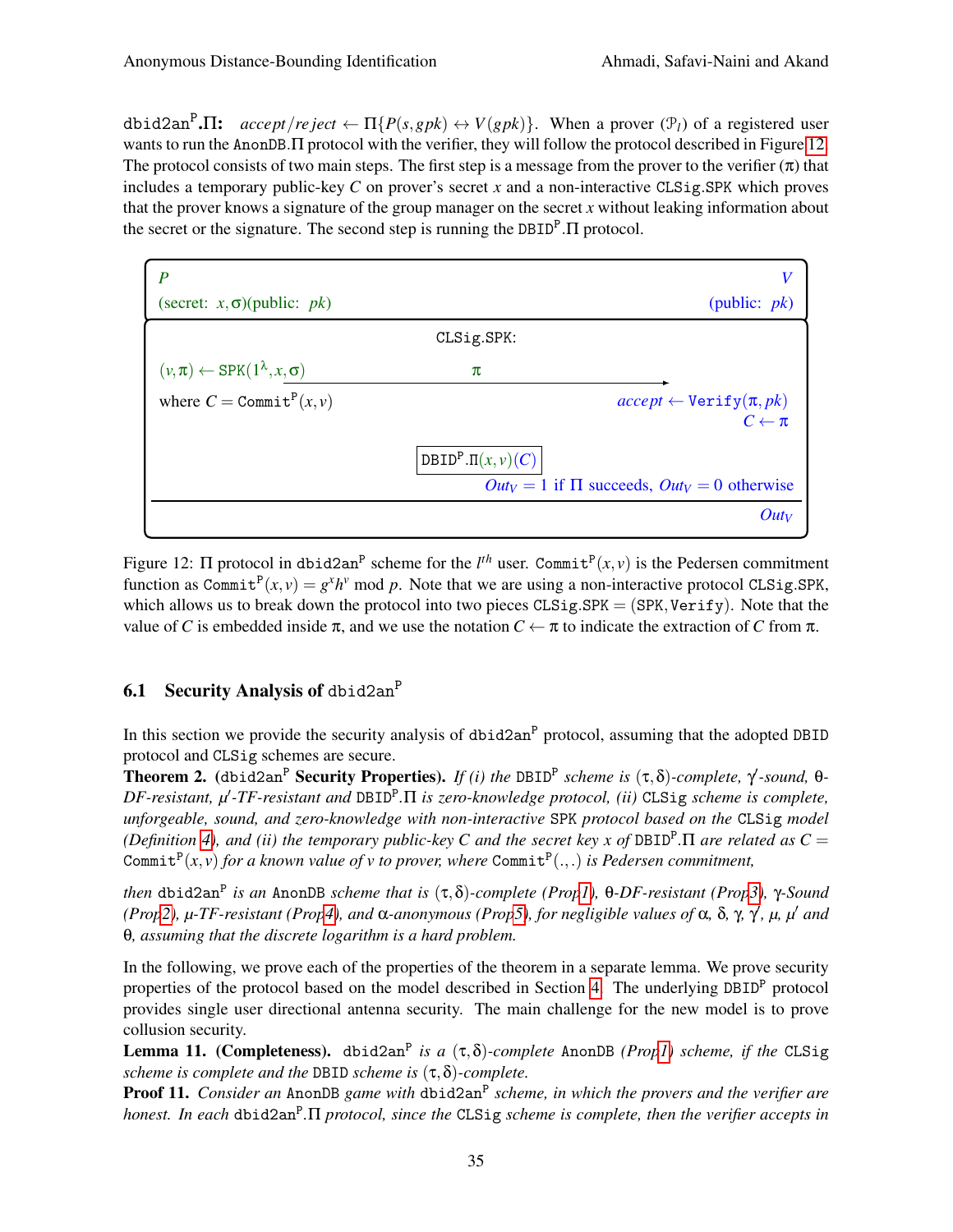*the* CLSig.SPK *protocol and receives the correct value of C. Since the* DBID *scheme is* (τ,δ)*-complete, then the verifier accepts the* DBID.Π *protocol with probability at least* δ. *Therefore, the* <code>dbid2an<sup>P</sup> scheme</code> *is* (τ,δ)*-complete.*

Lemma 12. (DF-resistance). dbid2an<sup>P</sup> *is a* θ*-DF-resistant* AnonDB *(Pro[p3\)](#page-22-1) scheme, if the* DBID *scheme is* θ*-DF-resistant.*

Proof 12. *In this proof, we reduce any successful* AnonDB *DF adversary to a successful* DBID *DF adversary. Consider an* AnonDB *game with* dbid2an<sup>P</sup> *scheme, in which the provers are far-away and the verifier is honest. In each* AnonDB.Π *protocol, the verifier gets a commitment and then participates in a* DBID.Π *protocol with that commitment. Note that dishonest provers of a single user can operate simultaneously, that implies they can generate different commitments at the same time in different* DBID.Π *protocols. Therefore, having multiple users in the system does not increase the chance of adversary.*

*Let's consider the case that the verifier is simultaneously interacting with multiple provers (either from one user or more) in different* AnonDB.Π *protocols. We assume all the commitment generations are successful. As a result, the verifier has access to a list of commitments* {*C*}*, and the provers have access to the corresponding secret-key x and the related randomness v. The relation between a commitment,* secret-key and the corresponding randomness is  $C = \text{Commit}^P(x, v)$ , where  $\text{Commit}^P$  is the Pedersen *commitment.*

*After generation of the commitment, the adversary runs different* DBID.Π *protocols simultaneously with the verifier. Since the* DBID *scheme is* θ*-DF-resistant, then for all instances of* DBID.Π *protocols, the acceptance chance of the verifier is limited by negligible value* θ*. As a result, the acceptance chance of the* dbid2an<sup>P</sup> *.*Π *protocol is limited by* θ *too. Note that the DF-resistant property of* DBID *scheme is considering collusion scenario.*

Lemma 13. (TF-resistance). dbid2an<sup>P</sup> is a  $\mu$ -TF-resistant AnonDB (Pro[p4\)](#page-22-0) scheme, when there is no *close-by prover, if the DBID scheme is*  $\mu'$ *-TF-resistant for negligible values of*  $\mu$  *and*  $\mu'$ *.* 

Note that since there is no traceability in dbid2an<sup>P</sup> scheme, then the case of having the special case of TF attack as an AnonDB game (Pro[p4\)](#page-22-0) with far-away provers of user  $u_1$  and close-by provers of user  $u_2$  is meaningless. Therefore, as stated in this lemma, we do not consider any close-by prover, which means the only close-by participants are actors and the verifier.

Proof 13. According to the TF-resistance definition, we need to show that for dbid2an<sup>P</sup> scheme, if there *is a successful TF attack, then one can impersonate the far-away prover with the view of all close-by participants, excluding the verifier. This is by assuming that the underlying* DBID<sup>P</sup> .Π *scheme is singleuser TF-resistant.*

*We divide the dbid2an<sup>P</sup>.Π <i>protocol into two parts: (i) temporary public-key generation that is by* CLSig.SPK *protocol, and (ii) the* DBID.Π *protocol. In the first part, the verifier receives a message* π *that allows it to extract a temporary public-key C as a commitment on secret x. And then in the second part, the two parties run the* DBID<sup>P</sup> .Π *protocol based on the provided public-key C.*

*In any valid transcript that uses* π *as the first commitment, the sub-transcript from the* DBID<sup>P</sup> .Π *is a valid transcript according to the temporary public-key C, where*  $C =$  Commit<sup>P</sup> $(x, v)$ *. Note that because of the* binding property of commitment scheme  $\text{Commit}^{\text{P}}(,)$ , finding any  $x' \neq x$  such that  $C = \text{Commit}^{\text{P}}(x', r)$  is *negligible, for any value of r. Therefore, succeeding in the* DBID<sup>P</sup> .Π *sub-protocol with any prover input*  $x' \neq x$  *is negligible.* 

*Let's consider a successful TF attack* J *that succeeds with non-negligible probability* κ*. Since* J *generates a transcript that is valid with probability* κ*, then the sub-transcript from* DBID<sup>P</sup> .Π *is valid with at least probability* κ*. And according to the TF-resistance property of* DBID<sup>P</sup> .Π*, there is an impersonator* E*dbid for the* DBID<sup>P</sup> .Π *protocol that succeeds with probability* κ−*µ for negligible µ.* E*dbid takes the view of all*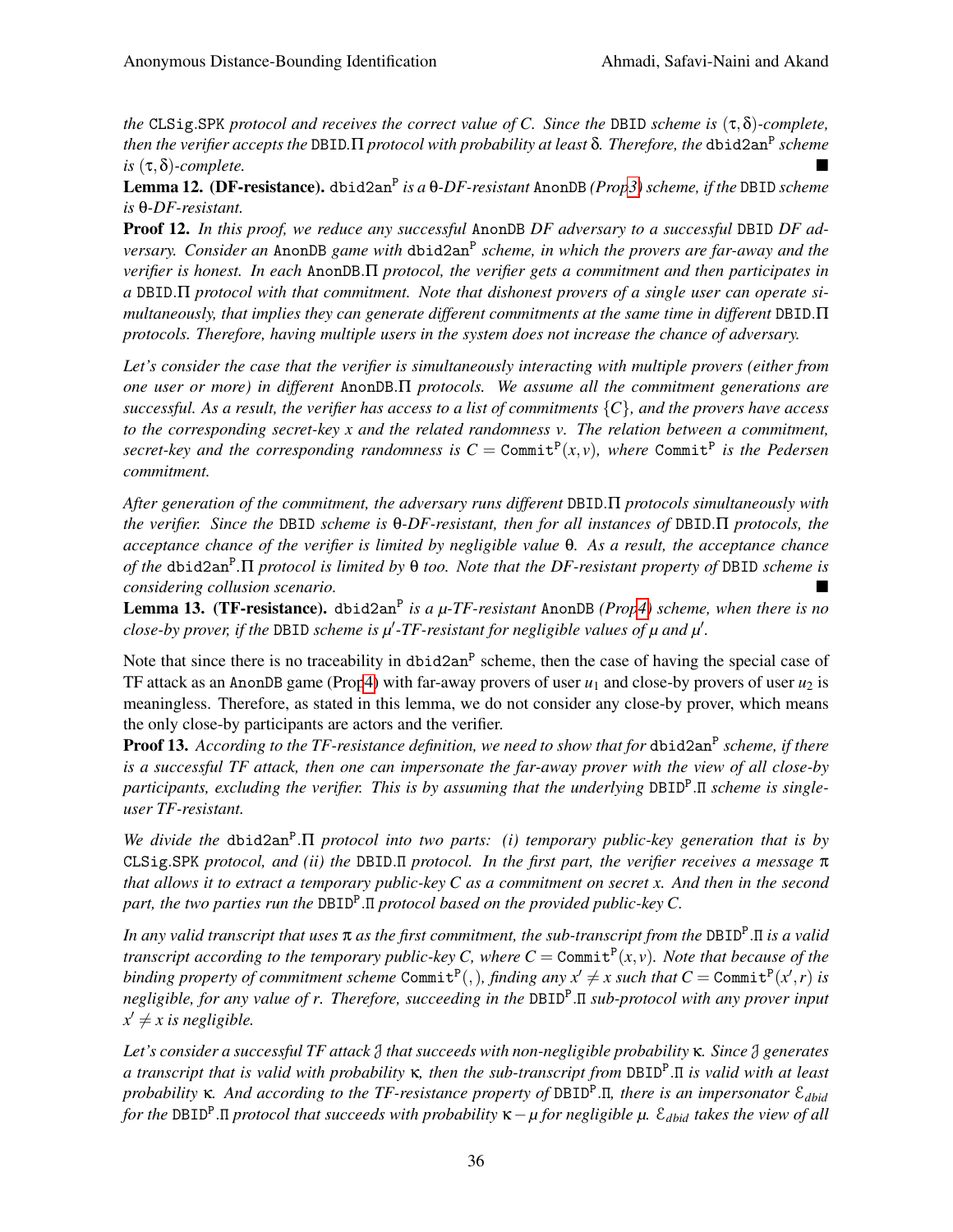*close-by participants in the attack* J*, excluding the verifier, as input.*

Impersonation against AnonDB.Π: *first we use* E*dbid to extract the secret x, then find the related* σ *as the first value in the public list*  $\Xi$  *that accept*  $\leftarrow$  CertVer $(x, \sigma, gpk)$ *. By having*  $(x, \sigma)$  *one can impersonate the prover.*

*We divide* E*dbid into two parts:* J<sup>1</sup> *is from the beginning of attack up to after the verifier receives A, and*  $\mathfrak{J}_2$  *is after that till the end. The first part*  $\mathfrak{J}_1$  *is run independent from the verifier, and the challenge values* [*c*] *are randomly chosen by the verifier, where* [*c*] *is n bits.*

**Key extractor:** *run*  $\mathcal{J}_1$  *once, followed by polynomial*  $\ell$  *times of*  $\mathcal{J}_2$ *. Before running*  $\mathcal{J}_2$  *at any time, we rewind the memory state of the algorithm to the end of*  $\mathcal{J}_1$ *. This generates the set*  $\Sigma$  *with*  $\ell$  *transcripts (each valid with probability*  $\kappa - \mu$ ), where [*c*] *is randomly generated for each of them. If*  $\ell$  *is chosen polynomially large enough according to n and* κ*, then for every fast-phase challenge-response bit of* [*c*]*, there are at least two valid transcripts that have different values on that bit. An index i is called bad index, if no pair of transcripts in* Σ *have complementary values in this challenge index, which happens with negligible probability*  $2^{-\ell}$ . This allows us to extract the whole fast-phase challenge-response table *with probability at least* κ−*µ*−λ.2 −` *, where* λ <= *n is the length of the table (and size of key x). Finally by having the table, we can find the key x.*

Lemma 14. (Soundness). dbid2an<sup>P</sup> *is a* γ*-sound* AnonDB *(Pro[p2\)](#page-21-0) scheme for* γ = *negl*(λ) *if (i)* CLSig *scheme is unforgeable, sound and zero-knowledge, and (ii)* DBID *scheme is negl*(λ)*-sound and zeroknowledge, assuming that discrete logarithm is a hard problem.*

Proof 14. *Before starting the proof, we need to note that since the dbid2an<sup>p</sup> scheme does not have user revocation, then the corruption query of adversary only consists of actors. i.e., there is no user in the corruption query.*

*According to the AnonDB game settings, we have some prover subsets*  $\mathcal{P}^j \in \mathcal{P}$  *that there is no over*lap in the execution time of any list  $\mathcal{P}^j$ , however the provers of two different subsets  $\mathcal{P}^j \neq \mathcal{P}^i$  can run *simultaneously. The corrupted actors of* T *are controlled by the adversary.*

*In this game, the adversary succeeds if among all the successful* AnonDB.Π *protocols (*Π*succ set), at least one of the following conditions hold:*

- $(i)$   $\exists \pi \in \Pi^{succ}, \forall p \in \mathcal{P} : t = fshTime(\pi), t \notin [p.St, p.St + exLen(p.Code)]$
- (ii)  $\exists p \in \mathcal{P}, \exists \pi \in \Pi^{succ}, v \in \mathcal{V}: t = fshTime(\pi), t \in [p. St, p. St + exLen(p. Code)] \wedge d(p. Loc, v. Loc) >$ AnonDB.D*.*

*In this proof, we calculate the success chance of the adversary in both conditions.*

*First we specify the view and effect of the adversary; as a* Σ ∗ *-protocol (Definition [2\)](#page-3-2), the honest parties expect three types of messages in the following order: (1) commitment A, (2) challenge c, and (3) response r. In protocol* dbid2an<sup>P</sup> .Π *each of these messages are as follows:*

- $(1)$   $A = (CLSig.SPK.\pi^{\bar{x}}, DBID.II.A)$ *, where*  $CLSig.SPK.\pi^{\bar{x}}$  *is the sections of message*  $\pi$  *that are independent from x,*
- *(2) c* = DBID.Π.*c, and*
- *(3) r* = (CLSig.SPK.π *x* ,DBID.Π.*r*)*, where* CLSig.SPK.π *x is the sections of message* π *that are dependent to x.*

*Based on the definition, the adversary is able to modify or generate any of these messages. Now we consider the two winning conditions of the adversary:*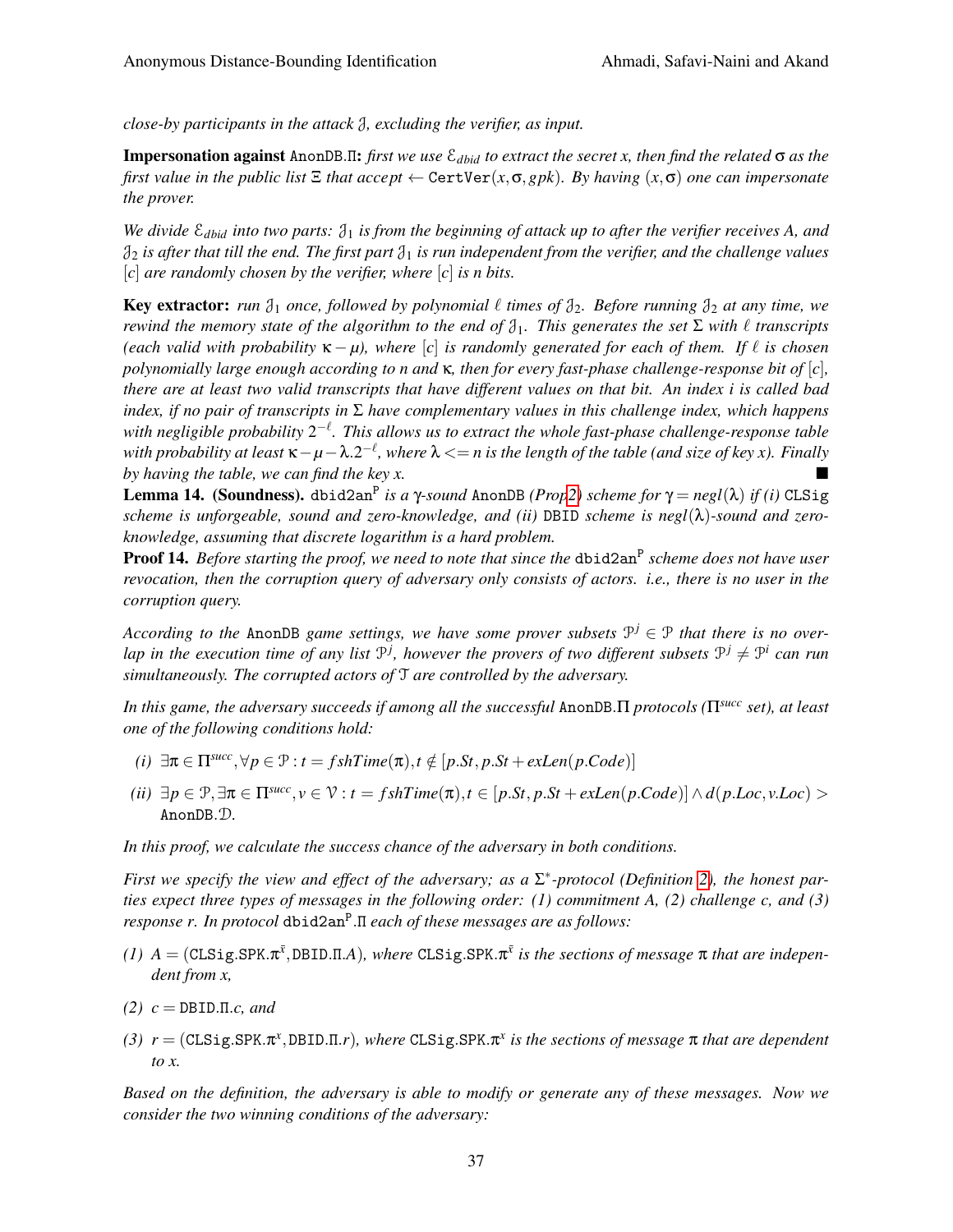(i) No prover. *The first condition for the adversary is equivalent to generating a valid transcript*  $(A, c, r)$ *with random challenges (c), without the help of any prover. In order to succeed,* A *needs to successfully pass the* DBID.Π *protocol, i.e., generate a valid transcript (*DBID.Π.*A*,DBID.Π.*c*,DBID.Π.*r) for a publickey* C. Here we consider two cases about C: (a)  $C = \text{Commit}^{P}(x, v)$  where x is the secret of a user in set U, (b) there is no user in U that has the secret x, where  $C = \text{Commit}^P(x, v)$  and the adversary know the *values of x and v.*

Case (a). *In order to succeed in the* CLSig.SPK *protocol, the adversary needs to either know x based on the soundness property of the* CLSig *scheme, or replay an earlier valid message* π*. Knowing x doesn't happen in this case, unless negligible probability, because it is in contradiction with the zeroknowledge property of the* CLSig *scheme and harness of discrete logarithm problem. Replaying the* π *message of a valid legitimate prover p* ∈ P*, implies that the* DBID.Π *protocol is running with the same public-key C as the prover p has used in earlier* DBID.Π *protocol. This doesn't happen, unless negligible probability, because it is in contradiction with the soundness property of the* DBID *scheme.*

Case (b). *This case doesn't happen, unless negligible probability, because it is in contradiction with the soundness property of the* CLSig *scheme.*

*Therefore, all possible ways of the MiM adversary to succeed under the condition (i) have negligible chance.*

(ii) Far-away provers. *In the following we consider the condition (ii) by assuming that the adversary has no information about the secret of any of the provers. Without loss of generality, we assume there are only two active provers with two different secrets*  $(x_1, \sigma_1)$  *and*  $(x_2, \sigma_2)$ *. Since the provers are honest, then they generate two different values of*  $\pi_1$  *and*  $\pi_2$  *that implies two public-keys*  $C_1 =$  Commit<sup>P</sup> $(x_1, r_1)$  *and*  $C_2 = (x_2, r_2)$ . The two values  $C_1$  *and*  $C_2$  *are independent, because the inputs of the related commitment functions are independent keys and fresh randomness.*

*Let's assume that there is a MiM adversarial algorithm* A, in which the provers have  $(x_1, r_1)$  and  $(x_2, r_2)$ *as their secret in the* DBID.Π *protocols and the verifier accepts with non-negligible probability, while C is the temporary public-key that the verifier calculates. Here we consider two cases; (a)*  $C = \text{Commit}^P(x, v)$ *where*  $x \in \{x_1, x_2\}$ , (b) there is no  $x \in \{x_1, x_2\}$  where  $C = \text{Commit}^P(x, v)$  and the adversary know the *values of x and v.*

Case (a). Without loss of generality, we assume  $C = \text{Commit}^P(x_1, v)$ . Now let's consider the DBID.  $\Pi$ *sub-protocol in this setting. We name the related sub-procedure of* A *that runs during the* DBID.Π *protocol, as* ADBID*. Since* dbid2an<sup>P</sup> .Π *includes the* DBID.Π *protocol, then the acceptance of the verifier in a* dbid2an<sup>P</sup> .Π *session implies the acceptance of the* DBID.Π *sub-protocol. Therefore, the* ADBID *algorithm is a successful MiM adversary for the* DBID *protocol with non-negligible success chance. This is in contradiction with the negl*(λ)*-soundness property of the* DBID *protocol.*

**Case (b).** The active provers generate the messages  $\pi_1$  and  $\pi_2$  that respectively contain two inde*pendent public-keys C*<sup>1</sup> *and C*2*. Let's assume the adversary sends the message* π *to the verifier, that contains the public-key C. Based on the assumption of the case, the related x is not among*  $\{x_1, x_2\}$ . *Therefore, the adversary does not have access to a valid signature on x, based on the unforgeability property of the* CLSig *scheme. As a result, if the adversary succeed in the* CLSig.SPK *protocol with non-negligible probability, then we can use it to break the soundness property of the* CLSig *scheme.*

*Therefore, all possible ways of the MiM adversary to succeed under the condition (ii) have negligible chance.*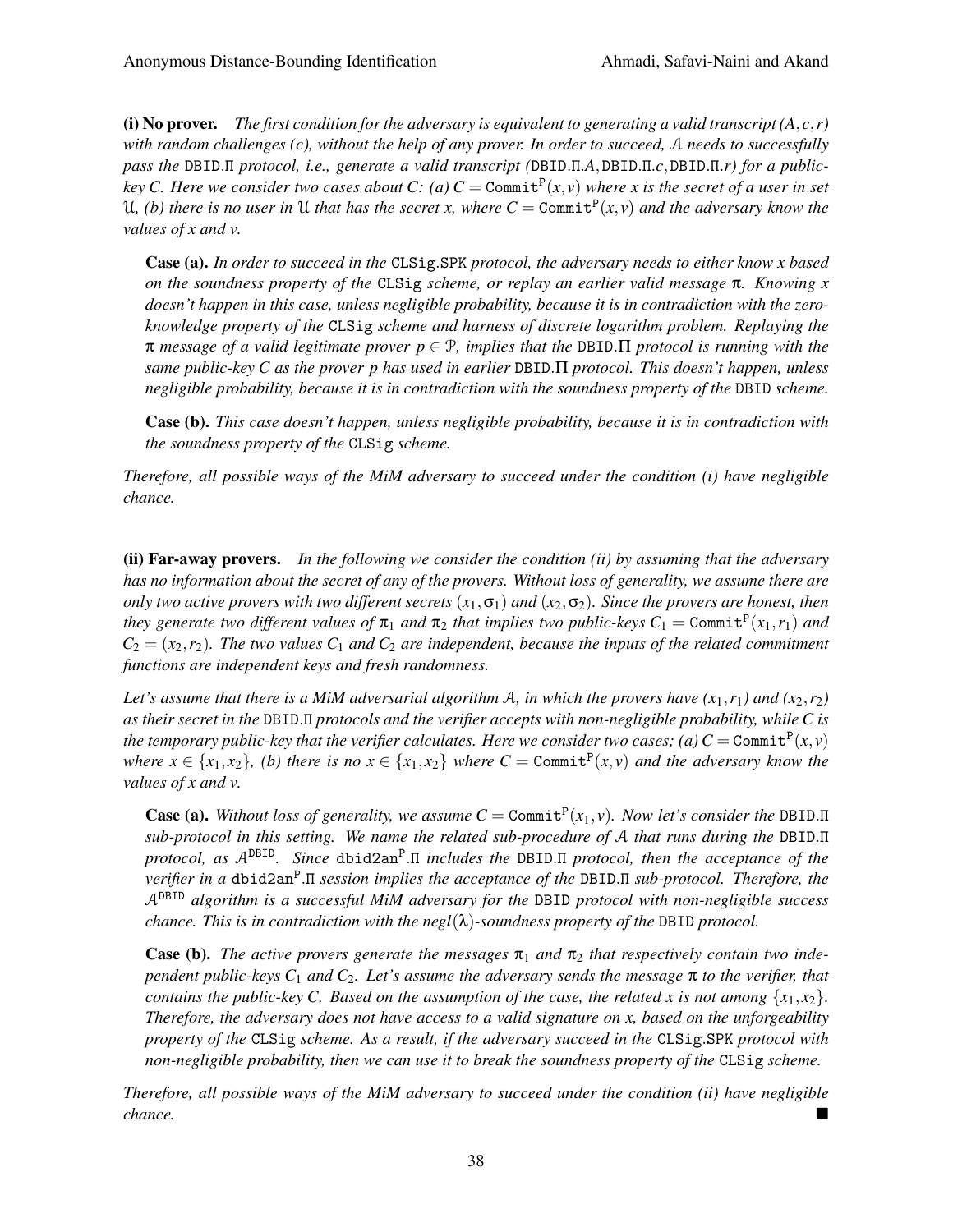**Lemma 15.** (Anonymity). dbid2an<sup>P</sup> is an α-anonymous AnonDB (Pro[p5\)](#page-23-2) scheme for  $\alpha = negl(\lambda)$ , if *the* CLSig *scheme and the* DBID *scheme are zero-knowledge.*

**Proof 15.** We consider users  $\mathcal{U} = \{u_1, u_2\}$  where  $u_b = (x_b, \sigma_b)$  for  $b \in \{1, 2\}$ , and two prover subsets of the same size (i.e.,  $\mathcal{P} = \mathcal{P}^1 \cup \mathcal{P}^2$  and  $|\mathcal{P}^1| = |\mathcal{P}^2| = n$ ). There is no overlap in the execution time of any prover subset  $P^j$ , however the provers of two different subsets  $P^j \neq P^i$  can run simultaneously. The *corrupted actors* T *and the verifier* V *are controlled by the adversary. The view of the adversary at the end of this game is:*  $\forall i \in \{1,...,n\}, b_i \in_R \{1,2\} : (\pi_i, View_{\mathcal{A}}^{\text{DBID}^p.\Pi}).$ 

The values  $\pi_i$  and View<sup>DBIDP</sup>.<sup> $\pi$ </sup> are the outputs of two zero-knowledge protocols. Therefore, there is an *efficient simulator* S *that can simulate both of these values without having access to the secrets* (*xb<sup>i</sup>* , *vi*)*, without decreasing distinguishing advantage of adversary by a non-negligible amount. Therefore, the simulated view of the adversary computationally looks random (i.e., View* $_A = 0$ *) and guessing b<sub>i</sub> will remain random.*

## <span id="page-38-0"></span>7 Related Works

There are three known anonymous DB protocols [\[4,](#page-39-8) [14,](#page-39-9) [8\]](#page-39-10), that are designed to be secure against all distance-bounding attacks, which were all shown insecure against our proposed attacks.

[\[4\]](#page-39-8) formally defines *Distance-Fraud*, *Mafia-Fraud*, *Strong-Impersonation*, *Original Terrorist-Fraud*, *Distance-Hijacking* and considers *Anonymity* of provers. In this model, the verifier only has access to the public parameters of the system. However it has some disadvantages: the scheme does not provide revocation and uses the *Original TF* definition that, as argued in Section [1,](#page-0-0) is not appropriate for anonymous DB.

[\[14\]](#page-39-9) proposed an anonymous distance bounding model, which considers *Distance-Fraud*, *Mafia-Fraud* and *Terrorist-Fraud* in addition to anonymity of provers against the verifier. This model achieves anonymity and revocability by using a revocable group signature scheme, that allows join, revocation and escrow operations for provers. However, in this protocol the verifier must be registered in the system which makes its application more limited compared to that of [\[4\]](#page-39-8). [\[8\]](#page-39-10) uses the same model and structure as [\[14\]](#page-39-9).

# <span id="page-38-1"></span>8 Conclusion

We showed the security challenges that arise when identity information is not directly used in DB protocols, and proposed a new model that captures all known attacks, and a construction with provable security in this model. We introduced two attacks; directional attack that uses the capability of an attacker at the physical layer of communication, and collusion attack where multiple user collude to deceive the verifier. We showed that all existing anonymous DB schemes are vulnerable against the new attacks.

We proposed two constructions that each converts special types of DBID protocols to anonymous ones. These constructions are secure based on two different computational assumptions: discrete-logarithm and factorization. The resulting protocols are the first anonymous DB protocols that are resistant against all distance-bounding attacks, including the new ones proposed in this paper. Considering attackers that use physical layer properties of the communication system to compromise security of DB protocols is an interesting direction for future research.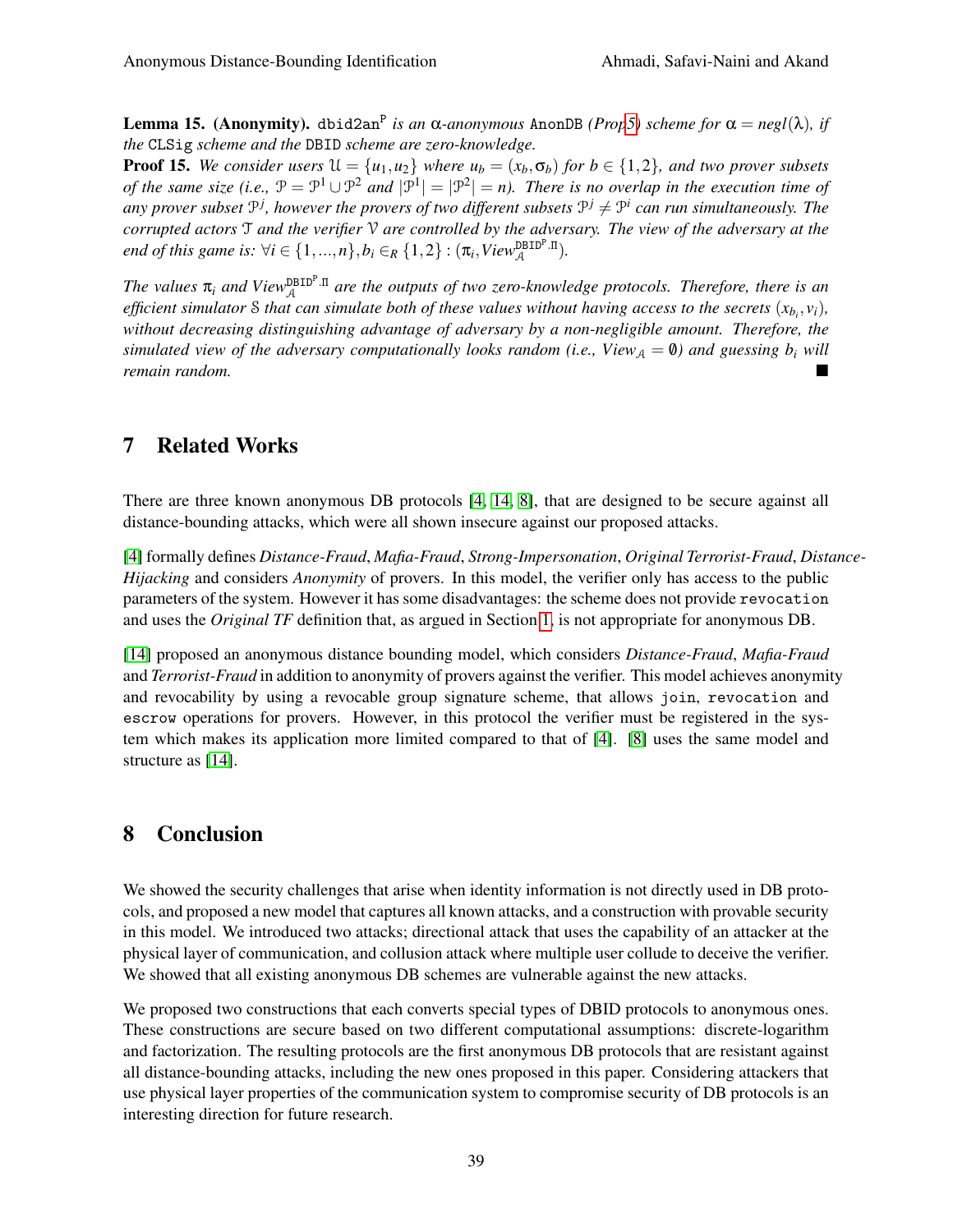## References

- <span id="page-39-11"></span>[1] Mamta Agiwal, Abhishek Roy, and Navrati Saxena. Next generation 5g wireless networks: A comprehensive survey. *IEEE Communications Surveys & Tutorials*, 2016.
- <span id="page-39-13"></span>[2] Ahmad Ahmadi and Reihaneh Safavi-Naini. Distance-bounding identification. In *Proceedings of the 3rd International Conference on Information Systems Security and Privacy - Volume 1: ICISSP,*, pages 202–212. INSTICC, SciTePress, 2017.
- <span id="page-39-14"></span>[3] Ahmad Ahmadi and Reihaneh Safavi-Naini. Directional distance-bounding identification protocols. Cryptology ePrint Archive, Report 2018/366, 2018. <https://eprint.iacr.org/2018/366>.
- <span id="page-39-8"></span>[4] Ahmad Ahmadi and Reyhaneh Safavi-Naini. Privacy-preserving distance-bounding proof-of-knowledge. In *16th ICICS*, 2014.
- <span id="page-39-15"></span>[5] Ahmad Ahmadi, Reyhaneh Safavi-Naini, and Mamunur Rashid Akand. New attacks and secure design for anonymous distance-bounding. In *Australasian Conference on Information Security and Privacy*. Springer, 2018.
- <span id="page-39-18"></span>[6] Man Ho Au, Willy Susilo, and Yi Mu. Constant-size dynamic k-taa. In *Security and Cryptography for Networks*, pages 111–125. Springer, 2006.
- <span id="page-39-5"></span>[7] Gildas Avoine, Muhammed Ali Bingöl, Süleyman Kardaş, Cédric Lauradoux, and Benjamin Martin. A framework for analyzing RFID distance bounding protocols. *Journal of Computer Security*, 2011.
- <span id="page-39-10"></span>[8] Gildas Avoine, Xavier Bultel, Sébastien Gambs, David Gérault, Pascal Lafourcade, Cristina Onete, and Jean-Marc Robert. A terrorist-fraud resistant and extractor-free anonymous distance-bounding protocol. In *Proceedings of the 2017 ACM on Asia Conference on Computer and Communications Security*, pages 800– 814. ACM, 2017.
- <span id="page-39-21"></span>[9] Mihir Bellare and Shafi Goldwasser. New paradigms for digital signatures and message authentication based on non-interactive zero knowledge proofs. In *Advances in Cryptology-CRYPTO'89*, 1990.
- <span id="page-39-20"></span>[10] Manuel Blum, Paul Feldman, and Silvio Micali. Non-interactive zero-knowledge and its applications. In *Proceedings of the twentieth annual ACM symposium on Theory of computing*, 1988.
- <span id="page-39-7"></span>[11] Ioana Boureanu, Aikaterini Mitrokotsa, and Serge Vaudenay. Practical & provably secure distance-bounding. In *The 16th Information Security Conference*, 2013.
- <span id="page-39-1"></span>[12] Ioana Boureanu, Aikaterini Mitrokotsa, and Serge Vaudenay. Secure & lightweight distance-bounding. In *International Workshop on Lightweight Cryptography for Security and Privacy*, 2013.
- <span id="page-39-4"></span>[13] Stefan Brands and David Chaum. Distance-bounding protocols. In *Advances in Cryptology– EUROCRYPT'93*, pages 344–359. Springer, 1994.
- <span id="page-39-9"></span>[14] Xavier Bultel, Sébastien Gambs, David Gérault, Pascal Lafourcade, Cristina Onete, and Jean-Marc Robert. A prover-anonymous and terrorist-fraud resistant distance-bounding protocol. In *WiSec '16*, 2016.
- <span id="page-39-19"></span>[15] Laurent Bussard and Walid Bagga. Distance-bounding proof of knowledge protocols to avoid terrorist fraud attacks. Technical report, Technical report, Institut Eurecom, France, 2004.
- <span id="page-39-17"></span>[16] Jan Camenisch and Anna Lysyanskaya. Signature schemes and anonymous credentials from bilinear maps. In *Advances in Cryptology – CRYPTO'04*, pages 56–72, 2004.
- <span id="page-39-3"></span>[17] Cas Cremers, Kasper Bonne Rasmussen, Benedikt Schmidt, and Srdjan Capkun. Distance hijacking attacks on distance bounding protocols. In *Security and Privacy*, 2012.
- <span id="page-39-16"></span>[18] Ivan Damgård. On Σ-protocols. *Lecture Notes, University of Aarhus, Department for Computer Science*, 2002.
- <span id="page-39-12"></span>[19] Ivan Damgård, Kasper Dupont, and Michael Østergaard Pedersen. Unclonable group identification. In *Advances in Cryptology-EUROCRYPT 2006*, pages 555–572. Springer, 2006.
- <span id="page-39-0"></span>[20] Yvo Desmedt. Major security problems with the ünforgeable (feige-)fiat-shamir proofs of identity and how to overcome them. In *Securicom'88*, 1988.
- <span id="page-39-6"></span>[21] Ulrich Dürholz, Marc Fischlin, Michael Kasper, and Cristina Onete. A formal approach to distance-bounding rfid protocols. In *International Conference on Information Security*, pages 47–62. Springer, 2011.
- <span id="page-39-2"></span>[22] Aurélien Francillon, Boris Danev, and Srdjan Capkun. Relay attacks on passive keyless entry and start systems in modern cars. In *NDSS*, 2011.